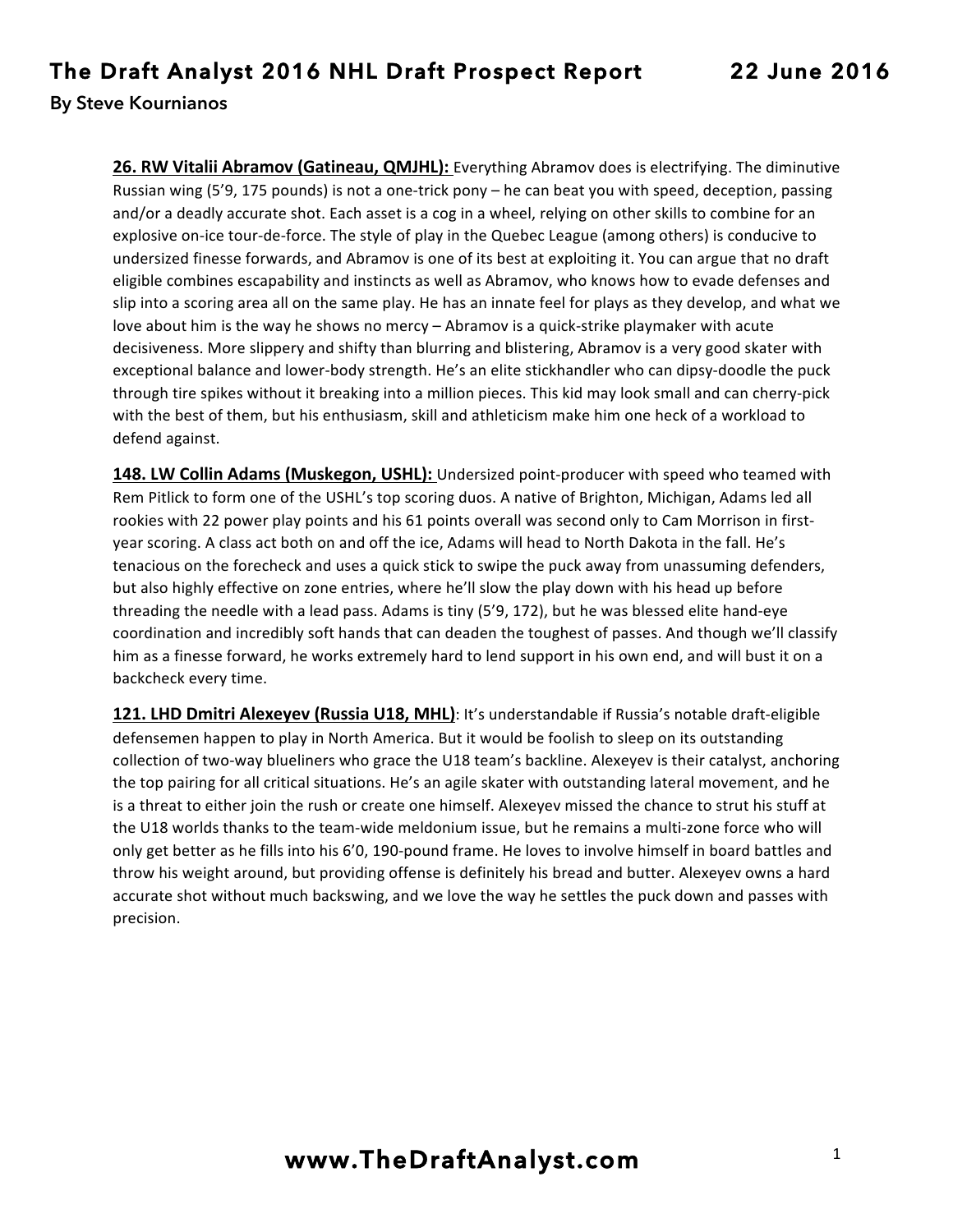**34. RHD Frederic Allard (Chicoutimi, QMJHL)**: Allard is a solid two-way defender who specializes in running a power play and using a cannon of a shot from the point. You couldn't ask for more from a blueliner who improved year-to-year before coming up on draft eligibility. Allard is a very good northsouth skater with the ability to read formations and guide both the puck and his teammates towards the weaker portions of the enemy defense. He's not a finesse player, but he can make creative plays and pass the puck with flair if the situation necessitates it. From a defensive standpoint, Allard was the Sagueneens leader both on and off the ice. His defensive game improved dramatically, and was entrusted by head coach Yanick Jean in all situations, to include the penalty kill and top-line matchups. Allard isn't able to intimidate with physicality, but he doesn't overcommit and rarely will gamble towards the puck in a one-on-one. He has hampered by injuries this season, including broken ribs which limited his abilities in the postseason and forced him to sit out the NHL Draft combine.

**84. RW Wade Allison (Tri-City, USHL)**: Rugged two-way power forward with a late-1997 birthdate who guided the Storm to a USHL title with a clutch playoff performance. Allison is headed to Western Michigan, where coach Andy Murray is probably chomping at the bit to pencil him into his top six. He's a versatile player who can change the momentum of a game in a variety of ways; deliver a big hit, duke it out in a tilt or use his quick hands and stick to convert a turnover into a scoring chance. Allison's skating is rather average, but his long reach allows him to protect the puck extremely well and render rear harassment useless. He plays a well-thought positional game, and his aggressive, in-your-face style can be infectious. Allison can take a beating all game long and still maintain his compete level, as getting hit hard only seems to motivate him more.

**69. RW Joey Anderson (U.S. NTDP)**: Team USA's "other" top-line forward who earned and held his role as a goal mouth-area maven, depositing rebound after rebound into the back of the cage while playing with heralded prospects Clayton Keller and Kieffer Bellows. Anderson sure knows how to pick his spots, which is important for a forward on a line with two shoot-happy linemates. He likely won't develop into the kind of guy you can lean on above anyone else, but he's fast and reliable enough to develop as a top-six power play specialist. The 5'11 Anderson will play for the University of Minnesota-Duluth in the fall.

**171. C/W Jonathan Ang (Peterborough, OHL)**: Creative speedster with the ability to fight through a dense network of opposing checkers. Ang is not only fast and skilled, but he has excellent on-ice awareness and overall hockey sense. His biggest issue is size, as he's listed at 5'11 but with a meager playing weight of 165 pounds. He's terrific in the open, which goes without saying. But Ang isn't your typical amateur roadrunner who relies solely on quickness to achieve results. He's dedicated towards making the right decisions that are in the team's best interests rather than for personal gain, and you will see Ang  $-$  as fast as he is  $-$  dig in and lend support to his defensemen below the circles or along the boards. Whether or not he makes an impact isn't the point  $-$  he's an offensive dynamo he clearly understands there's more to the game than scoring. Ang is slippery with the puck and uses his hands to finish off plays from in tight. If you play the puck, you're begging for a crooked number on the scoreboard.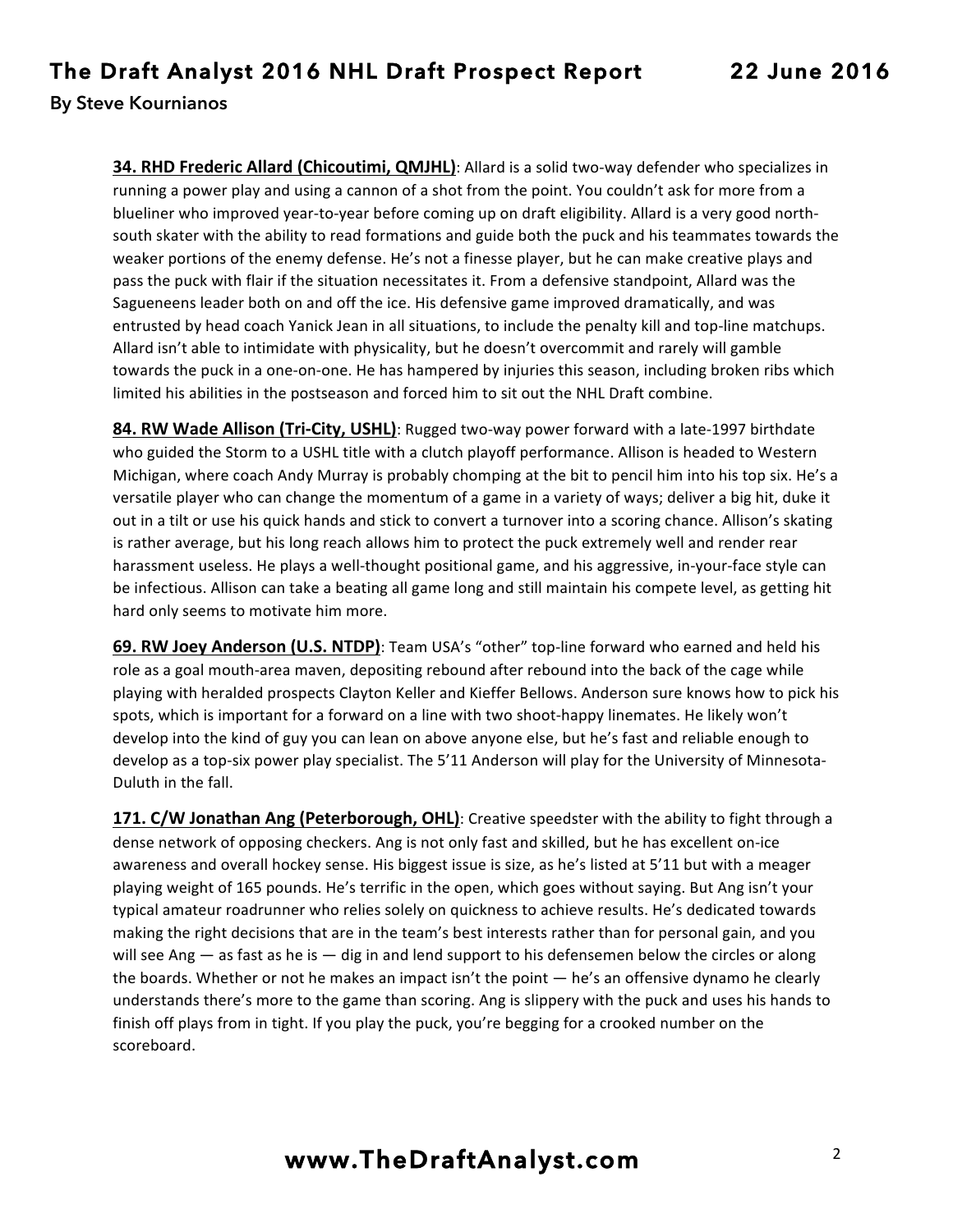**209. LHD Josh Anderson (Prince George, WHL)**: It was a rough year for the WHL's third overall pick in the 2013 Bantam Draft, as he suffered from injuries before shutting his season down altogether after an MRI in February revealed a cracked vertebra in his back. Anderson is a heavy-hitting defensive defenseman with above average mobility who loves to mix it up and provide reliable play inside his own end. He's an excellent crease-clearer who ensures any forward gets a wood massage to the back if daring enough to venture his way. Anderson's upper body strength is significant — he is strong enough to tie up his man (and often someone else's) long enough to allow his goalie to react or clear a loose puck in the goal mouth. He hasn't completely recovered from the back injury but was invited to participate in the interviews at the pre-draft combine. In terms of offense, don't expect much of anything from Anderson, as he owns an average shot and in quintessential stay-at-home type fashion, only uses it when the puck finds him rather than the other way around. All things considered, he still has NHL potential thanks to his footwork and size.

**201. LW Jamie Armstrong (Avon Old Farms, HS-CT)**: Power forward who works hard and possesses enough skill to at least challenge for a top-nine winger at the next level. Armstrong will play for Northeastern and his USHL rights belong to Muskegon, which drafted him in the second round (23rd overall) in the 2014 draft. He's a strong skater with excellent balance and an aggressive mindset when he doesn't have the puck, which is quite often since he usually plays with finesse types. Armstrong is the perfect complement for a pass-first pivot, as he can unload a quick, accurate shot or take the puck right to the net via a power move. He's one of those prospects who takes what's given to him and exploits it rather than create an opportunity on his own. Armstrong is a responsible player as well, as he won't force the puck towards the middle or put his linemates in a vulnerable position by passing into traffic. We won't go as far as to call him a meat-and-potatoes forward, but his attitude and work ethic makes him an easy choice for a coach looking for a player with the kind of attitude for others to emulate.

**25. C Rasmus Asplund (Farjestad BK, SHL)**: An excellent two-way center that didn't take long to earn a full-time job in Sweden's top league. Asplund was a polished sophomore for Farjestad in 2015-16, centering the third line and performing spot duty in the top six along with fellow 2016 draft eligible Oskar Steen and 2015 first rounder Joel Eriksson Ek. However, it was a breakout performance for Team Sweden while subbing for an injured William Nylander at the 2016 world junior championship that gave him dual-continent recognition, finishing the tournament with five points as Sweden's de facto top center. Asplund is quick and shifty, using his speed and turning ability to gain time and space. He has a good touch around the net, positioning his stick in the right place and takes a beating to complete a play. His SHL numbers might not show it, but he's a very good scorer with a quick, accurate shot. Asplund is strong on the puck and can make plays across the ice or diagonally while traveling at a high rate of speed. His work ethic off the ice is excellent, and it shows — he's a tenacious forechecker and competes every shift from start to finish. Asplund is far from physical, but his excellent work in the faceoff circle coupled with his smarts makes him a perfect fit for the NHL's puck-possession game.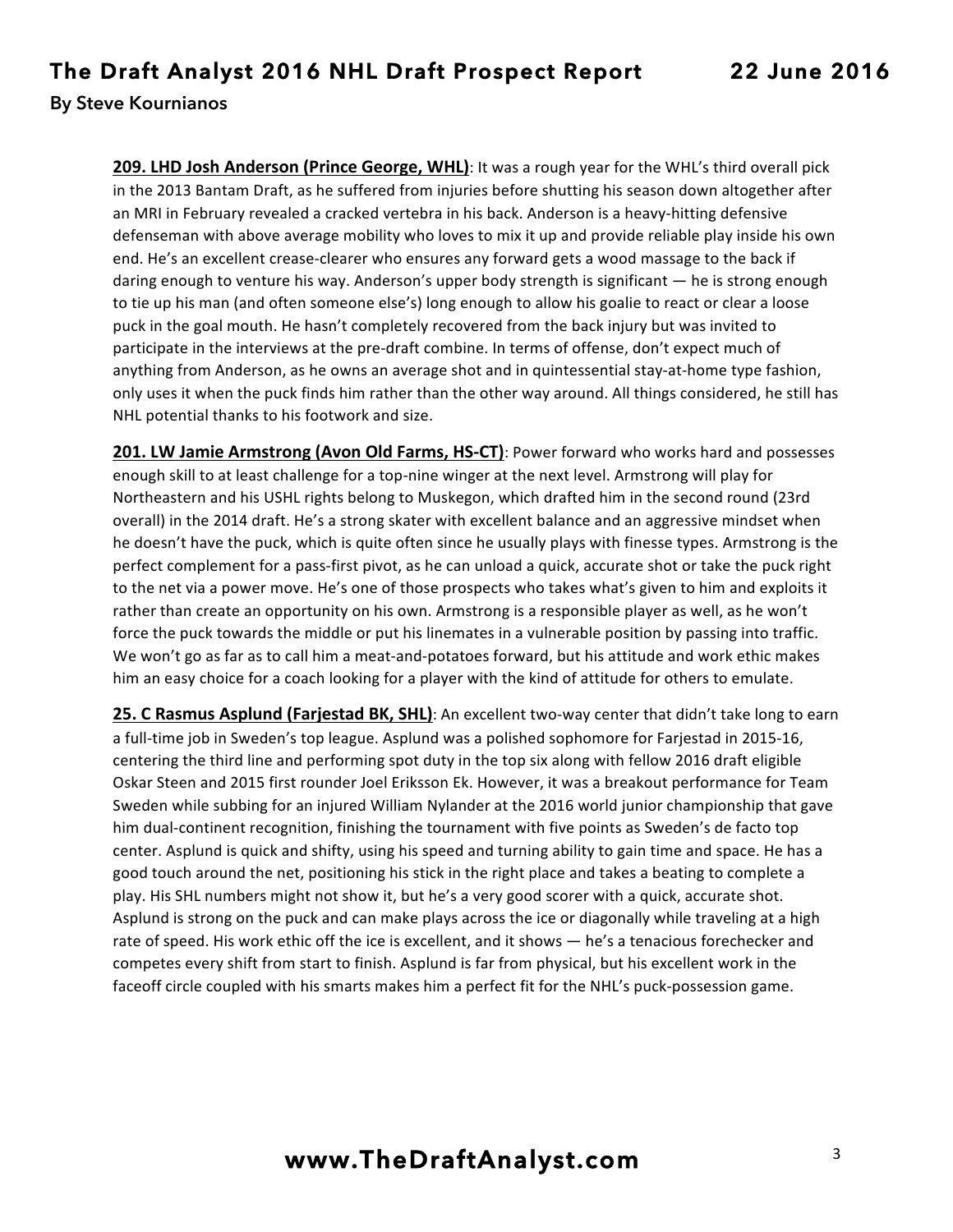**213. LW Egor Babenko (Lethbridge, WHL)**: Shifty overage playmaker on the smallish side (5'9, 170) pounds) that can dance inside and around traffic to create room for himself or free up others for chances of their own. His skating style is somewhat hunched and choppy, with speed considered to be slightly above average, but his edge work and quick first step makes up for an overall lack of breakaway speed. Babenko is a pass-first winger who likes to hang around the wall and whip loose pucks cross-ice with a decent amount of accuracy. He can control the puck for long periods of time and will cut and spin several times rather throw the puck away. Babenko can fire an above-average shot with accuracy, as he will snipe the corners if the goalie is more concerned with the lower half. He'll never be confused with anyone who knows their way around the defensive zone, and there are times when he shamelessly cherrypicks. Still, he can take a beating in the offensive zone and has pretty good balance. Babenko, who was born in 1997, can be deadly from behind the net and doesn't tip his hand of his intentions. He played well in the MHL but left after KHL teams Lada and CSKA fruitlessly battled over rights. The Hurricanes took him 5th overall in the 2015 CHL Import Draft.

**111. LW/RW Patrick Bajkov (Everett, WHL)**: One of the WHL's top two-way players whose talent scale tips heavily in favor of offense. Bajkov is a very good skater who can make plays at high speed regardless of degree of difficulty. He's feathery on his skates and cuts and weaves his way into open ice rather effortlessly. Playing for a goal-starved offense skews his numbers, but keep in mind that the Silvertips played tight affairs on a nightly basis, and Bajkov was entrusted with late-game situations in addition to assisting the top power play unit. He's a lethal passer and quite creative, and we get the feeling that he'll flourish in an up-tempo system.

**170. C/LW Mitchell Balmas (Charlottetown, QMJHL)**: Hard-working puck shark who was one of the more consistent producers on an Islanders squad that struggled to generate offense. Balmas can play either center or wing, but the smarter choice would be to use him on the flank where he can use his above-average speed and tenacity on the forecheck to generate chances. Balmas is pretty thick (6'1, 193 pounds), and he can be tough to move off the puck. He was the seventh overall pick in the 2014 QMJHL Entry Draft, but he's not the atypical game-breaking prospect you'd expect considering how much buzz he once generated. Balmas has a hard shot with a quick release, but he loves to crash the goal area and fish around for rebound as well. There are times where he may seem like he's floating, but it's simply because he's constantly in motion. Balmas will pressure the points, dump and smash, or drop down below the hash marks to tie up somebody else's man. We like the fact that he doesn't fool around once the puck is on his stick, and he's always looks up ice for openings.

**95. C/LW Travis Barron (Ottawa, OHL)**: Barron is a feisty two-way winger who settled into a support role for the 67's when it became apparent he wasn't living up to his potential on offense. He has good size to compliment an unquestionable work ethic, and even though he was a bit of a streaky player, Barron was able to stick within Ottawa's top-six as the games became more important. He was the third overall pick in the 2014 OHL Priority Selection and one of the 67's top players in the postseason. Barron is bound to find gainful employment in the NHL. The question is in what capacity.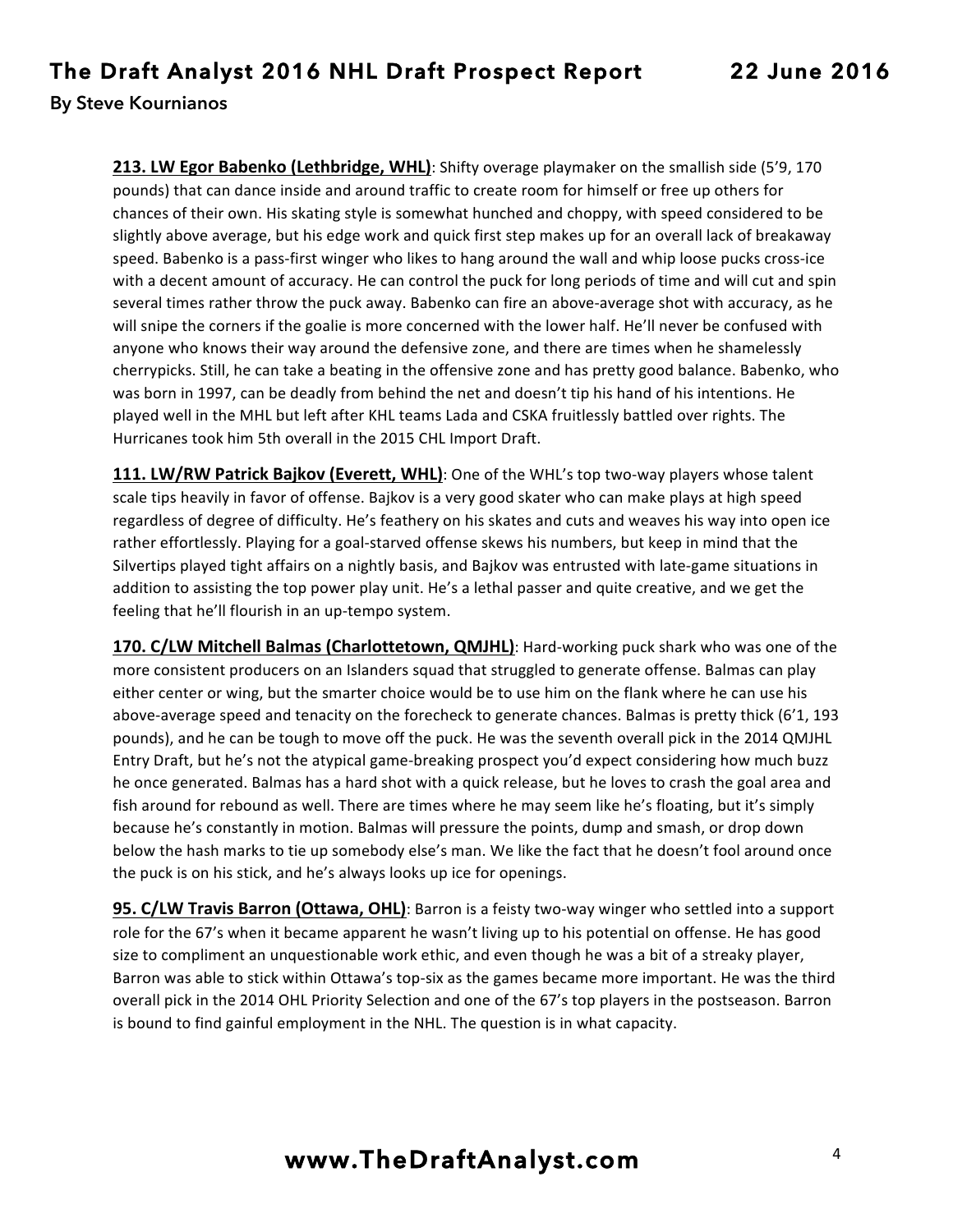**54. C/W Nathan Bastian (Mississauga, OHL)**: If your team has an abundance of skill players, chances are they're going to require somebody to get deep into trenches for chest-to-chest warfare, which is why a hard-charging, two-way forward like Bastian is so highly regarded. A versatile big man who can play any of the three forward positions, Bastian played alongside Mike McLeod and Alex Nylander for large chunks of the regular season, using physicality, net presence and constant hustle to make life easier for his linemates and allow them to do what they do best. He stands a whopping 6'4 and weighs in at 205, which is scary to think when assessing 18 year olds. Bastian won't wow you with any particular skill, but he's great to have both in the room and on the ice. He is a patient player who pounces on mistakes, and can fire off a heavy shot that will beat goalies from distances beyond the tops of the circles. Bastian isn't fast but will win his share of 50/50 battles and on occasion can barrel past a defender in a one-on-one scenario. When he played the pivot, he won 46 percent of his draws and was used on both the power play and on the penalty kill with some success.

**41. LHD Jake Bean (Calgary, WHL)**: A nimble puck mover who grasps the intricacies of offensive-zone play, Bean is arguably the draft's biggest scoring threat from the back end. He loves to dictate the tempo once the puck is on his stick, and when he does, Bean's able to showcase elite stickhandling skills and pro-level instincts with cerebral shot selection. Simply put, he's the kind of threat who keeps opposing coaches hard at work during the day, and restlessly sleepless at night. He loves to utilize his teammates  $-$  possibly better than any draft-eligible rearguard, and war-gaming this facet can be problematic since he knows all to well how to sneak between the circles and use his hard, accurate shot. Bean is as agile as a cat with good up-ice quickness and solid balance for a kid who looks smaller than his listed 170 pounds. He's not a roadrunner, but his edge work is exceptional — similar to the great NHL finesse defenders of the past. Bean will effortlessly glide and weave into openings as he covers ground, but he's just as active and graceful within the confines of the offensive zone, especially on the power play. He's got great vision and will whip a tape-to-tape pass through traffic either cross-ice or diagonally. The downside? To be blunt, he's a liability in his own end. Bean tries to make up for deficiencies in physicality with smart positioning, but he's far too inconsistent in that regard. He's prone to lose his man during board battles or in slot coverage, and he will dangerously put the puck where it has no business going. Lastly, the way he defends odd-man-rushes is suspect, but the most fixable of his defensive-zone warts. Still, he's too good to overlook in the later stages of the first round, and you have to love the fact that this kid managed to get that kind of reputation without the benefit of being drafted into the WHL.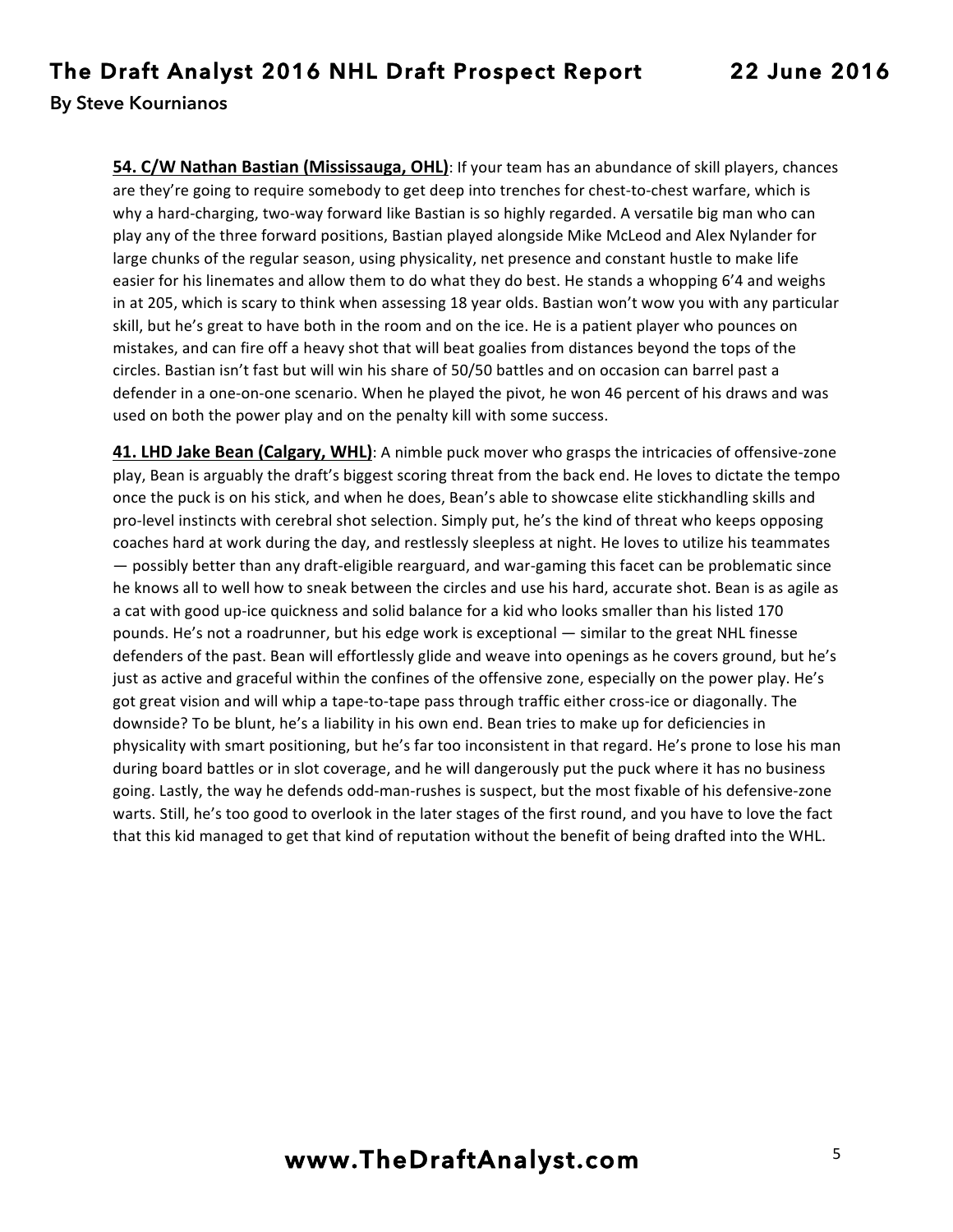**15. LW Kieffer Bellows (U.S. NTDP):** Bellows is a well-built goal scorer with a low center of gravity who can play a punishing, heavy yet cerebral game. He's a good skater with tremendous balance and moves well laterally. And while he used play center for Edina's powerhouse high school program, Bellows is most certainly better suited as a shooter from the flank. He's built like a Mack truck and plays with fire, using tremendous athleticism and work ethic to maintain his compete level, even during extended shifts. He's extremely difficult to move off the puck, and he's proven to be a load to handle for some of the NCAA's bigger defensemen. Bellows is a hard, accurate passer, but can also feather a pass off the rush or lead his teammates with timing and precision. Bellows' approach towards every shift is to keep him involved at all times in order to acquire the puck, using his physical gifts and wide frame to protect it as he maneuvers towards the net. Take our word for it  $-$  if a defender is nervous going back for the puck, Bellows will sniff it out and exploit that fear. He plays an aggressive, sometimes stubborn game, often too much for his own good. Getting whistled for bad penalties is a habit he's had since high school, and fixing that should be a training objective when he plays for Boston University next season. When he keeps his emotions in check, however, he can be an unstoppable force.

**29. C/LW Tyler Benson (Vancouver, WHL):** A cyst removal followed by a groin injury limited this fierce competitor to less than half a season. But when Benson played, he certainly lived up to his predraft standing as one of Western Canada's top prospects. The trips to sick call bumped him down from a likely lottery selection, but his elasticity and leg drive recovered in time for testing at the draft combine. A mature lad with decent speed but some serious drive and leadership qualities, Benson is an excellent finisher and an all-around offensive force that like to play physical. He is a nightmare to defend because he is as physically punishing with the puck as he is without it. There are only a few of his 2016 drafteligible peers (Auston Matthews in particular) who make successful on-the-spot corrections once a chance to create offense in a specific area of the ice is no longer an option. Benson is very shifty with tremendous balance, meaning he can continue to move if he gets hit at the same time he decides to change direction. Possessing the kind of vision and IQ he owns makes it no surprise the CHL came close to giving him "exceptional" status to play a full season as a 15 year old (cut short by a knee injury). Benson can swarm the puck and do something with it thereafter that makes him to dangerous a prospect to overlook. We're still not sure whether to classify him as a playmaker or a scorer because he can be both, sometimes off the same cycle, when he will either create quality chances for others, or grab the puck and wire a heavy, accurate shot with a quick release. The sky's the limit for the Edmonton native, and as far as the CHL is concerned, we think he's almost there.

**115. G Mikhail Berdin (Russia U18, MHL)**: It may have taken him a while, but Berdin played well enough to vault past incumbent starter Vladislav Sukhachev as the Russian U18 squad's top backstopper. Granted, he missed the U18 world championship because of team-wide doping practices, but he distinguished himself at several international tournaments as a netminder with NHL potential. An aggressive goalie with ideal size for tougher levels of play, the 6'2 Berdin is quick to his feet while flashing a plus glove hand. The meldonium accusations may sting him in terms of actual draft positioning, but he's easily one of the best goalies available for the draft.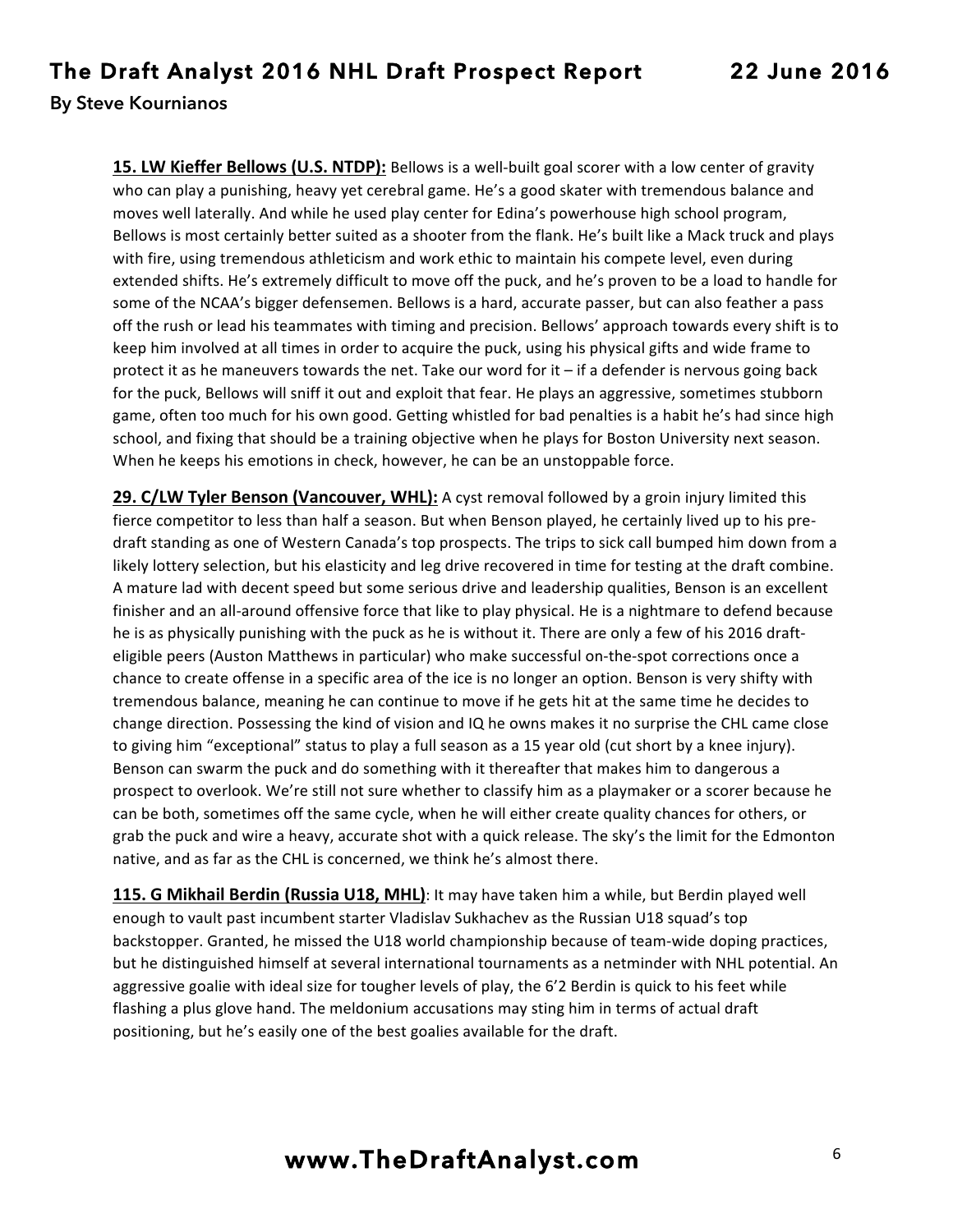**82. LHD David Bernhardt (Djugardens Jrs, Superelit)**: A big, somewhat mobile defenseman with room for improvement who can shoot the puck with authority and help run a power play. Bernhardt won't blow the doors open with speed, but he's a smart skater who makes up for his lack of first-step quickness with good instincts and the ability to see plays unfold. He is the perfect option for an organization known to breed quality defenders, and with older brother (and New York Rangers' draft pick) Daniel leaving Sweden for the London Knights, the chance to coach and mentor the younger Bernhardt without the burden of overseas travel makes the gamble palatable. He was one of the Superelit's top scoring rearguards this season, finishing second in both assists (28) and points (38).

**20. C Will Bitten (Flint Firebirds, OHL):** Feisty sparkplug with superior vision who's dealt with a ton of adversity while serving as Flint's captain and leader during its chaotic inaugural OHL season. To say Bitten carries his team is an understatement; he's scored 30 goals on the team who averages under three goals a game. But there's more to his game than offense, as he's used in all situations and serves as Flint's top option for both the power play and the penalty kill. Bitten is somewhat undersized, but he has tremendous balance and escapability. He is a very good skater with excellent breakaway speed, and can beat defenders to the outside or turn them inside-out thanks to a variety of on-the-go jukes and fakes. He's a disciplined solider who follows instruction, always willing to dial down his role in order to do what's best of the team. Bitten knows what to do with the puck, owning a soft set of hands and excellent hand-eye coordination. He's one of the draft's best at making something out of nothing, and we think he'd be one of the circuit's top scorers had he had more finishers to work with.

**218. LW Kasper Bjorkqvist (Blues U20, Liiga Jrs.)**: Finland likely doesn't win gold at the WJC without an under-appreciated bottom six and penalty kill the overage Bjorkqvist mightily contributed to. He plays a heavy, inside game thanks to a pro build  $(6'1, 200)$  and acute understanding of play development. His eye-popping stats in Finland's junior circuit (28 goals and 66 points in 45 games) have more to do with his size/strength advantage than anything else, as most of his points come via hard work and taking advantage of an opponent's weakness. Bjorkqvist may seem like a plugger, but he thinks things through shift after shift, and he takes excellent routes to the puck. Both his shot and skating are slightly above average, but he's shown the ability to shift gears towards the cage and dance around unassuming opponents. He definitely plays a North American style, which will come in handy when he suits up for Providence College next fall.

106. C Matthew Boucher (Quebec, QMJHL): It would behoove the brain trust of le bleu-blanc et rouge to add some fire to their lineup's belly, and taking the local route to nab the son of former NHL blueliner Philippe Boucher is something we strongly recommend. Boucher got no love from the NHL's scouting apparatus, going unranked despite leading a young Remparts team in goals (30), points (60) and penalty minutes (93). He plays bigger than his 5'9, 175-pound frame, as he loves to agitate, throw the body and involve himself in trench warfare. He missed some time with a shoulder injury, but advanced stats gurus are going to love a kid who centered the top line, played in all situations, won close to 60 percent of his draws, and fired 4.2 shots a game – the highest among all QMJHL centermen.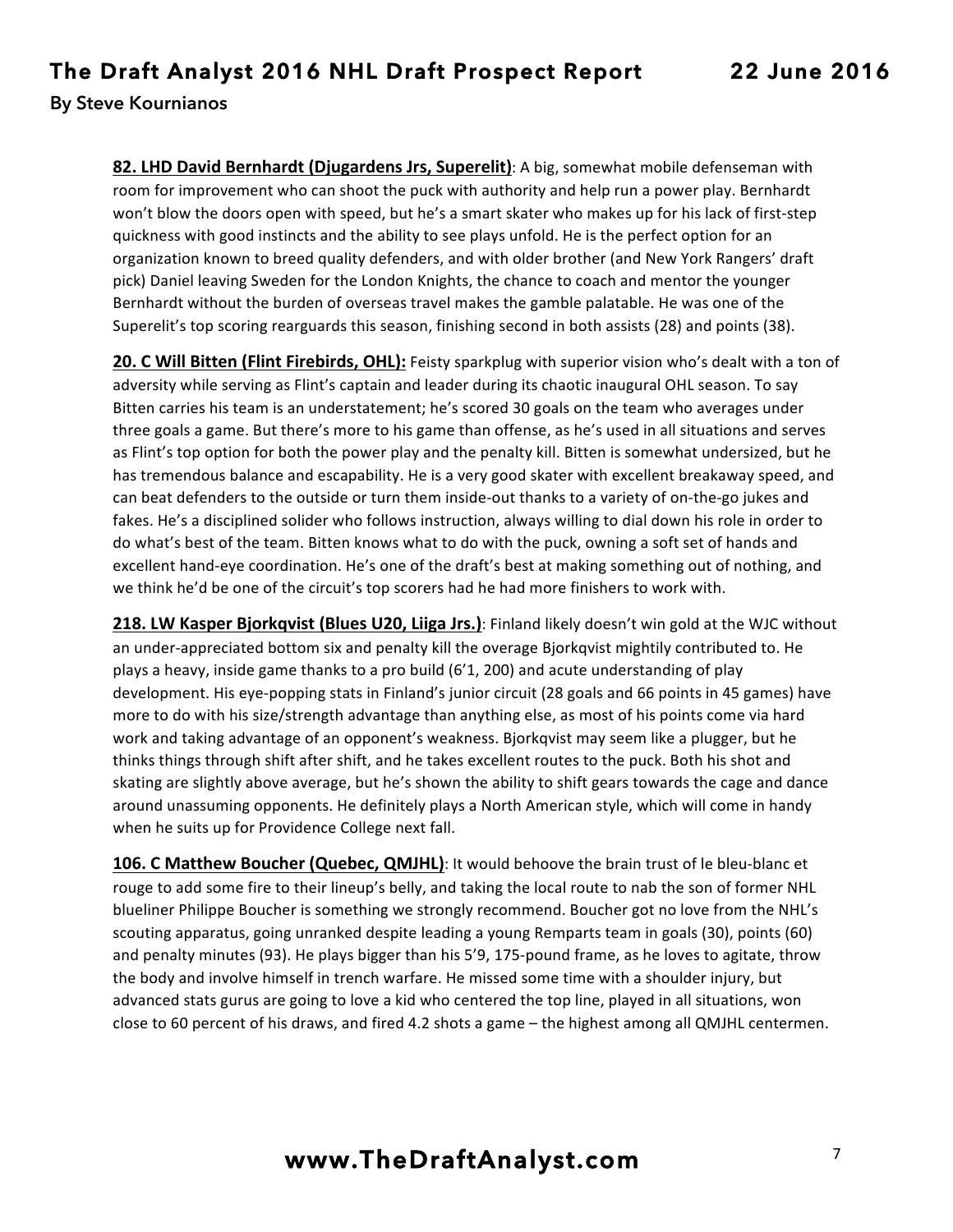**87. C Henrik Borgstrom (HIFK U20, Liiga Jrs)**: Tall yet lanky skilled pivot who dominated Finland's junior circuit in his second year of draft eligibility. Borgstrom is crossing the pond to suit up for the Denver Pioneers, so the college schedule will provide him plenty of time to fill into his 6'3 frame. He's a dual-purpose threat from the middle, where he has a penchant for shooting first and asking questions later. But Borgstrom can also be a quick-pass threat on the power play and stickhandle his way through dicey situations in order to open up lanes. You always have to be leery about overagers, but teams can always afford to take a flier on a skilled centerman with size.

**98. RW Jesper Bratt (AIK, Allsvenskan)**: A pesky waterbug with an arsenal of moves and a sick wrist shot who teamed with 2015 draft pick Robin Kovacs to form one of the Allsvenskan's top young lines. His footwork and play with the puck in traffic are excellent, and he's proven to beat defenders to the outside with regularity. He isn't very big or physical, and he's just over a month away from being eligible for next year's draft, but he uses his body advantageously and can separate his man from the puck. Bratt was one of Sweden's better forwards at the U18 worlds, and could be a real steal.

**164. G Adam Brizgala (Sparta Praha U21, Extraliga Jrs**): Wide-bodied backstop who began the year with a tremendous performance at the Ivan Hlinka, then got hurt and had to practically miss the whole season. There was a point when he was considered the best goalie available for the draft, albeit for only a few months, and for good reason. He's listed at 6'0, 209 pounds but is exceptionally quick and decisive, and his ability to properly reset after three or even four shots is almost pro-level. Brizgala plays a traditional butterfly and will venture outside of the blue paint to challenge shots, and he's quick with the glove either when static or sliding across. He's not the best puck handler, but it won't make or break his chance at making higher levels of play. Muskegon in the USHL recently drafted him, so he may cross the pound sooner than later.

**16. C Logan Brown (Windsor, OHL)**: Massive playmaking two-way center with a lethal shot who centered Windsor's top line all season. The son of Ottawa 67's head coach Jeff Brown — a former allstar defensemen in the NHL - Logan is a physical specimen indeed, using a massive wingspan and strength to win his puck battles and transition quickly to offense. He can be a joy to watch, using aboveaverage speed but a powerful long stride and reach to protect the puck off the rush. He's an excellent passer, blessed with a sixth sense to anticipate and dissect the defensive scheme presented to him. Brown owns a very heavy shot  $-$  one of the draft's best among forwards  $-$  which he can fire with accuracy off the pass via a quick release. He was a bit pass-happy the first few months of the season, but his coachability and dedication towards refining his all-around game resulted in a goal-scoring explosion since January. Brown has a nose for the net and rarely takes a low-percentage shot. And if he does, it's likely to create a rebound or make a goalie work hard for what would normally be an effortless save. When he's on his game, he's rarely guilty of puck gazing in the offensive zone, constantly moving his feet and keeping his head up for openings, or the possibility of an opening. And while Brown plays the finesse game at a high level, he has no problem crashing the net for a loose puck, or positioning himself in the trenches for a deflection. He's got a selfless sense about him and comes across as a mature kid who was raised and trained right. You'd love to see him play with fire on a consistent basis, and we get a sense that he should be far more dominant than his numbers indicate. Nevertheless, he has top-line center upside and isn't too far from making his NHL debut.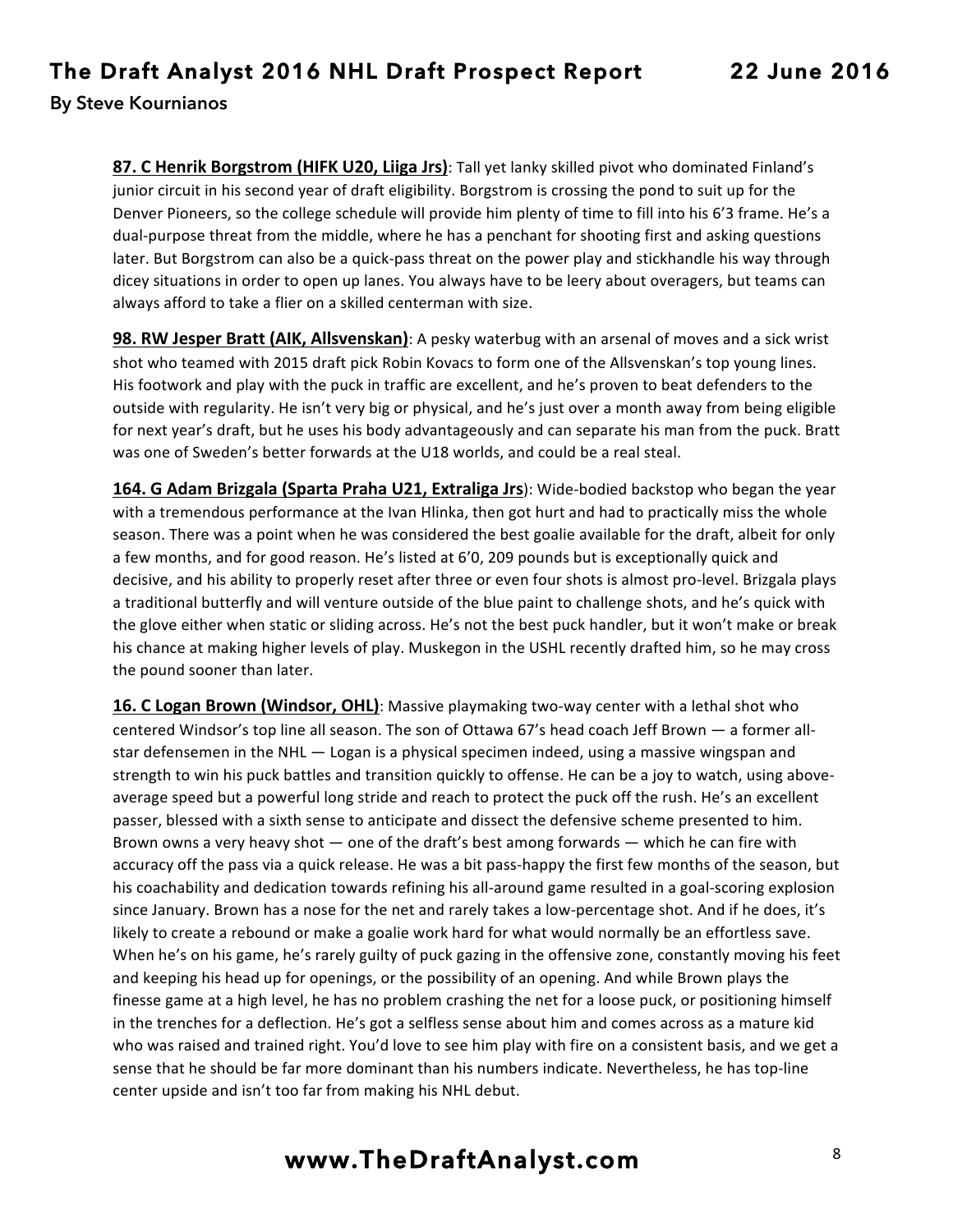92. LHD Vojtech Budik (Prince Albert, WHL): In a draft replete with two-way defenders, it would behoove teams to take a stab at the bigger models, especially if they can skate. Budik had a rather successful rookie season with Prince Albert after he was the 17th overall pick in last year's CHL Import Draft. The stats may not tell a whole bunch (16 points in 70 games), but he was one of the Raiders' more dependable blueliners defending from the dots down, and served as a crease-clearer on the penalty kill, which was somewhat surprising since he was expected to support the offense. Budik is a very good skater who lacks creativity, but the fact that he can defend and take the puck up ice makes him an attractive option.

**118. C/W Connor Bunnaman (Kitchener, OHL)**: Bunnaman is one of those ever-important two-way forwards who achieve results from either hard work and determination or completing plays with a high degree of difficulty – the former more frequent than the latter. He's blessed with an NHL center's frame (6'3, 215 pounds) and does all the dirty work to free up the finesse players like Jeremy Bracco or Ryan MacInnis, but he seemed to have worked best with tough-as-nails playmaker Adam Mascherin. This is important because he's delivered when playing alongside skill or without, and that's with the bulk of his responsibilities coming in his own half of the ice. Bunnaman won over 50 percent of his draws and 14 of his 16 goals game at even strength or shorthanded.

155. C Brayden Burke (Lethbridge, WHL): Dynamic playmaker with exceptional vision who tied for the WHL lead with 82 assists. Burke is an overager who clicked with linemates Tyler Wong and Giorgio Estephan, giving the Hurricanes one of the Dub's most potent top trios. He's a battler who's quickthinking and vision allows him to make high-percentage plays off of seemingly harmless puck battles. He's only 5'10 and weighs under 170 pounds, but you have to get up real early in the morning to even think about slowing Burke down, and even then you're in for quite a task. His overall skating is solid, but his footwork and edges help him make up for a lack of explosiveness. Burke finished second in the circuit with 48 primary assists, and though his goal total of 27 may seem low, he possesses goal scoring knowhow in terms of stick positioning and can beat a goalie with a hard, accurate shot.

**205. LW Nicholas Caamano (Flint, OHL)**: A very good skater with a long stride who can snipe on the fly, Caamano distinguished himself in an otherwise dreary season for Flint, using quickness and solid reads to create room for himself and convert chances. He is a finisher, using quick hands and a lethal release to beat goalies whether they're set or not. Caamano is well built  $(6'1, 188$  pounds) for a kid who missed 2017 draft eligibility only by a few days, and his ability to keep the puck close to his body while engaged in tight spaces enables him to wire it, even if it's in his feet. He can kill penalties and play on the power play, but his vision and puck-sharing skills are average at best. Setting him up with a nice lead or a one-timer is the best way to maximize his abilities, but he's prone to turnovers and poor choices if he doesn't fire it right away. The effort is always there, however, as he'll engage in battles along the wall and slip away from scrums to appear in prime shooting areas.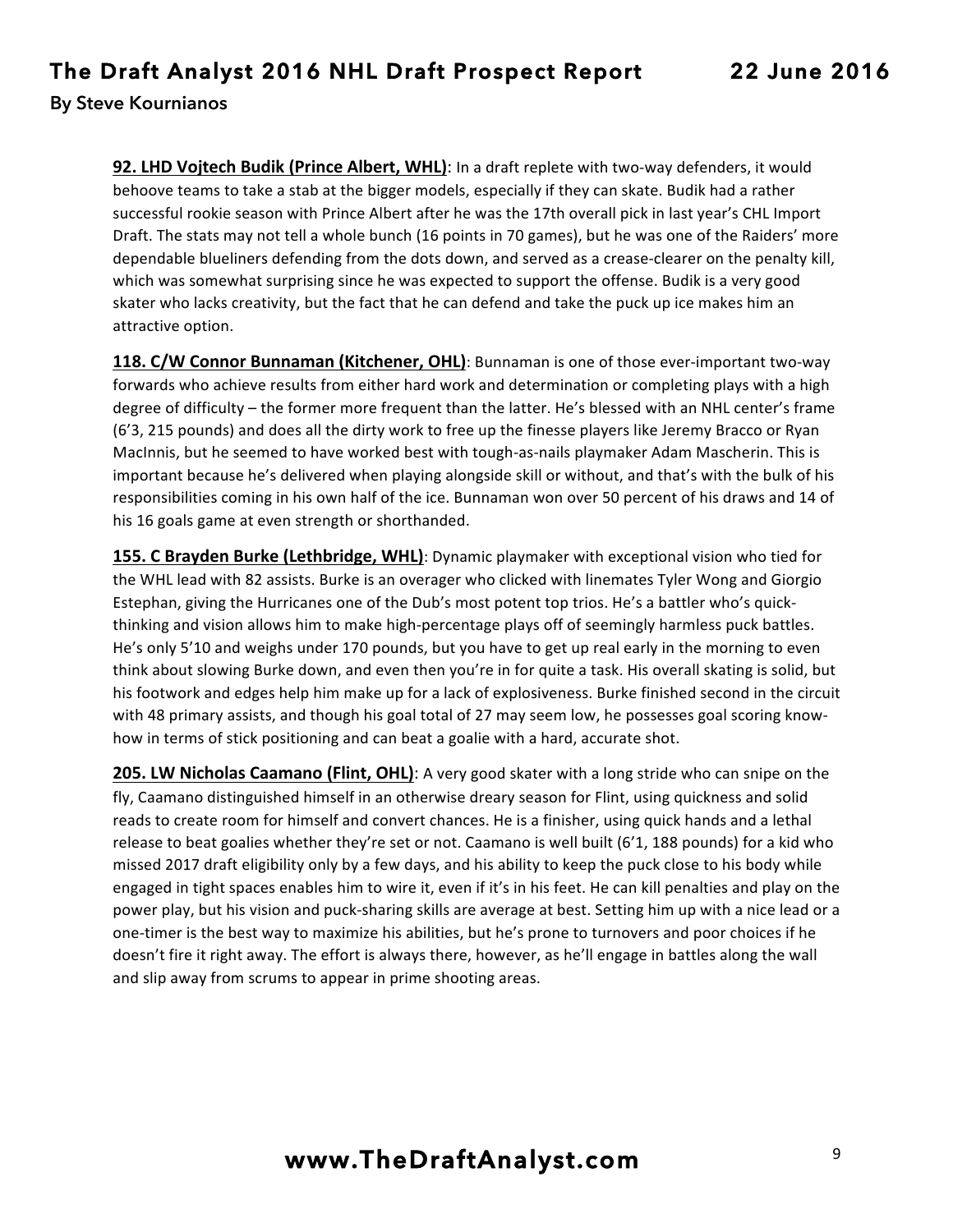**204. LHD Matt Cairns (Georgetown, OJHL)**: A strong skater with first-step quickness to compliment his NHL-ready frame (6'2, 200 pounds), Cairns is a Cornell-bound two-way defender who is quick to the puck for someone his size. He's an excellent backwards skater which allows him to make up for any ground he concedes on a pinch or a rush, but he can be creative once inside the offensive zone. Cairns plays with an edge and will deliver an open-ice hit, but he also likes to battle it out and make opponents pay for real estate in front of his goal. Whether he successfully ties up his man is hit or miss - Cairns needs to be more consistent getting between his man and the goal. He plays on the power play and will take chances deep into enemy territory, but he forces cross-ice passes or takes the easy route by dumping it down low. And while his shot is slightly above average and will get it on net most of the time, he comes across as more of a pass-first offensive defenseman. Skating ability aside, we love the fact that Cairns is an on-ice communicator and displays leadership traits.

**153. LHD Cole Candella (Hamilton, OHL)**: Candella was on his way to a fine draft season when he was shelved with a broken wrist around the middle of the season. He and teammate Ben Gleason are both lefties who took turns alternating roles on the Bulldogs' top pairing. It was Candella, however, who distinguished himself as the more reliable option, using sound one-on-one technique and a quick transition game to earn the trust of the coaching staff with an expanded role. He can unload a very hard shot, so he played plenty on the power play. We were able to absolve him of any wrongdoing on almost all the goals scored against his squad while he was on the ice, which makes us think he would have been assessed differently had he played with a stronger supporting cast.

**68. RHD Jacob Cederholm (HV 71, SHL)**: Cederholm would be a nice addition to any team's prospect pool, as he's one of the draft's calmer heads when things look like they're about to spiral out of control. He's got size and decent mobility thanks to a long stride, and he'll even take the puck coast to coast on occasion. Cederholm's most valuable asset is one-on-one play, specifically from the dots inward, but he also uses his noggin to make smart, subtle plays like timely pinches and gap-filling in the offensive zone. He owns a pretty good shot and makes clean, crisp passes, but a expecting him to develop into a 40point blueliner may be a bridge too far. Still, his skill and leadership traits will undoubtedly benefit a lucky team in the long run.

**127. LHD Dennis Cholowski (Chilliwack, BCHL)**: Steady two-way defender whose name started to ring bells following December's World Junior "A" Challenge. He's got good size to work with, and he makes smart plays, specifically picking the right time to either join the rush or sneak into the left circle for a quality scoring chance. Cholowski is bound for the University of Minnesota-Duluth, so a team can be patient with a defender with top-4 upside. He's far from physical, however, and it seems the way he processes the game is the biggest, possibly only reason why he's skyrocketed up the rankings. If Cholowski has one thing going for him, it's the way he understands and problem-solves the game under the most harrowing of circumstances.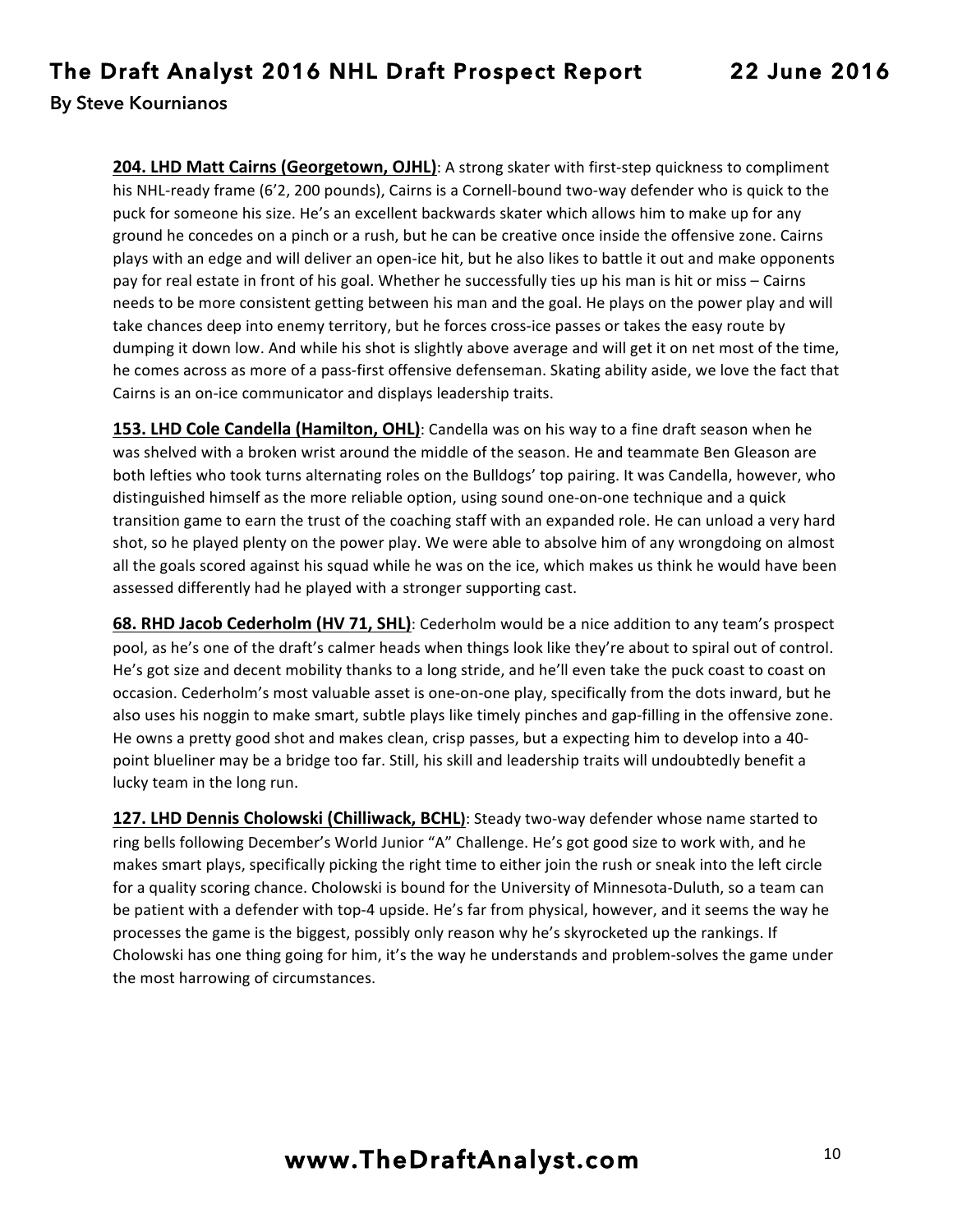**4. LHD Jakob Chychrun (Sarnia, OHL)**: No draft-eligible blueliner embodies what a top-pairing workhorse should be than Chychrun, who has the size, shot, speed and smarts to help offset the common defensive-zone problems confounding poor teams. He played close to 30 minutes a night for a tightly-run Sarnia squad and has exceptional recovery time between shifts. Only a few of the strongest draft-eligible prospects possess the type of skill to impact the game in all three zones, and by impact we mean significantly alter the course of a given game. Chychrun, Sarnia's towering blueliner who last season quickly established himself as one of the OHL's most complete players, is in our view a cornerstone defender with star potential, and the best blueliner for the 2016 draft. He can beat you inside and out, skate through you or around, and either nail you to the boards or laughingly absorb a hit at full speed. He can easily be classified as a two-way defender, but what makes him unique among his peers is the way he equally divides his elite play in accordance with the game situation. Chychrun's NHL bloodlines (father Jeff was an NHL defenseman) and God-given physical attributes presents opponents with a tough matchup on paper, but his ability to think the game at an extremely high level is what makes him such a tantalizing prospect. And while injury is an inevitable part of the game, the ability to heal up, and perform and produce on a consistent basis is generally what separates the stars from the pretenders. When he's defending from the circles and below, he possesses the uncanny ability to successfully differentiate between when to pressure the opposing puck possessor and when to support the friendly. When defending the rush, he has an active stick that can fix an oncoming rusher into no man's land, and he's lightning quick on the loose pucks he creates to quickly (and we mean quickly) transition up the ice with speed. He's a hard and accurate passer who owns a heavy shot that he can launch over shot blockers after walking the line for an open lane. Chychrun is perhaps a complete version of former top pick (and OHL'er) Aaron Ekblad, and in that we mean both offensively and defensively. And while Chychrun's invincibility coming into question before the age of eighteen is certainly reason for concern, we view him as the clear-cut top blueliner available in 2016.

**31. LHD Kale Clague (Brandon, WHL)**: A wiry two-way blueliner with quickness and an exceptional understanding of his position, Clague had a strong enough second half to finish among the WHL's top scoring draft-eligible rearguards. Even more impressive is that he did so without the benefit of logging big minutes, as he took a back seat to older prospects Ivan Provorov and Macoy Erkamps. The Wheaties may be a stacked team, but there were periods when Clague was the back end's calming presence, a telling sign about his upside. He can break out with hard, accurate stretch passes or a smooth, calculated rush up ice. Clague's stick is always in the right position, and he's quick and decisive on his reads. His hands are soft enough to deaden an errant pass and whip a strike up the ice to a counter-attacking teammate. Clague's point totals can be viewed in two ways – either they were somewhat inflated via playing top big minutes with powerhouse Brandon, or the fact that 26 of his 37 assists were secondary says more about his quality breakouts than his playmaking abilities. He does have a hard shot and likes to sneak away from traffic to whip one on net, but he's also astute at the slap and touch passes. At 170 pounds, Clague needs to hit the gym, but keep in mind his lean physique keeps him agile and elusive. Board play defense consists of little physicality and a heavy dose of pushing, shoving and stick thrusting, and he's smart enough to avoid tripping minors. Clague, however, can be undisciplined with his lance most of the minors he's whistled for are stick infractions like high-sticking, slashes and cross-checks.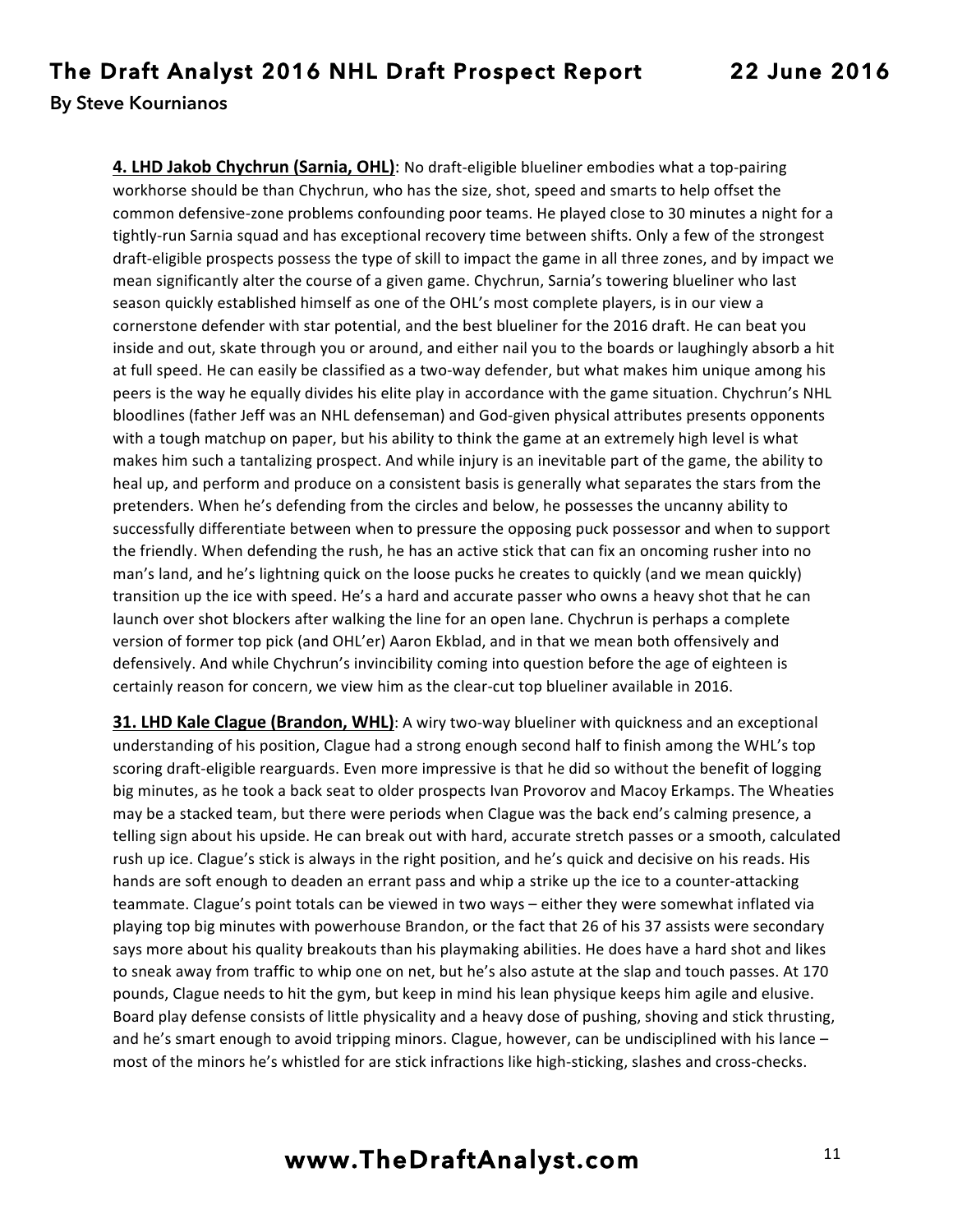**178. LW Luke Coleman (Prince Albert, WHL)**: Speedy, in-your-face power winger (6'1, 193 pounds) who kills penalties and likes to throw the body. If there's one player in the WHL who deserved every point he registered, and probably a lot more, it's Coleman, whose momentum-changing hustle proved invaluable to head coach Marc Habscheid. He's fast and aggressive, but with the skill and touch to compliment his power game. Even more impressive is that he missed 2017 draft eligibility by a week, yet was still one of Prince Albert's better performers in a first-round series loss to Moose Jaw. Coleman has an excellent shot with a quick release that he can fire with accuracy if with defenders collapsing on top of him.

**99. LW Ross Colton (Cedar Rapids, USHL)**: Late 1996-born New Jersey native who was the USHL runner up in both goals (35) and points (66). He plays a heavy, menacing game while contributing topline production in any situation. Colton, who's headed to the University of Vermont, was the MVP of the 2016 USHL Top Prospects Game and scored four goals in five games for Team USA at the 2015 World Junior "A" Challenge. He's technically a double overager and is headed to an average NCAA program, but why wait for this kid to become a sought-after free agent when a diligent team can beat everyone to the punch? Colton is an agile skater who can hammer the puck without hesitation  $-$  his 209 shots in just 55 games was good enough for third in the USHL.

**229. C Domenic Commisso (Oshawa, OHL)**: Fast two-way center that produced in bunches after a slow start to his OHL career. Commisso was a true freshman much like fellow Generals pivot Anthony Cirelli was a year ago. The duo provided a rebuilding Oshawa club with consistent second-half production from the center ice position, enabling the Generals to sneak into the postseason. The first thing you notice about him is his effortless breakaway speed. Commisso is a hustler, no doubt, and he's one of the better backcheckers on his squad. He always seemed to be involved in plays around the next at either end, which reveals a willingness to contribute beyond goals and assists, He's listed at 5'11, 180 pounds, and the lack of size/strength made him an easy guy to check — as long as you could find him. Commisso has very good vision and always looks for his teammates, sometimes to a fault His shot is good enough to beat a goalie clean, but there are times when he's simply too cute with the puck on his stick.

**46. LW Jonathan Dahlen (Timra, Allsvenskan)**: Predatory winger with an excellent touch around the net, much like his father Ulf who played over a dozen NHL seasons as a grind-it-out power forward. Jonathan's game differs from his father's in that he's a bit quicker and flashier but not nearly as physical. He had an outstanding season for Timra, with solid showings at both the U18 Hlinka and U19 Five Nations. He's a natural on the flank, moving up Timra's depth chart as the season progressed before landing a slot on the top line around mid-January. Dahlen is an exciting performer who moves the puck with confidence and flair, often dekeing his way around two or three opponents before setting his sights on the cage. He could stand to work on his balance, as the rigors of North American play will limit the amount of open routes he's accustomed to in the Allsvenskan. But the fact the hustling Dahlen can not only beat you in several ways, but also involve his teammates with regularity shows he's not a onedimensional scorer.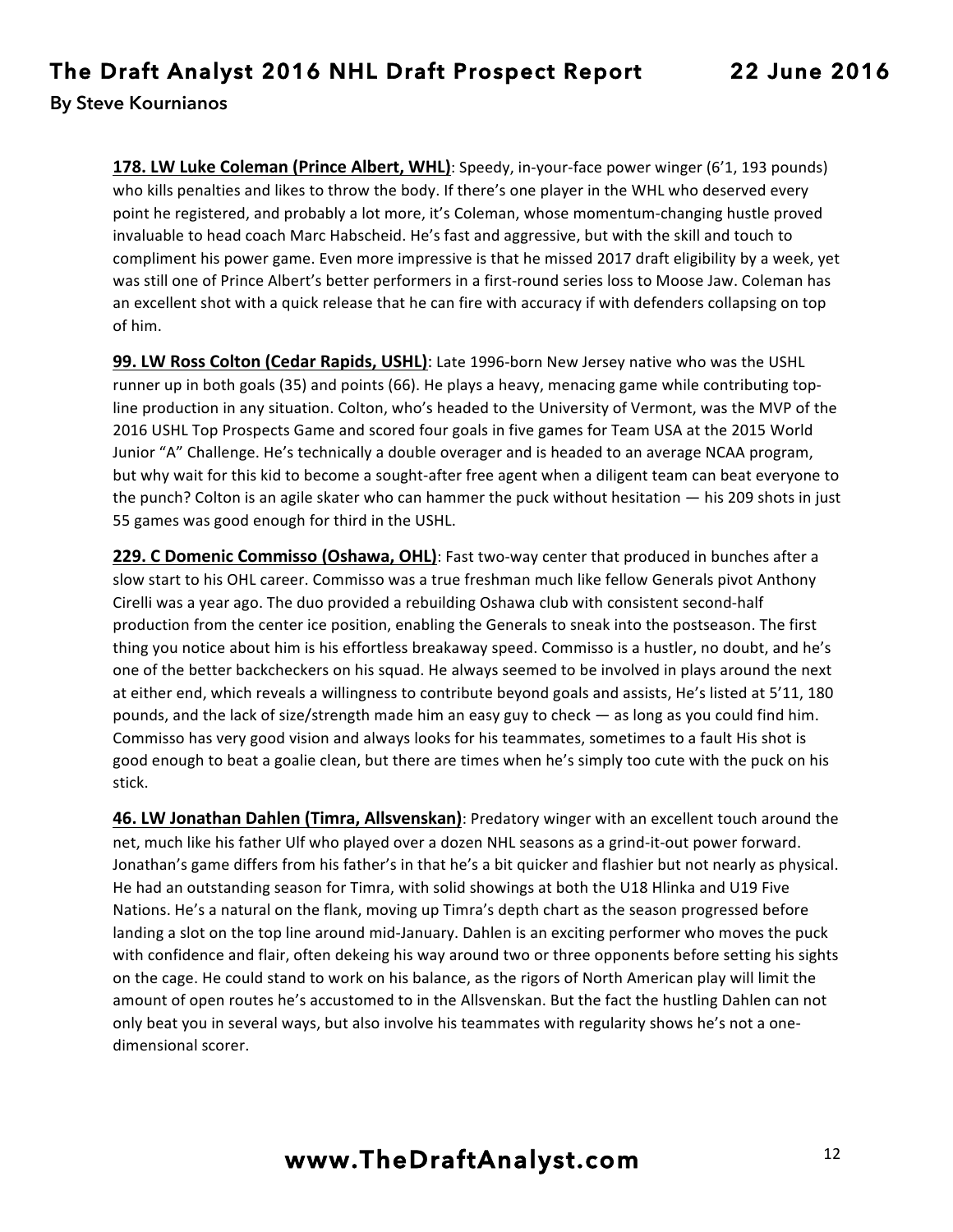**119. LHD Dawson Davidson (Kamloops, WHL)**: Undersized puck mover with strong instincts and a proclivity to take chances up the ice. Although he's not big  $(5'11, 177)$  and seems to avoid physical contact, Davidson was used in all situations to start the season before seeing his ice time reduced, especially on the PK and critical defensive-zone situations. Puck rushing, beefing up an attack and playmaking are his strengths, while his shot is above-average and used often. Davidson is a sound midround option for a team looking for a defenseman to run their power play, or at least help it function properly. He isn't strong defensively  $-$  he needs some help in that regard  $-$  but he was one of the WHL's top scorers among draft-eligible defensemen.

**79. LHD Sean Day (Mississauga, OHL)**: Blessed with pro-level speed and massive size, Day couldn't piece them together this season into one explosive package. Rather, his three-zone (or any zone) consistency was up and down, and it took a solid showing at the Top Prospects Game and the subsequent second half to save his draft stock from bottoming out. In our view, he's worth the pick and worth the worry, because if things work out, he could be one of the best to come out of the 2016 draft. The fact that he was invited to Team USA's summer WJC camp shows the former top CHL prospect that was granted exceptional status is still held in high regard.

**21. LW Alex DeBrincat (Erie, OHL):** This diminutive winger is far too explosive to ignore late in the first round, and he's made a strong case for being a best-player-available type even sooner. DeBrincat crushed the OHL for the second straight year to a tune of 51 goals - 38 at even strength or shorthanded  $-$  and 101 points. But there's far more to his game than just offense  $-$  he's a tireless worker who competes every shift and will battle for (and win) positioning against any player, regardless of size. You simply can't avoid talking about DeBrincat without a mention of how tall he is. And while the professional leagues are inclined to take a chance on undersized skill forwards far more than they used to, even widespread agreement on just how darn good this kid is may still prevent him from being ranked where we think he would be if he was a bit taller than 5'7. Regardless, the Michigan native has done a pretty good job silencing critics who at first said he was too small for both the U.S. National Team Development Program (he was cut from the U17 squad) and the OHL (was passed over in two OHL Priority Selections). DeBrincat became one of the Canadian Hockey League's most prolific goal scorers, and there is nothing anyone can point towards to successfully argue that. Blessed with the softest yet quickest set of hands of any 2016 draft eligible, he continues to find ways to make up for the difference in size by identifying the correct time to shift gears and elude coverage. His release is devastatingly rapid, and can even wire off a shot if the pass is behind him or in his skates. DeBrincat may be small by hockey standards, but he's a tenacious battler who will get into those tough areas around the cage, as well as throw a hit without deviating from his primary objective of scoring goals. He thinks the game at a very high level, and is the last guy you would catch taking a shift off. You could even classify him as a glutton for punishment because he seemingly thrives when futile attempts are made to bruise and batter him into submission. DeBrincat is the ultimate competitor, but it's been so long since he's slumped, you have to wonder how he handles it at the next level, and against bigger, smarter opponents no less. He's certainly worth the risk, even in the later stages of the first round of next June's Entry Draft.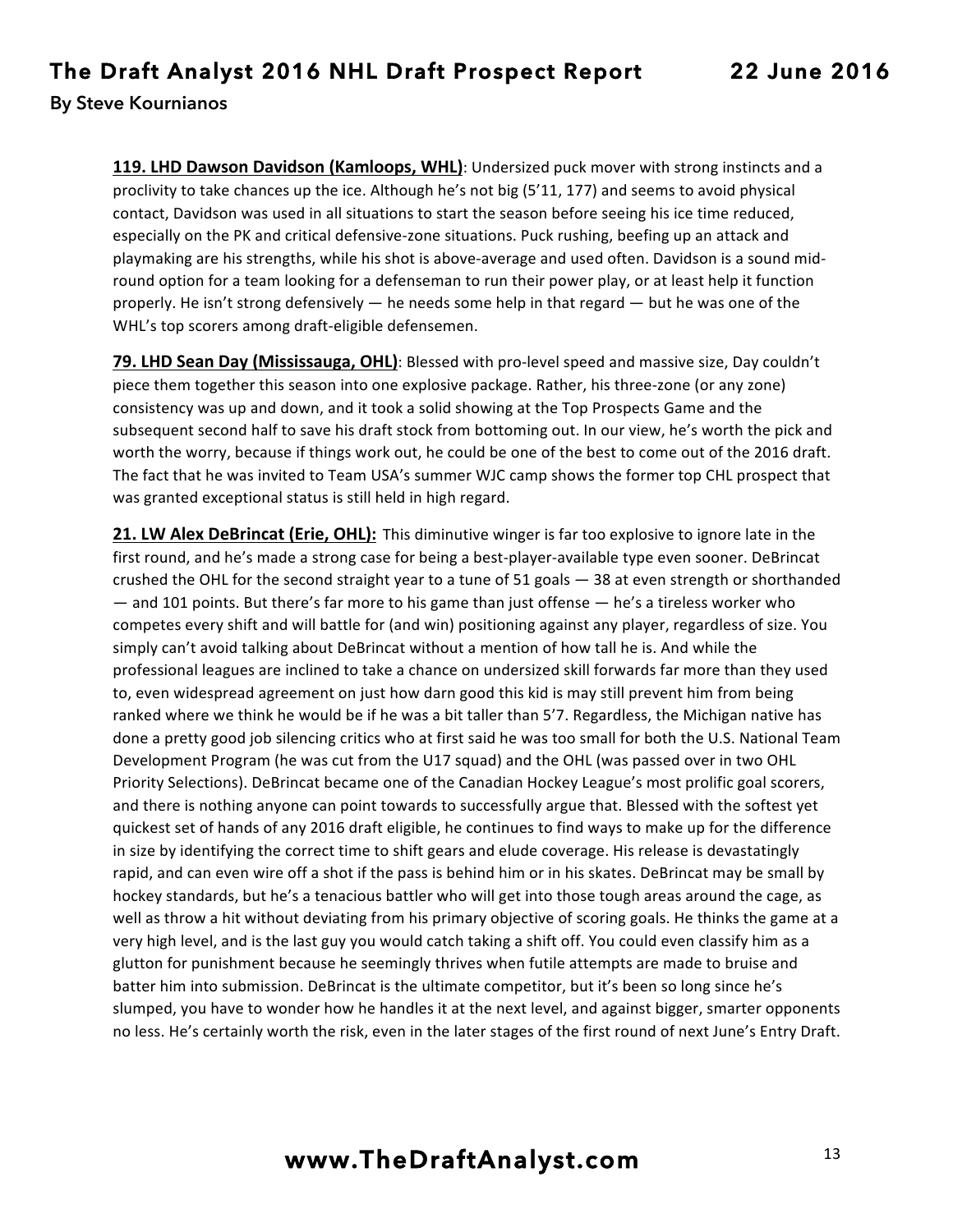**208. C Jeff de Wit (Red Deer, WHL):** Two-way center that was a victim of the Rebels' scoring depth. He was relegated to a bottom-six role for most of the season but managed to sneak in time on the power play and penalty kill. Nevertheless, he took to his support role with aplomb, tackling tough assignments and winning critical defensive zone draws in pressure situations. De wit has skill — he's not a one-trick pony. The Rebels drafted him 14th overall in the 2013 Bantam Draft, and will expect him to take on a bigger role in 2017. At 6'3, 190 pounds, he can fill a variety of roles on either the wing or up the middle, and he's proven to be a threat on special teams. This kind of versatility in a teenage pivot is exactly what teams should look for in the later rounds, especially when a mobile kid like de Wit can boast a good shot and quick release, and show patience with the puck on his zone entries.

**63. G Stephen Dhillon (Niagara, OHL)**: There are a handful of reasons we are extremely high on this native Buffalonian, who bit the bullet for Niagara and assumed an understudy role to Carolina 2014 second rounder Alex Nedelikovic. This kid has a ton of potential, and he's one of the draft's youngest eligible goalies - he is only a few days from being eligible for next year. Dhillon plays an aggressive butterfly, and the kinks we noticed at the Hlinka (form, net awareness) were quickly addressed, albeit in limited opportunities. His size-quickness combination is rare, and we strongly recommend grabbing him early.

**38. LHD Cam Dineen (North Bay, OHL)**: The talk around draft circles is the first three defensemen picked in 2016 will not only come out of the OHL, but could all be top-10 picks. But history's shown us that being a high-profile pick doesn't guarantee a thing, which is why drafting a sound puck mover like Dineen after Day One's fireworks could end up as one shrewd move regardless of whether a two-way blueliner is a team need or not. The Toms River, NJ native bested all his OHL peers in scoring with 59 points in 68 games while being used in all situations. Dineen is not big or overly physical, but he's silkysmooth with the puck and maintained his consistency even after opposing coaches realized how big of a three-zone threat he was. He's an exceptional passer with eyes in the back of his head, and he has soft hands to where he can deaden the puck and lay it flat to make a cleaner follow-on play. Dineen has an above-average shot, and he can fire both his wrister and slapper with authority and accuracy. He routinely makes high-percentage decisions and has all the makings of a solid top-four NHL defenseman.

**180. LW C.J. Dodero (Sioux City, USHL)**: A strapping winger (6'3, 196) with good hands and a powerful stride who is tough to play against. Dodero's a Colorado-trained stud who can intimidate with his size-skill combination and play an in-your-face style. He recently committed to the University of Denver, where he'll join an impressive incoming class. His numbers don't jump off the screen (21 points in 53 games), but Dodero's was more of a depth player yet finished somewhat strong with seven points in his last 13 games. The Musketeers were one of the USHL's worst offensive teams, so it was hard for him to get quality minutes ahead of the squad's established forwards. He possesses a deadly shot and willingness to do whatever it takes to clear a path between the puck and the opposing goal. Dodero is also pretty mobile for a filled-out winger, and he can hit the corners while traveling at a high rate of speed.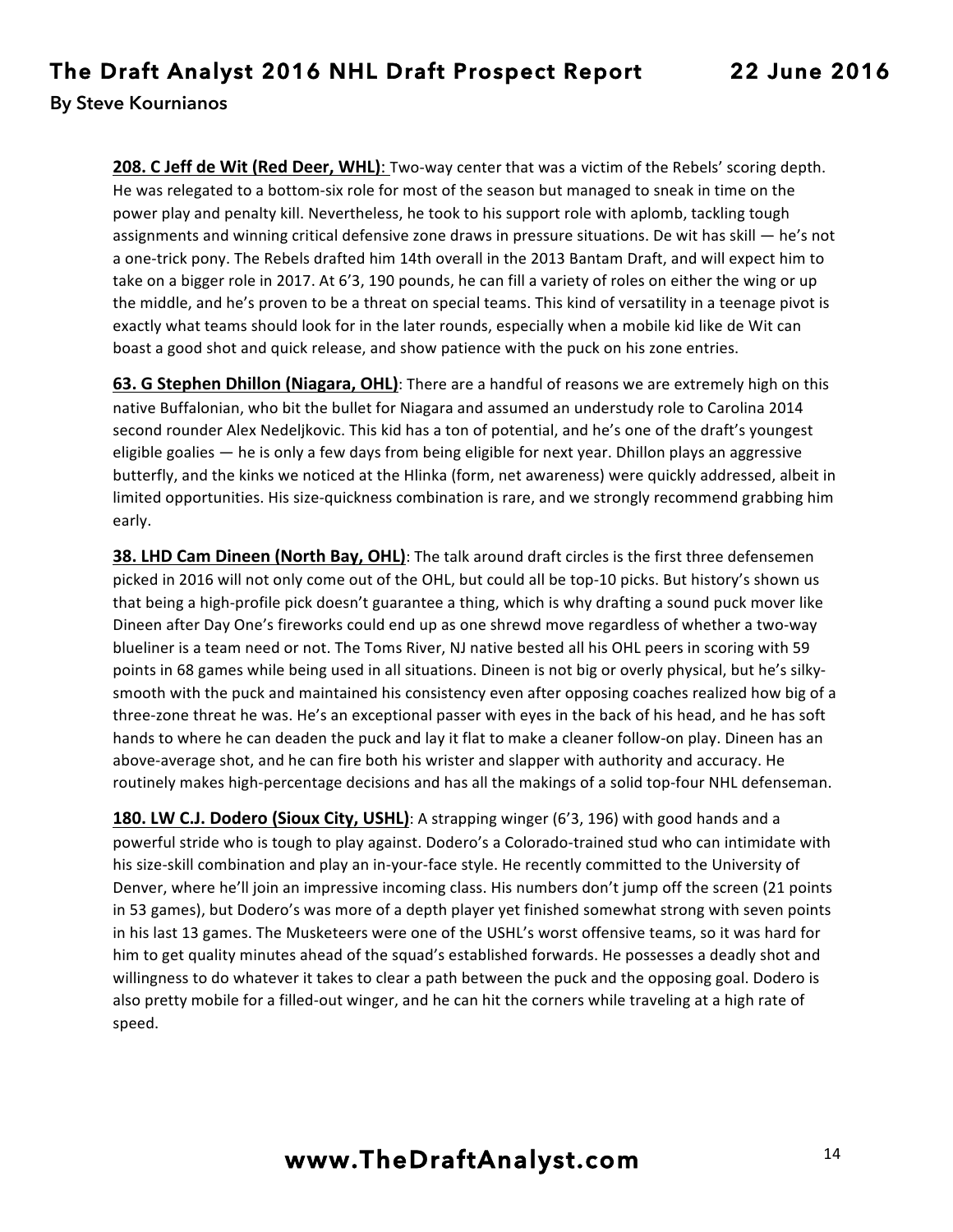**72. C/W Dillon Dube (Kelowna, WHL)**: It wasn't too long ago when Dube was a projected first round pick thanks to his non-stop motor and ability to create scoring chances off an intense forecheck. But the second half of his season was a bit of a battle as he blew so many "gimme" chances that you have to wonder if someone hexed him. The good news is that his struggles have nothing to do with work ethic or effort — this kid busts it every shift and bring a tremendous amount of enthusiasm and respect of the game to any organization he'll join. Plus, he finished the season as a point-per-game player with 66 points in 65 games, and was one of the WHL's best draft eligibles in even-strength scoring.

**112. LW Konstantin Dubin (Sarmaty Orenburg, MHL)**: Lethal shooter with speed who scores goals in bunches for Samarty, tying for the team lead with 20 goals in 38 games despite not turning 18 until late August of this year. Dubin is only 5'10, but he's lightning quick and attacks the puck like a shark. He earned a late-season spot for the Russian U18 team for last February's Five Nations Tournament in Rauma, scoring a goal against the Czechs and making plays despite bottom-six minutes. And if the name rings a bell, it was Dubin who personally smoked Jesse Puljujarvi's Finland squad at the 2013 World Selects tournament in Biddeford, Maine.

**6.** C/LW Pierre-Luc Dubois (Cape Breton, QMJHL): Dubois is a fierce competitor with a linebacker's build (6'2/210) and the hands of a magician. He's a nightmare to match up against, and his freakish size is a result of a tremendous off-ice work ethic. Dubois' good at forcing opponents into catastrophic mistakes. A real leader with star potential. Dubois profiles as a high-end power forward with the ability to succeed at either center or wing. He's a skillful tower of strength in the mold of Jamie Benn or Patrick Marleau; Dubois is a mature specimen who combines God-given physical talents with a sort of sixth sense rarely seen in a teenage prospect. He's tough to play against on or off the puck, and uses a wide stance and long wingspan to keep the puck nestled within an impregnable zone of protection. Dubois has a long stride and reaches top speed quickly for a forward already above 200 pounds before his 18th birthday. He is a tough out in one-on-one situations, and changes gears fast enough to leave the smartest of positional defenders behind him. His pro shot and quick release are just part of a myriad of ways he can beat you. All that said, his hockey sense and ability to process plays in a nanosecond helps vault him to the upper tier of a very talented group of draft-eligible power forwards. Dubois, who plays center with aplomb, can be used in all situations regardless of how much time is on the clock, or what the scoreboard reads. He wins draws cleanly then positions himself properly immediately thereafter. Dubois does so many things exceptionally well, and playing with menace and snarl evokes memories of hockey's heroic warriors of the 1960's or 1970's. A real leader with elite offensive skills and off-thecharts intangibles, Dubois comes across as the perfect specimen who we feel is less than a year away from the rigors of the NHL. Being a gym rat does have its drawbacks, however, as he seems to forget how strong he is. Dubois shows an occasional lack discipline and has to learn how to play within the rules.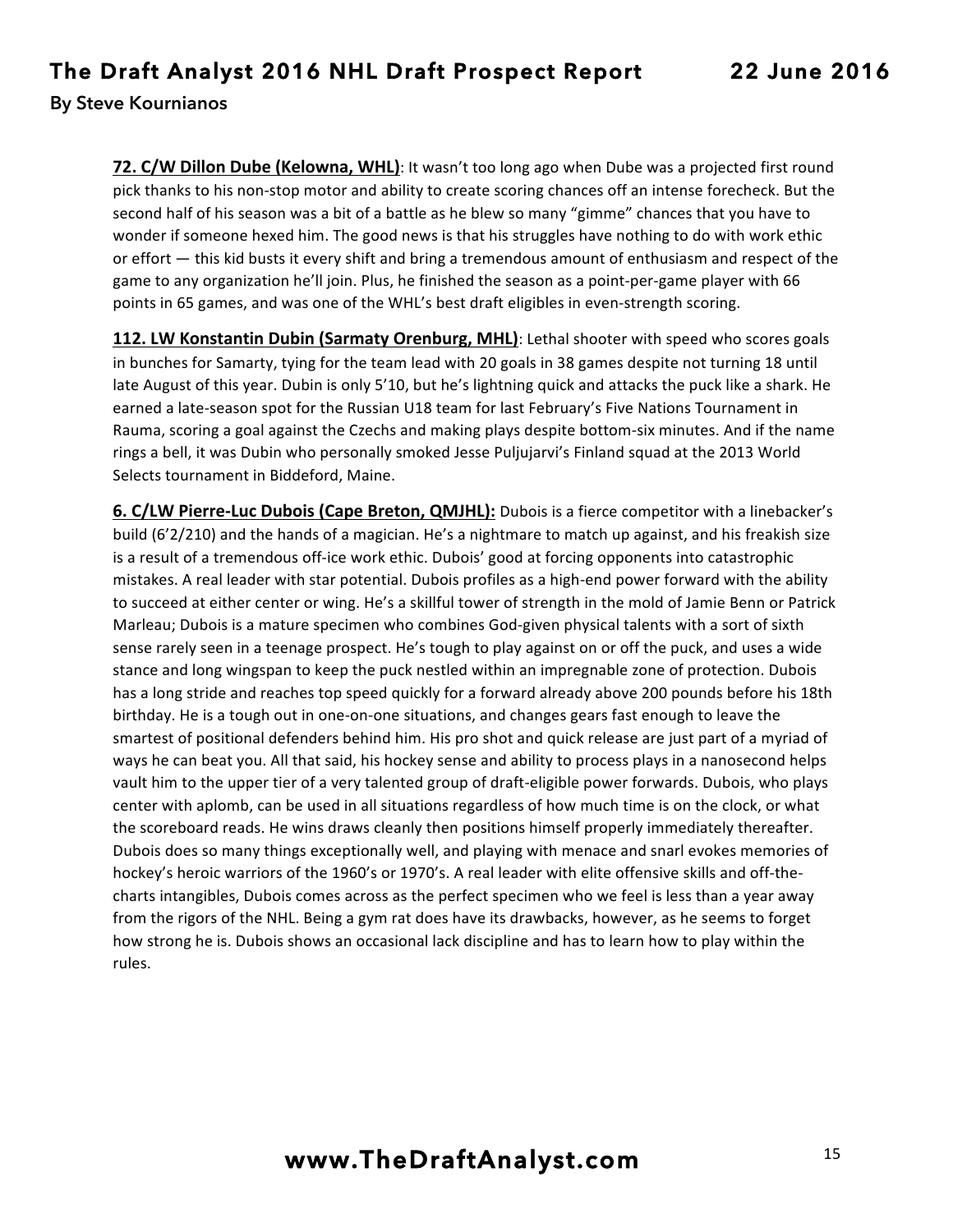**231. LW Brandon Duhaime (Tri-City, USHL)**: Overage power winger with a commitment to Providence College and a solid sense of the game, plus terrific puck skills. Duhaime is a three-zone beast who uses his above-average speed and sturdy frame (6'0, 200) to hit whatever is in sight. He's a tough customer who won't back down from any challenge, and his array of skills gives coaches an interchangeable weapon for any situation. His footwork, hand-eye coordination and decisions with the puck are at an advanced level, and he can play center if necessary. A native of Parkland, FL, Duhaime's shot is about average, but he makes up for it with very good puck control and the ability to weave in and around defenders to increase the quality of a scoring chance. He was putting up impressive numbers with the USHL's Chicago Steel before a trade to Tri-City, where he was a key top-six contributor during its run to the Clark Cup title.

**77. C/RW Tobias Eder (Bad Tolz, Oberliga Jrs)**: A sniper who can play any forward position, Eder is the best of a rather thin, almost non-existent pool of worthy German draft eligibles. He's had a handful of strong tournaments, albeit against the IIHF's second tier of competition, and bounced back from a late-season high ankle sprain with a strong showing at the Division IA U18's. Nevertheless, he can scoot and shoot, using his 6'0 frame and reach to protect the puck as he bullies his way to the net. Eder takes smart routes up the ice, using agility and sharp cuts to make up for a lack of breakaway speed. He's a good skater, nonetheless, and will thread the needle cross-ice or diagonally.

**166. LHD Marcus Ersson (Brynas IF, SHL)**: There are a handful of big two-way defensemen who had a strong J20 Superelit season, but Ersson is a kid who doesn't get the coverage notable prospects like David Bernhardt and overager Filip Berglund have received. He's a wonderful talent with a hunter's mindset who loves to either create a rush up ice, or join it and gun straight for the net. His positioning in the defensive zone needs a little work, as he has a tendency to float away from his area of responsibility. His side of the ice wasn't attacked as often as you'd think, and there's a strong possibility he gets more than bottom-pairing minutes for Brynas next season.

**18. RHD Dante Fabbro (Penticton, BCHL):** Quick-thinking puck mover who thinks the game at a level far superior than the majority of his peers. Fabbro bypassed the CHL route to maintain his NCAA eligibility, and his BCHL competition paid a heavy price for his decision to stay with Penticton, leading all defensemen in scoring. He served as the Vees' go-to guy in critical situations and provided his coaching staff with dependability while acting as their conduit between the bench and the ice. Fabbro likes to play an up-tempo game, breaking out of his zone with either short bursts of speed or a hard, accurate head-man. He can identify and exploit gaps, including ones with a closing window of opportunity. He has above-average balance and the type of coast-to-coast ability to thwart tight-checking schemes. Crossing the red line is rarely an adventure, as he will either slow down the pace or take the puck wide and into the opposing zone. He has very good hands and can handle a tough pass during the back-and-forth nature of a power play. Fabbro possesses a very good shot and an early-season issue with accuracy seems to have been rectified. On defense, he's positionally sound in coverage and combines excellent gap control with an active stick. He runs into problems, however, during puck retrieval as he's shown an aversion to physical contact and will dangerously throw the puck up the ice in the face of a heavy forecheck. Far from soft, Fabbro needs to learn to take a beating to complete a play rather than continue to rely on smarts and stick skills.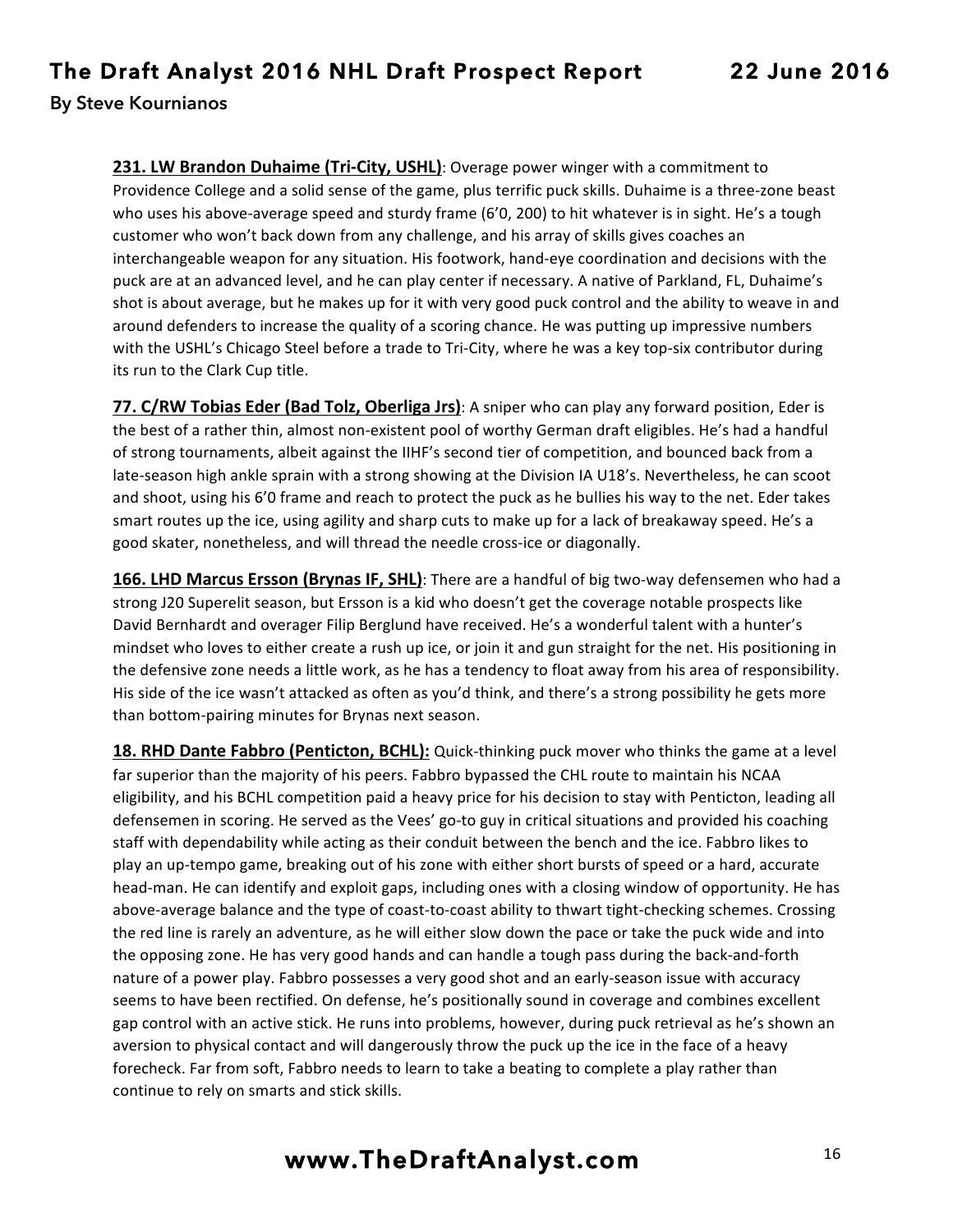## **The Draft Analyst 2016 NHL Draft Prospect Report 22 June 2016**

**By Steve Kournianos** 

**49. C/W Matt Filipe (Cedar Rapids, USHL)**: The centerpiece of the Hockey East champion Huskies' best recruiting class in years is actually a legacy who spent many an evening as a kid at Matthews Arena. Filipe, whose father Paul played at Northeastern in the early 1980's, is a converted center who now plays a speed/power game from the wing. He was named to the USHL All-Rookie Team, and his instincts around the net are excellent. He's already listed at 6'2, 200 pounds, so the defensemen in the college circuit should certainly have their hands full.

**185. RHD Casey Fitzgerald (Boston College, Hockey East)**: Former NTDP'er who should have been drafted a year ago but improved his case with a strong freshman campaign at The Heights. The son of former BC Eagle and NHL executive Tom Fitzgerald, Casey led all first-year Division I rearguards in assists (23) and placed second in scoring (27). He's a very good skater and sees the ice extremely well, which helps make up for somewhat of a size disadvantage (5'10, 185 pounds). But he's not just a finesse/playmaking type – Fitzgerald plays fearless and will do what it takes to win like block shots, challenge bigger forwards and protect his netminder.

**90. G Evan Fitzpatrick (Sherbrooke Phoenix, QMJHL)**: Fitzpatrick is a classic butterfly goalie with an imposing silhouette that faced more rubber than most QMJHL goalies. Playing for a bad team has few perks -- one being the ability for assessors to analyze his play while under constant pressure. Fitzpatrick has prototypical NHL size (6'4, 210 pounds) with cat-like quickness and pro-level agility. A Newfoundlander who was the fourth overall pick in the 2014 QMJHL Entry Draft, he has the size most team's want in their netminders. And while he began the season with inconsistent play, he saw enough shots to steadily improve and make corrections. Fitzpatrick generally reads plays well, but he struggled with communication and rebound control at the U18 worlds – the complete opposite of how he performed during the regular season. Take out word for it  $-$  he gobbles up close to everything and will swat away a loose puck before waiting for a defender to lend support.

**196. C/W Matt Fonteyne (Everett, WHL)**: Pesky speedster with an excellent shot and quick hands who was leaned quite often on to help Everett's goal-starved offense. He teamed with fellow 2016 draft eligible Patrick Bajkov to form a respectable 1-2 punch, albeit one lean in the experience department. Still, he was used in all situations and proved to be a special teams threat. Fonteyne can score off the rush, using his speed to beat defenders to the outside then make a quick directional change right for the cage. Once he gets there, he has an arsenal of moves to tickle the twine, specifically a pro backhander that he can elevate from in tight. He's not intimidating from a physical standpoint (5'10/185), but he plays fearless and will find a way to get under an opponent's skin. Even more impressive is that Fonteyne will dig into the low slot area regardless of how big the defender standing behind him is.

**85. RW Maxime Fortier (Halifax, QMJHL)**: Relentless skill forward with blinding speed and a very good shot that carried the Mooseheads after star winger Timo Meier was moved to Rouyn-Noranda. Fortier led his club in scoring with 31 goals and 77 points, playing top-line minutes alongside pivot Otto Somppi. Teams that could use size on the flanks may overlook him, but much like Alex DeBrincat, Fortier is too talented a finisher to let an inch or two get in the way of drafting him.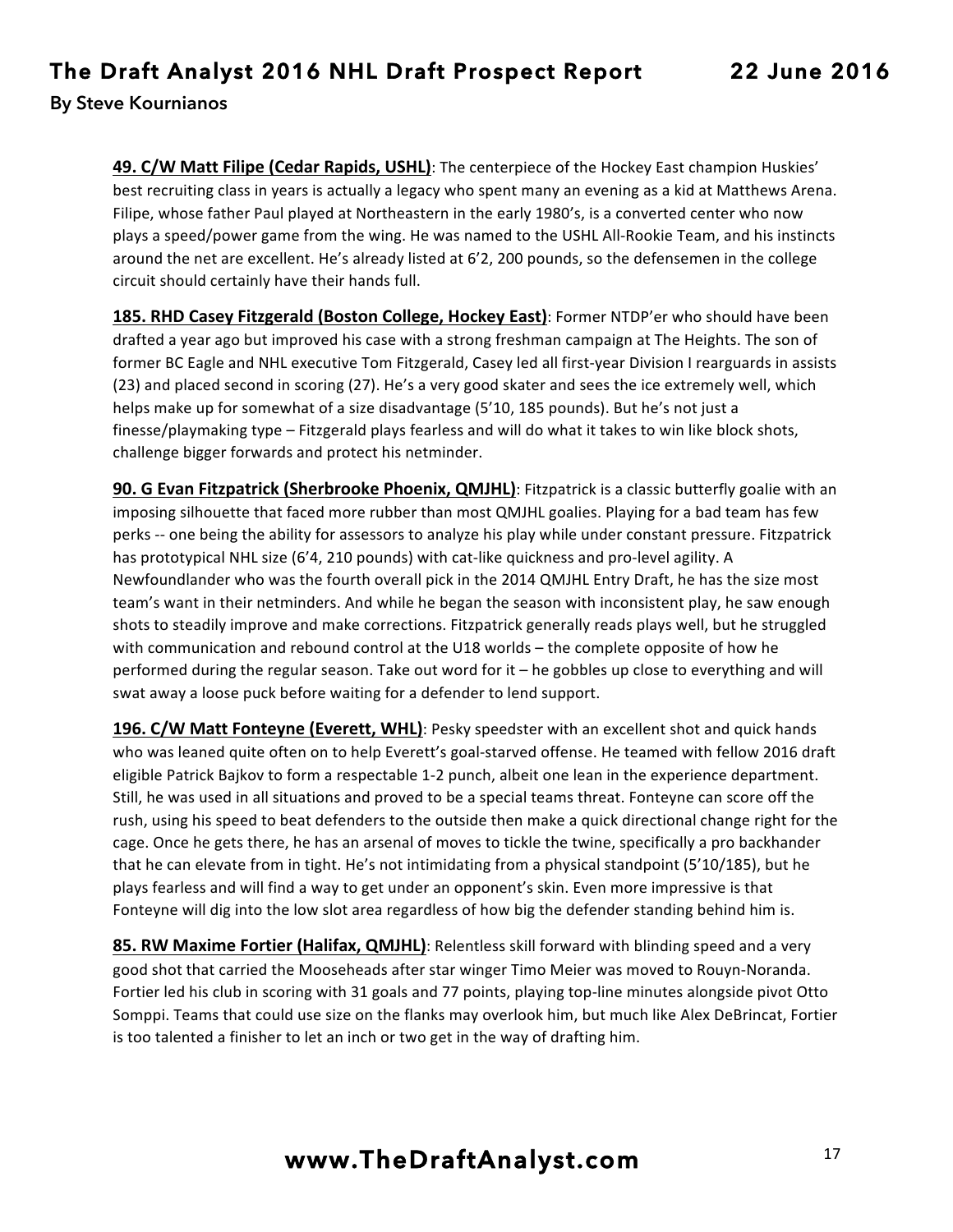**27. RHD Adam Fox (U.S. NTDP)**: A terrific playmaker from the back end with first-class vision and elite puck distributing abilities, Fox was Team USA's most consistent defender. He is yet another Nassau County native to grace the NTDP's blue line, using flair, creativity and astonishing puck control to wow onlookers and dizzy opponents all at the same time. He was beyond deserving of his nomination as top defenseman at the U18 worlds, which shows how far this kid has come since the start of the season when he was considered (and assessed) as merely a power play specialist. Nothing could be further from the truth, as Fox usurped fellow NTDP rearguard Chad Krys as Team USA's best overall defenseman and most reliable at generating offense. Fox is a good skater who looks far more graceful in confined spaces than he does in open ice. His lateral movement and edge work are excellent  $-$  his twirls and pirouettes are strikingly similar to the way Ottawa star defender Erik Karlsson controlled his puck movement while playing for Team Sweden in his pre-draft years. Fox has an accurate shot that does not require velocity to beat a goalie clean in any of the corners, and he can juke and fake his way into prime scoring areas with relative ease. He is far from physical, and falling below the six-foot mark could work against him as his development path takes him through the bigger, thicker forwards. That being said, he ran the gauntlet of NCAA competition with significant success, as even the most mature NCAA opponents could not find an answer to his puck wizardry.

**61. C Trent Frederic (U.S. NTDP)**: It would behoove teams to take an early stab at selecting one of the draft's top two-way centers; one who is more mature and dependable than most in his class. We're not saying Frederic will or will not be a big point producer, but he'll certainly appeal to any fan base with his hustle-and-bustle effort, and an affinity for crease crashing. He was Team USA's top penalty killer and took the majority of late defensive-zone draws while centering their second line. There's something about his compete level and endurance that stands out  $-$  he is as active and effective in the dying seconds of a penalty as he is in the first. Frederic is headed to the University of Wisconsin in the fall.

**176. RHD Callum Fryer (UMass-Amherst, Hockey East)**: Dependable shutdown rearguard who had the tough job of protecting a turnover-happy group of forwards on an already overmatched squad. Fryer is a double-overager, but that shouldn't scare anybody away since he was one of the NCAA's top oneon-one defenders and shot blockers. A 6'3 blueliner with strong footwork, he's difficult to beat to the outside or outmaneuver. Fryer uses an active stick, and if he's got you pinned to the boards, the chances of escape are slim. He's a clean, accurate breakout passer who will take chances with the puck, but only through calculation and analysis. Fryer isn't a fast skater up ice, but he can backskate rather well and stays within the rulebook when eliminating an opponent on their dump-in. His shot is above average and he will not hesitate to use it.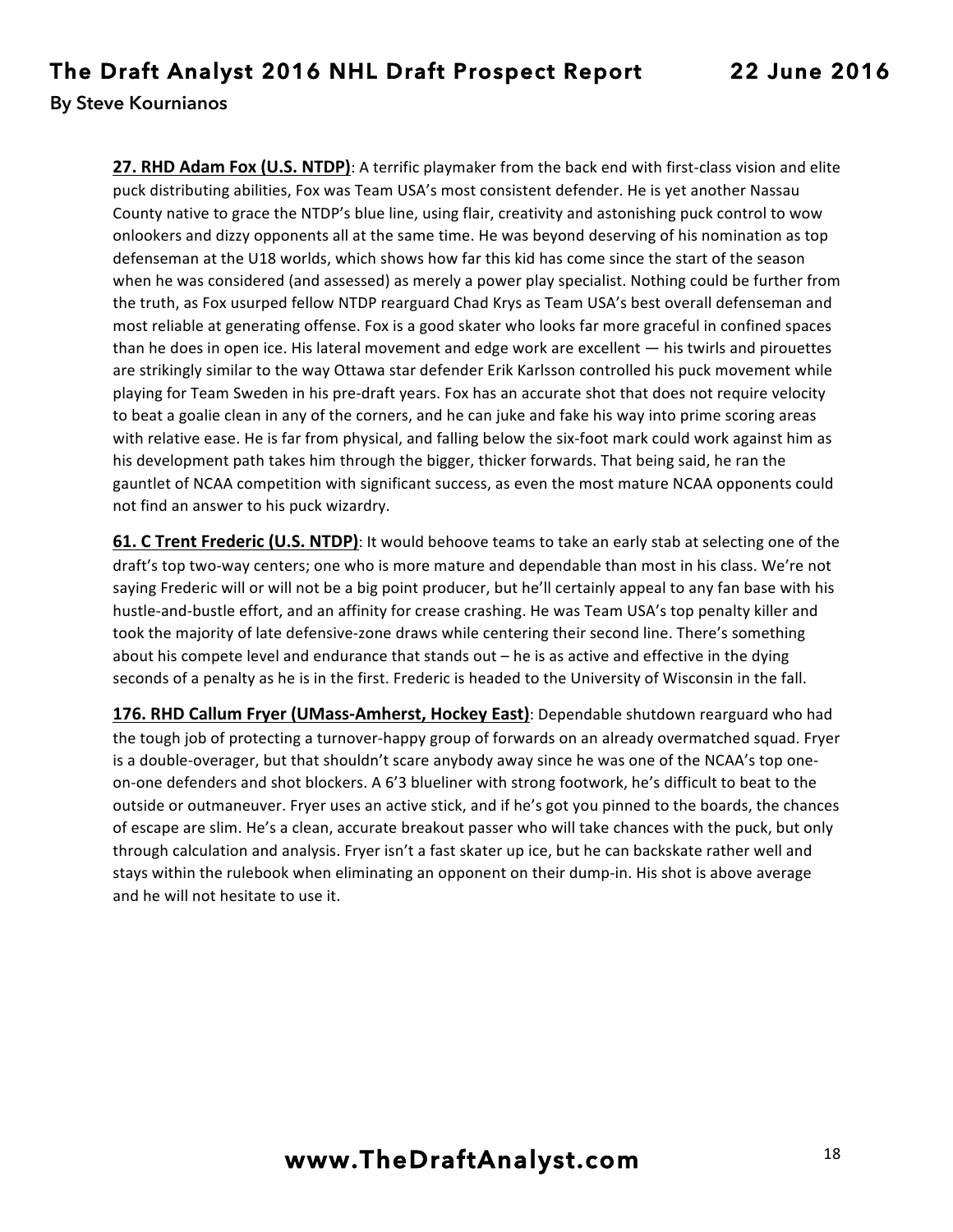**142. C Dylan Gambrell (Denver, NCHC)**: Double-overage playmaker whose impressive freshman campaign was overshadowed by 2015 first round picks Kyle Connor (Michigan) and Brock Boeser (North Dakota) — both 2015 first round picks. Gambrell finished third behind the aforementioned duo in firstyear scoring with 47 points in 41 games. He was a key cog for the Pioneers' offense, alternating between center and wing on their top line and playing in all situations, including on the penalty kill. Gambrell is an excellent skater who makes precision plays off the rush and calm, calculated zone entries. He boasts a hard, accurate wrist shot that he won't hesitate to use, but that doesn't mean he's selfish - Gambrell has exceptional vision and selflessly lends puck support rather than float on the periphery for the chance at an open look. His hand-eye coordination is off the charts, as few can match his ability to deaden pucks out of mid-air. Gambrell's pretty close to being a complete player, although his lack of success in the faceoff circle (43% – 75th among NCAA freshman) needs to be addressed.

**14. RW Julien Gauthier (Val-d'Or, QMJHL)**: Traditional logic tells us that most scouting departments will gravitate towards the prospect who is both skilled and mature over those whom are simply talented. When the time comes for teams to decide which players they choose to invest in, being wise beyond one's years is always a major consideration. This June, not many draft-eligible teenagers possess a type of overwhelming arsenal of characteristics like Val-d'Or power winger Julien Gauthier, who has (literally) dominated his age group within the CHL in each of the last three seasons. Blessed with a solid build (6'4, 225 lbs), good speed and a strikingly accurate shot, Gauthier validated his rightful place among the world's elite amateurs a few years back, when at 15 years old he was getting opportunities on the Foreurs' top line and actually contributing. Gauthier is very noticeable when it's his turn to hop over the boards – his stick is always in the right position whether to receive a pass on the rush or in the slot. He uses his size and reach to his advantage beyond puck protection; in other words, Gauthier's difficult to defend in front of the net because he can alter shots heading in a variety of directions. Furthermore, he keeps defenders further away from the net because he doesn't have to be close to the cage to fight for rebounds. He's had the misfortune of bouncing between Val-d'Or's top two lines this season by way of their incredible (and experienced) scoring depth, but he also kills penalties and produces plays while shorthanded. A recent injury seemed to have slowed him down after a torrid start (seven goals in his first eight games, one in the following six), but he's too complete a player to let a small slump impact his high standing within the scouting community.

**167. C/W Max Gerlach (Medicine Hat, WHL)**: Burnsville, MN native with Texas ties who surprised the circuit with 30 goals, good for second among all WHL rookies. He's a speedster with a devastating wrist shot that he can wire rather effortlessly, and he's one of the better draft-eligible forwards at using a defenseman as a screen before unloading one through his wickets. Gerlach is undersized to say the least (5'8, 165 pounds), and he's a perimeter player of the highest order. But when you can shoot and scoot the way he can, why bother venturing towards the enemy center of gravity when you can unload from the safety of the flank? Gerlach is capable as a shooter, not so much as a set-up guy. He's not the least bit physical, and he can't be counted on once the puck exits the offensive zone aside from winning a neutral zone faceoff.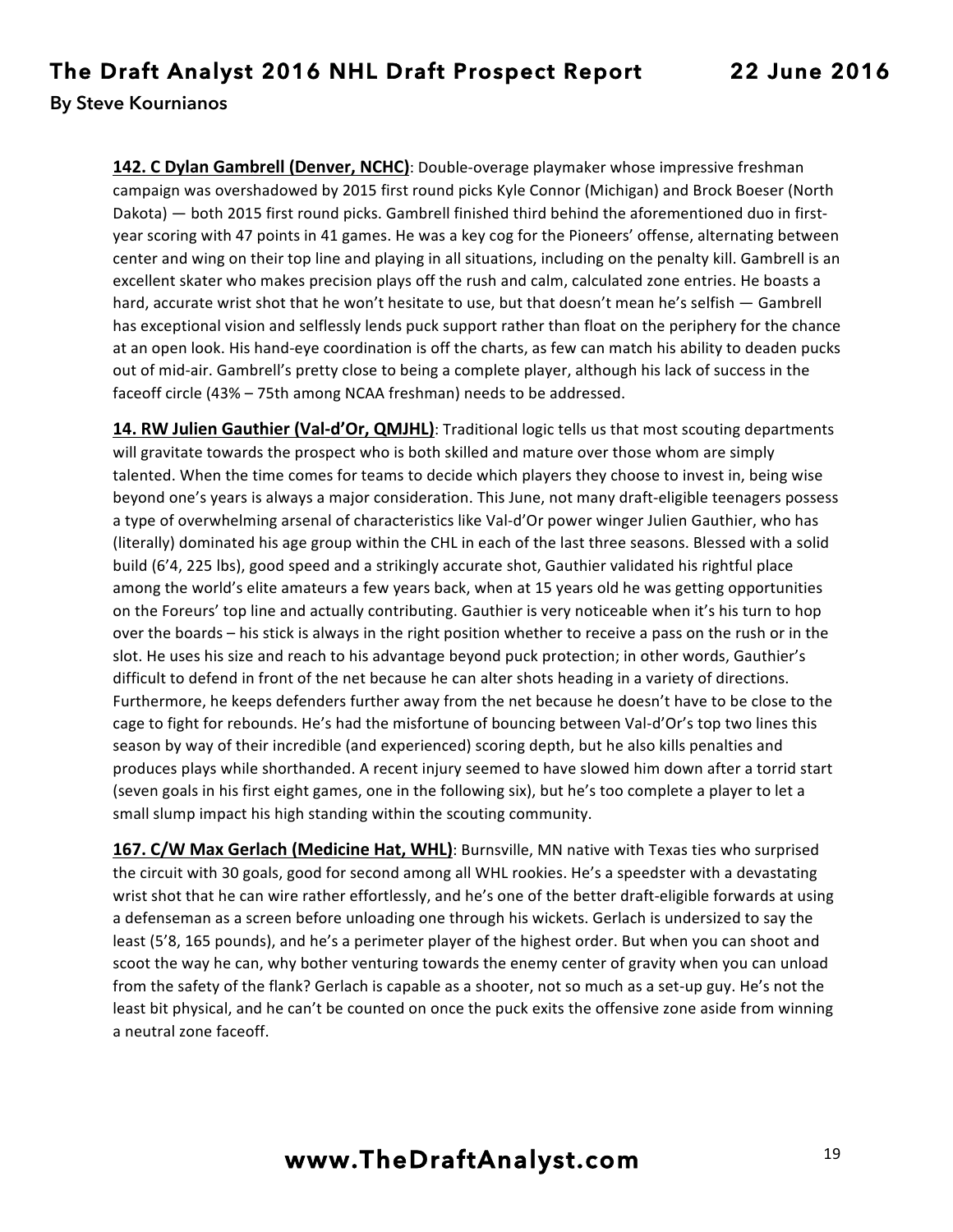**78. LW Tim Gettinger (Sault Ste Marie, OHL)**: Gettinger isn't your typical power forward in that he loves to handle the puck and chooses a deliberate playmaker's approach rather than mirror the lumbering dump-and-chasers of yesteryear. A native of Ohio, the 6'6 Gettinger was expected to do more for a Greyhounds squad hit hard by graduations, and examples of being the dominant player on the ice were spread thin throughout his season. Still, he's pretty nimble on his feet for such a big body, which he uses to his advantage during board battles. There's always the chance his skill-size combination bumps him up to an earlier round, but he is a project forward nonetheless.

**56. C Brandon Gignac (Shawinigan, QMJHL)**: A real hustler with quick hands and very good instincts, Gignac exhibits the kind of all-out effort any fan base can only hope becomes infectious. He's one of the draft's fastest skaters, but he proved this season that he can blow past opponents with his head up to either find the open man, or take the puck strong to the net. And he's not just flash and dash – he won close to 60 percent of his draws and can be used in any situation. Gignac is ridiculously underrated and should be considered for a role on any of Team Canada's international squads for the upcoming season.

**35. LHD Samuel Girard (Shawinigan, QMJHL)**: Playing with the burden of great expectations is never easy, but the swift-skating Girard lived up to his reputation as an elite-scoring rearguard by topping all CHL blueliners in scoring  $-$  a distinction he held almost from start to finish. He was the third overall pick in the 2014 QMJHL draft (behind Pascal Laberge and fellow defender Luke Green), and he's distinguished himself by playing a style efficient yet flashy at the same time. Scouts long have projected pro-level playmaking abilities, and Girard hasn't let them down, leading rushes up the ice with speed and decisiveness. He has very good first-step quickness and excellent top-end speed. He has aboveaverage balance for a defenseman listed at 5'10, owning a good, strong stride. His lateral movement is excellent, using a strong lower body to cover ground in a hurry if a play expands the ice on the periphery. Girard's bread and butter, however, is playmaking. He's an exceptional puck distributor with a soft set of hands, using them to corral hard or inaccurate passes. He makes crisp passes on the tape and with authority  $-$  forehand or back  $-$  and leads the man with consistency. Patient and aware, Girard does not own a good shot, and will acquiesce to the pass nine times out of 10. Moreover, he is far from physical, but his positioning is developing and his reads are excellent. Girard is a real leader who will instantly improve a team's breakout and power play capability.

101. LHD Benjamin Gleason (Hamilton, OHL): Gleason is another aggressive two-way defender who can be hit or miss with his offense, but plays a generally sound positional game. He's better at moving the puck himself than making a tape-to-tape stretch pass, and on occasion he'll dazzle you with a neat fake or two. He doesn't look like an intimidating force, but Gleason plays with bite and will use his stick to make crease-crashers pay. Gleason played for an overmatched Team USA at the Hlinka but was one of their more physical performers, and he looked comfortable after assuming a top-pairing role for an inexperienced Hamilton club that had trouble scoring and even bigger issues defending.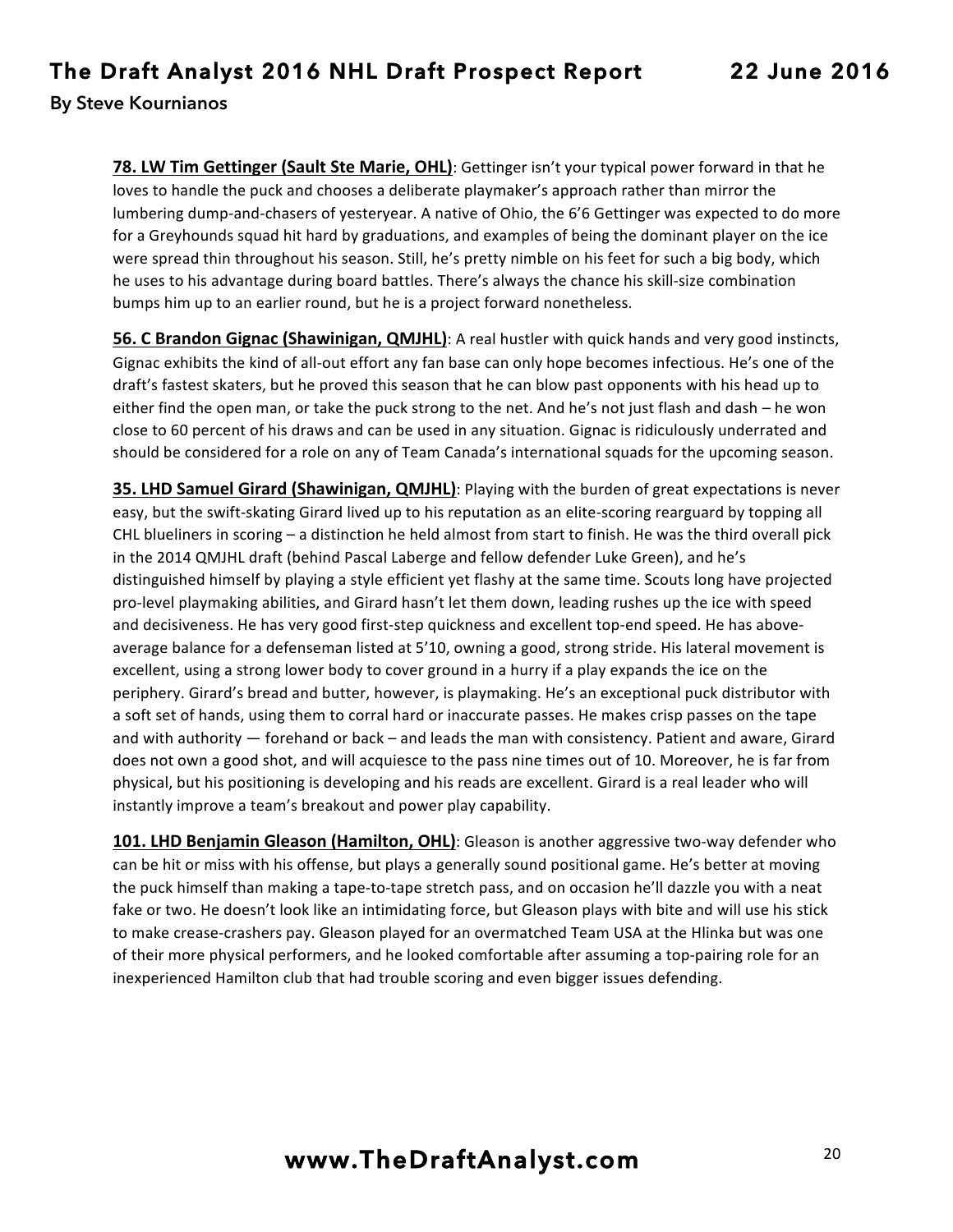**161. C/RW Vasily Glotov (SKA St. Petersburg, MHL)**: Explosive overage scorer with sick hands and a deadly shot who finished fourth in the MHL with 55 points in 42 games. Glotov is lean and wiry (5'11, 160) but owns a tremendous first step and uses his speed and agility to evade physical punishment. He is an absolute hawk on the puck, relentless to the point where he can expend all his energy chasing it down from one end of the rink to the other. Glotov can stickhandle his way through a dicey situation and will attack a wall of defenders with no fear. This can get him into trouble, but he's no puck hog  $-$ Glotov is an excellent passer with keen vision and the ability to no-look a tape-to-tape job. There's a lot of flash to his game, but it'll be a while before he's ready to test his skills against older, tougher players. Pound for pound, he could be one of the draft's top offensive players, but the prospect of staying in Russia coupled with the small stature makes him better suited for the late rounds.

**146. C/LW Michael Graham (Fargo, USHL)**: Minnesota-born power forward with skill who bolted the USHL to star for Eden Prairie High School, only to return to Fargo at season's end. Graham is a tantalizing prospect because of his combination of skill and size (6'2, 193). He once committed to Minnesota-Duluth, only to change his mind and opt for Notre Dame. The indecisiveness is a bit of a red flag, but he is a teenager, and a talented one at that. He was a finalist for Minnesota's Mr. Hockey award, and earned a nod in the state championship all-tournament team nomination despite a crushing loss to Wayzata in the finals. Graham can beat you in a variety of ways, as he's quick and practically unstoppable once he reaches top speed. He knows how to bury the puck thanks to a heavy wrist shot and quick release, but he also uses extreme precision and patience in and around the goal. Graham has posterized quite a few unfortunate souls with his dangles and dekes, but not against mature USHL or NCAA competition. Still, he's an excellent gamble to take for a late-round prospect.

**65. RHD Luke Green (Saint John, QMJHL)**: One of the steadier defensemen available for any round who quietly had a strong season for an Ice Dogs' squad with a deep blue line. Green came to Saint John with high regard  $-$  he was the first overall pick in the 2014 QMJHL Draft  $-$  but he stagnated after a strong rookie season a year ago. Compounding things was a nasty hit from Cape Breton's Pierre-Luc Dubois in March which may have been the catalyst behind his average postseason. Still, Green is a very good skater with terrific instincts and is one of the draft's better shot selectors from the back end; if Green is taking a shot, it's going to be hard and accurate. You can count on him for making the sure play, but you'd love to see him play up to his potential.

**102. LHD J.D. Greenway (U.S. U18, NTDP)**: We have to hand it to Greenway — he certainly knows how to pick his spots. The tall defender with above-average mobility and strong instincts made a nifty play to set up a goal in front of the NHL scouting community at the All-American Top Prospects Game, then closed out his season with a memorable, Forsberg-esque tuck-in tally in April's U18 world championship. These displays of offensive prowess, however, were few and very far between, but that shouldn't take away from his ability to poke, pin and hold with the best of his class. Greenway, whose older brother J.D. was a 2015 second round pick of the Wild, recently committed to Wisconsin after rumors indicated he was OHL-bound to Flint.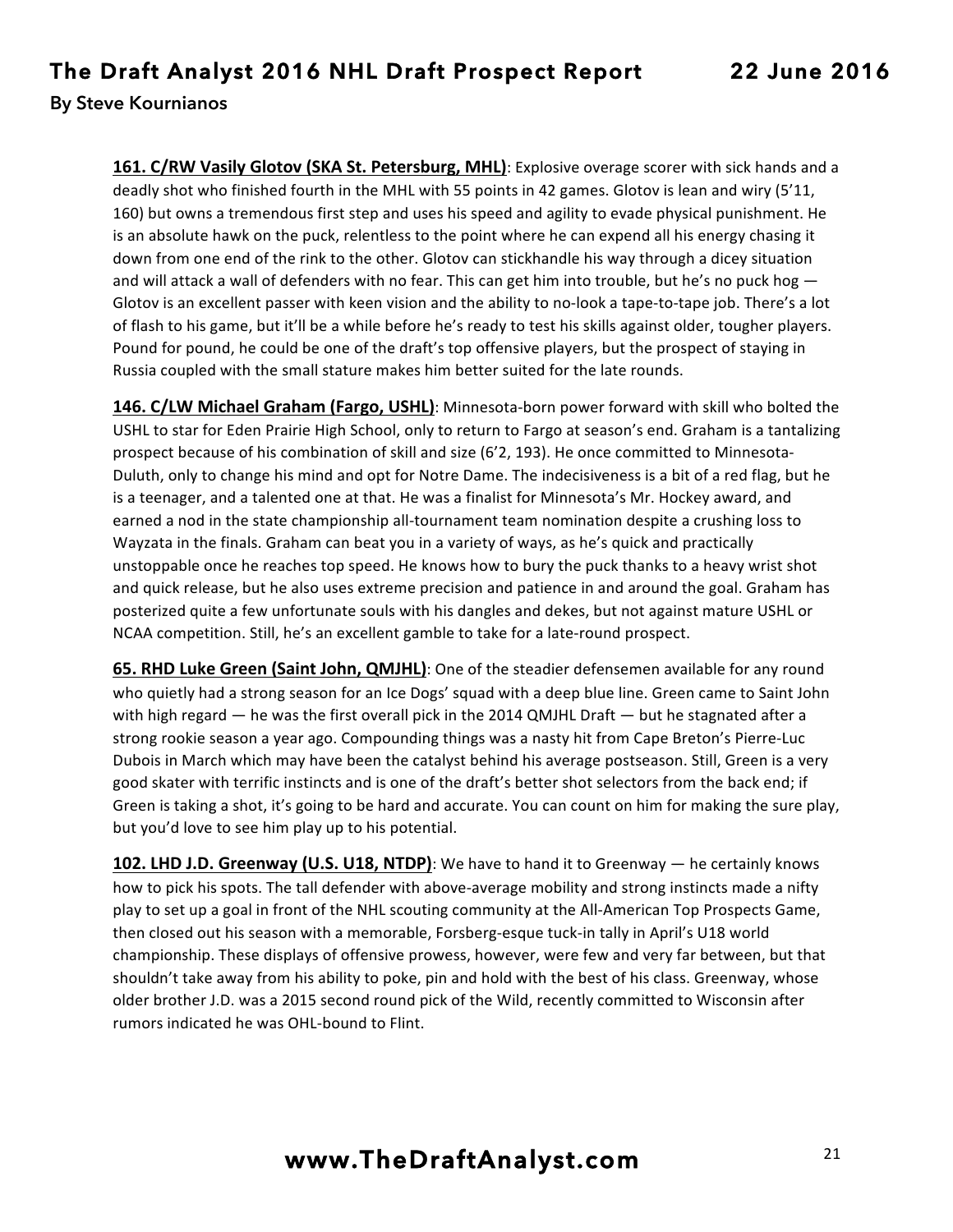**37. C/LW Noah Gregor (Moose Jaw, WHL)**: Gregor is a three-zone roadrunner that screams sleeper, as he bounced back from an injury-plagued rookie season to distinguish himself among Moose Jaw's forest of elite forwards. He is easily at or near the top of a very talented group of draft-eligible penalty killers, but what makes him worthy of a significant leap-frog are his speed and versatility. Gregor is ridiculously skilled, making plays at high speed and taking advantage of his linemates' strengths. He's a disciplined player who makes smart decisions and rarely do you see him fumbling with the puck if the game is close. Gregor has a very good wrist shot — he can pick corners or pump one inside the far post on his off wing. But he can also dish the puck as well — His 30 primary assists tied for the most among the WHL's first-year draft eligibles. And while he's listed at only 5'11, he plays fearless and will take the shortest route to the net even if there is an opponent or two blocking his path.

**40. RW Carl Grundstrom (Frolunda, SHL)**: A spirited and energetic banging winger who off the puck is a nightmare to guard against. Grundstrom is a relentless forechecker who uses his strong build and powerful lower body to frighten defenders into careless mistakes. If there was ever a player to excuse for the constant dump and chase, it's Grundstrom, whose international resume for Team Sweden is beyond impressive when considering his nation's lack of elite scoring up front at the junior level. His skill set may resemble that of a grinder, but he's displayed flash and skill in the limited time he received with MoDo. He's a very good skater in terms of mobility and balance, but he lacks breakaway speed. Grundstrom has quick feet and can create separation with his first step, but it takes him a while to reach top speed. Still, this does not impede his ability to press and battle in a timely manner, as his instincts and positioning are excellent. Grundstrom has an above-average shot that he likes to fire from all areas and angles, sometimes to a fault, as you'd like to see him be a little more patient and creative with the disc. But he's a power forward who likes to use his body, so expect him to use those strengths to generate offense rather than fancy his way onto the scoresheet. He can also be undisciplined at times, but a solid depth option with discernable NHL upside nonetheless.

**58. G Filip Gustavsson (Lulea, SHL)**: Gustavsson stylistically is rigid, upright and textbook. Standing an NHL-appealing 6'2, he's is a good bet to go higher as one of the top-trained European netminders in his class. He was stellar on the international stage, backstopping Sweden to success at the Ivan Hlinka and the February Five Nations tournament. Gustavsson is one of the top draft eligible goalies for a reason  $$ he has the size (6'2, 190 pounds), the quickness and the technical superiority to form a complete package. His post-save recovery is exceptional, and rarely does he seem to lose the net when he's challenging a shooter. Gustavsson is a below-average puck handler, however, and is prone to communication lapses with his defenders - more so than most of his draft-eligible peers.

**97. RW Brandon Hagel (Red Deer, WHL)**: A late August 1998 birthdate who's fast start made some people wonder how in the world he was overlooked in WHL Bantam Drafts. Hagel (6'0 / 170 lbs.) is one of the Rebels' many offensive weapons that can fill in on the flank on any of their first three lines. He's an accurate shooter with a quick release and will fight to get to the tough areas around the net. We view him as a pass-first forward with a ton of hustle and sandpaper that can top out as an excellent penaltykilling option.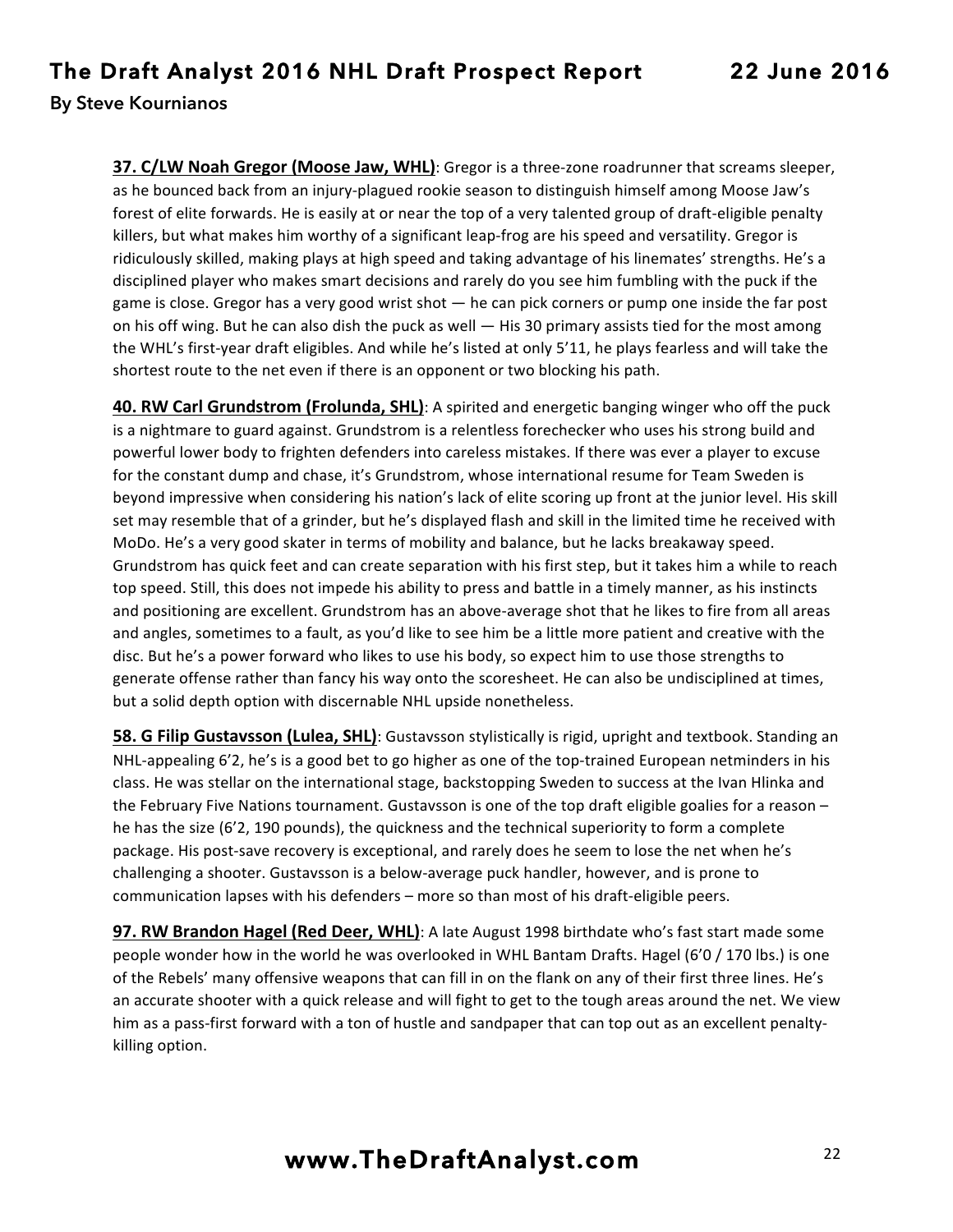**30. LHD Libor Hajek (Saskatoon, WHL)**: Hajek's game is simple – find the puck, get the puck, move the puck. Sounds pretty easy, doesn't it? Well, there aren't many defenders anywhere, let alone teenage draft-eligibles, which can be counted on to do all three with consistency. Hajek had the misfortune of playing smack in the middle of a Saskatoon rebuild where the ice was routinely tilted towards his own end. To call his nightly efforts valiant would be an understatement – he was a man on an island for long stretches, to include the Czech Republic's nightmarish performance at the recent U18 world championship. Hajek converts speed into power in either direction, using athleticism and sound judgment to attack openings or create them himself. He has a decent first step for a big guy, yet only requires a few strides to reach top speed. If you see open ice ahead of you, better make it quick, as Hajek will chase you down and smother the puck with relative ease. His positioning and slot coverage are excellent, and rarely is he guilty of wandering or puck gazing. You can make the argument that Hajek is the draft's best defender from his own goal line to center ice. Offensively, he's a good passer with a decent shot, and uses his wheels to make creative plays. He plays a smart and poised two-way game, and should be groomed for the top pairing.

**113. C Mikael Hakkarainen (Brookings, NAHL)**: Hakkarainen didn't get a lot of attention until later in the year, but he's a hard-working two-way center with sound hockey sense and playmaking ability. He's an above-average skater who turns well and can maneuver his way out of tight spaces, but there's still room for both improvement and growth (6'0, 176). His upside likely tops out as a third line center who when called upon can seamlessly fill in for a top-six forward. Hakkarainen can also play wing, and furnishes a heavy, accurate shot while using a variety of fakes and movements to throw the goalie and/or a defender off. He was drafted by the USHL's Chicago Steel and has a commitment to Providence College. Hakkarainen has a good attitude towards the game and can be trusted with any kind of situation, to include killing penalties and taking defensive zone draws

**130. LHD Connor Hall (Kitchener, OHL)**: The heavy-hitting Hall is what we call a "Steady Eddie" in that he can be counted on to make no-nonsense plays that get the job done. His season began rather inauspiciously  $-$  he was belted with a 10-game suspension for a hit to the head before the regular season even began, then broke his jaw against Guelph in November to miss 17 more. Still, Hall was able to shake off the rust and provide a team with physical, shutdown play with the occasional fight or two (...or three). His skating is decent and he can fire the puck with accuracy, but we view him more as a topfour enabler for a risk-taking partner with wheels.

**36. G Carter Hart (Everett, WHL):** Hart, who won the WHL's Goaltender of the Year award, is still a few years away, but he's technically superior to any netminder in this class. He's a classic butterfly goalie with good net awareness but even better tracking ability, and his size  $(6'1)$  shouldn't be a problem at higher levels. Hart has excellent post-to-post quickness and reset ability, and he rebounded from an average second half to star in the postseason. Lanky with an August, 1998 birthday, Hart was nothing short of a brick wall for the Silvertips, leading them with a WHL-best 35 wins -- and you can say that he earned every single one of them. Don't be fooled if he flashes you an opening from time to time – Hart has cat-like quickness and may be doing it just to tease you.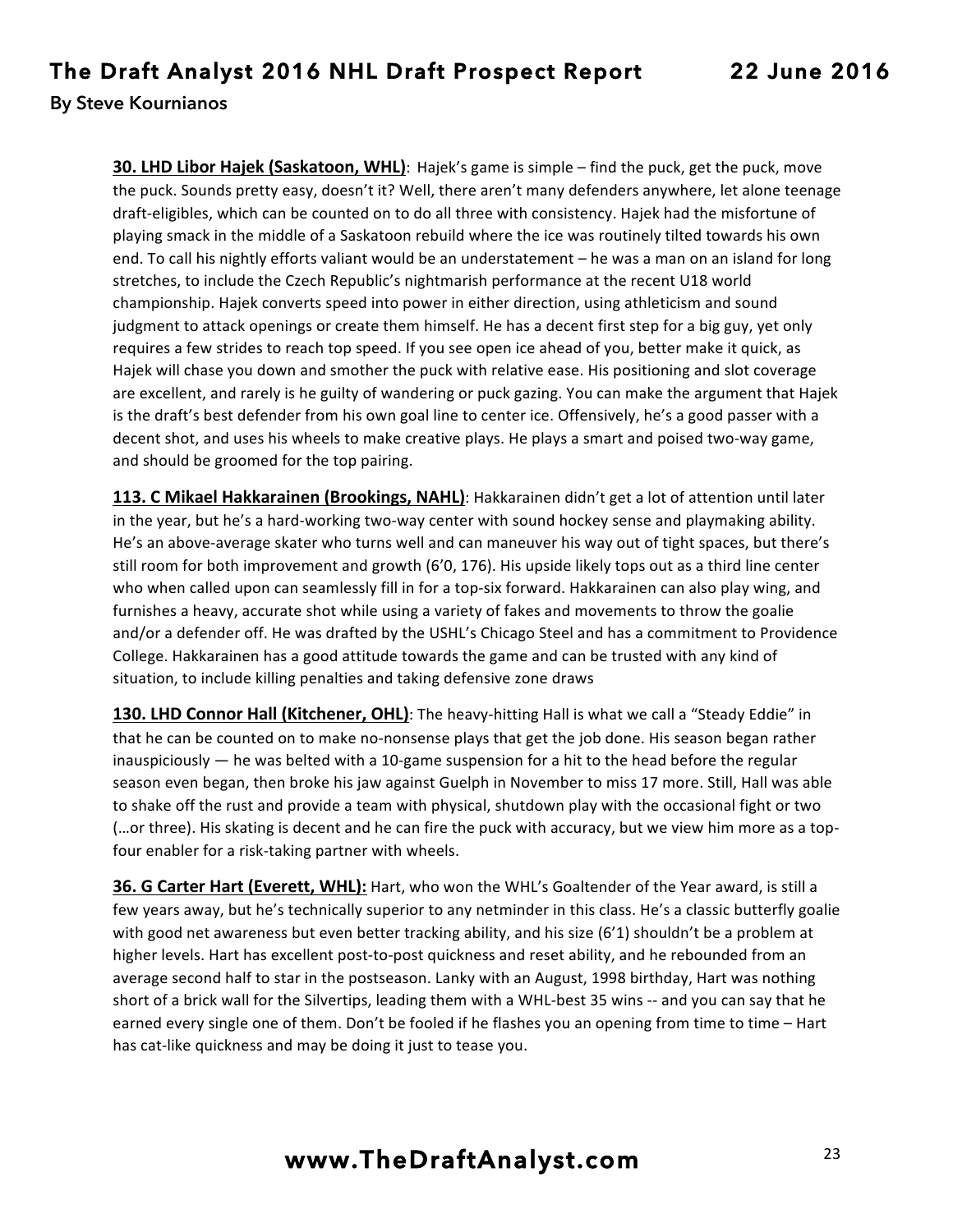**96. C Cameron Hebig (Saskatoon, WHL)**: It's easy to say a specific player "runs an offense" and not back it up with anything valid. But in the case of Saskatoon's speedy overage pivot, he truly is its most invaluable cog. Hebig is an exceptional playmaker, especially off the rush, where he uses his advanced hockey sense and vision to quickly identify more than one option. You simply have to get open, and Hebig will find you with a perfectly timed set-up. Rating him against his age group reveals that he was fifth among 2015 and 2016 draft eligibles with a .915 primary points-per-game average. Remember, Saskatoon was a doormat this year, so it wasn't like Hebig had much to work with. The Blues like to have quick-strike forwards, and he has the kind of pop suited for their style of play.

**215. C/LW Ludvig Hoff (Chicago, USHL)**: Overage point producer from Norway who is committed to North Dakota following a solid sophomore USHL campaign with Lincoln. Born in 1996, the 6'0, 190pound Hoff is an exceptional set-up man with the ability to identify multiple options on one shift. He's a very good skater with a quick burst who uses body language, head fakes and dekes to maneuver defenders out of position and open up passing lanes that he'll exploit with timeliness and accuracy. Hoff is a sturdy playmaker who will take a hit to complete a play, and will even skate into traffic to draw a double or triple team before slipping the puck to the open man. He is one of the better draft eligibles at using the boards for bank passes, and he doesn't get rattled if he paints himself into a corner. He has a very good shot and can fire it with accuracy off the pass, and the fact that he will fight to get into the low slot tells us he's more than just a pass-first option. Hoff played for Norway at the Division IA WJC, where he scored three goals in five games and led the tournament by winning close to 70 percent of his draws.

**32. C/W Brett Howden (Moose Jaw, WHL):** Heady playmaker with good size and a "Follow Me" attitude who played on Moose Jaw's top-six thanks to a combination of strong hockey sense and tenacity. One thing we noticed is how fine a passer he is  $-$  especially off his backhand  $-$  and how he threads the needle across long distances. Brett isn't as fast as his brother (and 2010 first rounder) Quinton, but he makes up for it with the kind of no-quit attitude and sound positioning necessary for teenage centers to exploit the obvious advantage in puck skills. He's strong on his feet and will eat defenders alive if they aren't squared to him, but he's more of a thinking-man's puck rusher in that he'd rather stop short and re-asses rather than try to blow past or through a defender. Howden owns a hard, quick wrist shot that he favors over the slap shot, but also carries a strong backhander he can elevate once inside the hash marks. He's also strong on faceoffs and can be used in both shorthanded and lategame situations.

**55. RHD Filip Hronek (Mountfield HK, Extraliga)**: Hronek is an excellent prospect to kick-start a team's replenishment of its prospect pool of defenders. He's delivered on some tough assignments as a teenager thanks to a fearless mentality and excellent breakout abilities. Whether with stick or skate, Hronek contributes towards consistently dictating the tempo, and his mental agility and mobility makes us think the offense will quickly follow. He was beyond impressive as the junior-most member of the Czech Republic's defense corps at the WJC. He's not big or strong, but his positioning is sound and rarely is he caught out of position.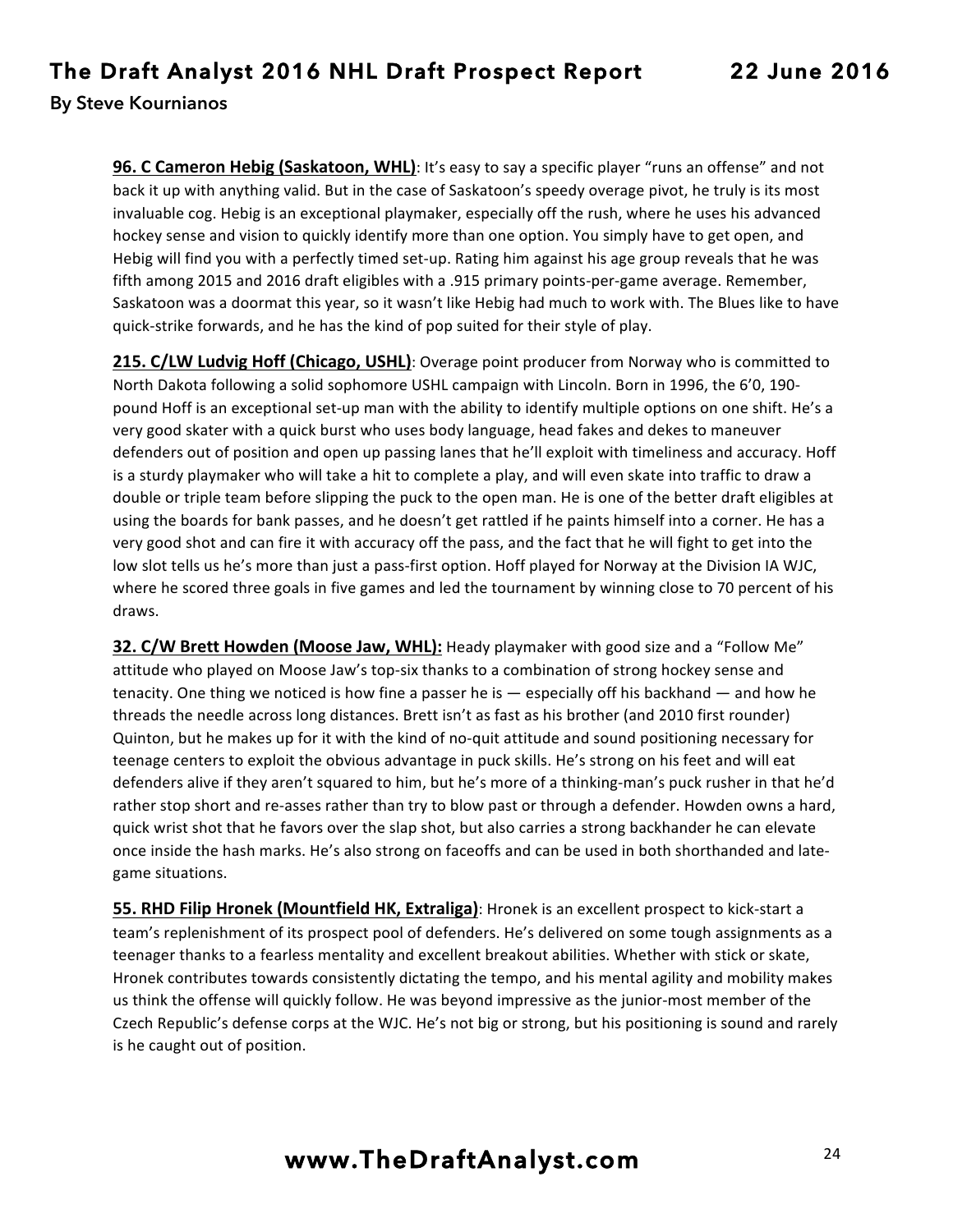**139. C Juha Jaaska (HIFK U20, Liiga Jrs.)**: Gritty yet skilled two-way center who always seems to be in the right place. Jaaska was a fixture on Finland's under-18 squads, and his three-zone play proved valuable at their gold-medal run at the recent U18 worlds. He's a speedy and responsible forward who plays with a high compete level, which is why he's always stood out over the course of several tournaments. Jaaska plays without fear, and he's at his best when taking the puck strong to the net. He kills penalties extremely well, but there's more to his game than sound play. Jaaska is a victim of circumstance, as Finland's scoring depth is the greatest it's been in years. One of the undervalued aspects of his game is the ability to find open ice; a testament to his understanding of the game. There's a good bet he'd flourish with an expanded role, but for now he has to be considered one of the better checking options in the lower rounds.

**53. LHD Lucas Johansen (Kelowna, WHL)**: Kelowna's top defender who has excellent instincts and makes very good reads. What makes him stand out is that he understands the nuances of becoming a consistent three-zone player. Johansen is a very good skater who loves to jump into the attack and even outskated his forwards in order to lend puck support. He can run a power play with efficiency, but he needs to fill into his 6'2 frame in order to be more consistent during chest-to-chest battles. Johansen has a very good shot and makes clean plays in tight spaces in the offensive zone.

**145. LHD Kenny Johnson (Shattuck St. Mary's, HS-MN)**: Towering, rugged defenseman who'll play for Red Berenson at Michigan just like older brother (and current Columbus Blue Jacket) Jack Johnson did over a decade earlier. Kenny isn't quite the offensive threat as Jack was, but he's already got an NHL build (6'2, 220 pounds) that allows him to focus on developing the nuances of his position. He's a very good skater with a plus-plus slap shot that enabled him to man the point on Shattuck's top power play unit. But Kenny is most certainly more advanced in his defensive game — he shut down top line after top line, likely because of his ridiculous wingspan and size advantage. Still, his combination of tenacity and proper positioning makes venturing into the low slot somewhat of a death wish by opposing forwards. He cleaned up his play as well, slicing down his after-the-whistle minors and focusing more on playing a hard-hitting game in between the whistles. Johnson, who injured his shoulder late in the season, will likely play a year in the USHL before playing for the Wolverines in 2018.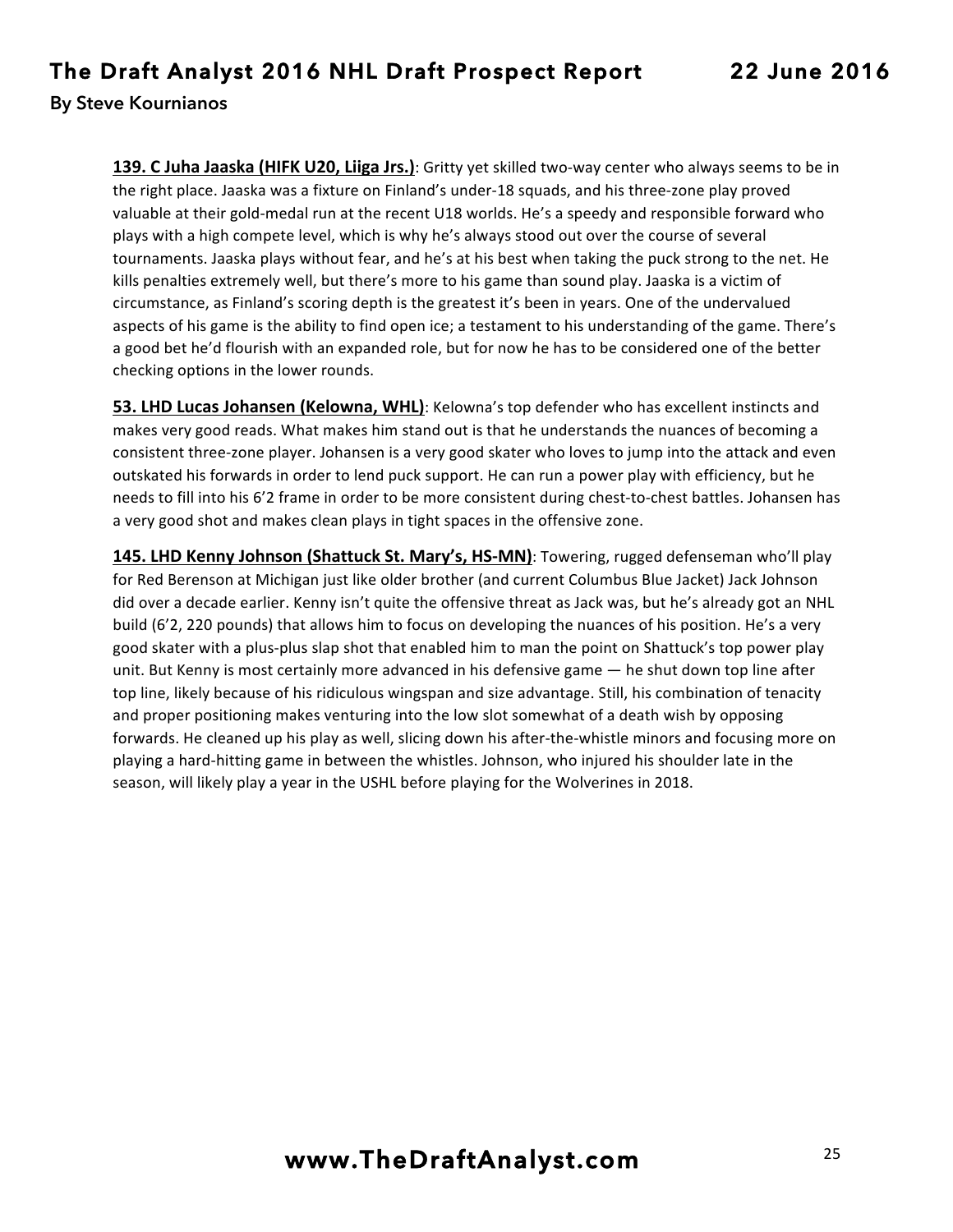**22. LW Max Jones (London, OHL)**: Jones is a big, strong two-way power forward with a goal scorer's acumen that can reach top speed in a hurry. If there's one 2016 draft prospect who skates angry but manages to look graceful in the process, it's definitely Max, the son of former NHL'er Brad Jones. He is quite agile, using solid footwork and a decent first step (for a power forward) to catch defenders flat footed. His anticipation skills are fairly strong, as he knows his long reach allows him to loiter near his own blue line without giving away much in positioning. If he intercepts a cross-ice pass, forget it...it's off to the races with little to do about it. He can shift gears and change direction, making him difficult to defend in one-on-one or two-on-two situations...From a physical standpoint, Jones does not get cheated, as he uses all 75 inches and 200-plus pounds to wear down opponents along the boards, with the occasional butt end, slash or knee to keep them honest. He's tough to out-muscle, and his overall strength is equally distributed between his upper and lower body. Jones has a pretty big wind up for his hard shot, but he's shown to get velocity on his wrister without much backswing. He's been durable for the Knights this season, and it was Jones who took the reins and dominated the OHL's landscape while its top players were busily shining in Helsinki at the World Juniors. He oozes some serious top-line upside, but he can go through long periods without producing, albeit not from a lack of effort. It may be a few more years until Jones can harness his natural-born talents and marry them with a complete understanding of the game's intricacies, but for now, he's should be considered an unbridled thoroughbred who is a good mentor or two away from being one of the game's best within the power forward genre.

**13. C Tyson Jost (Penticton, BCHL)**: We consider the North Dakota-bound Jost a deceptive prospect, and it had nothing to do with playing in the less-visible BCHL. He is a star on the ice without question, and nobody can deny his high standing as one of the draft's super-skilled puck wizards. So what keeps him off the radar? Well, we're talking about on the ice, people. And lets just say his opponents have trouble dealing with his elite anticipation skills and prodigious instincts on a nightly basis. Jost is a shark, appearing out of nowhere with speed and tenacity to ruin the breakout play a coach worked on for weeks. Once the puck is on his stick is where his artistry comes to the forefront, as he protects it with his head up while travelling at a high rate of speed before shifting down a gear, curling and weaving in and around the offensive zone for as long as he has to. His coach can convey simple marching orders to his players when it's his turn on the ice — Get open...he'll find you. Jost has an excellent shot to compliment his extraordinary passing acumen, using soft hands and a quick release to turn a bad pass in his skates into a well-placed attempt at the net. His shot accuracy is top notch, and he will beat you from the inside of the ice or outside from his arsenal of moves. He is a three-zone center with decent size that will not necessarily avoid physical play, and he's shown to control the puck while taking a beating. Jost was Team Canada's top player at the U18's in Grand Forks – he led in scoring with 15 points in seven games to break Connor McDavid's Team Canada record for most points in one tournament.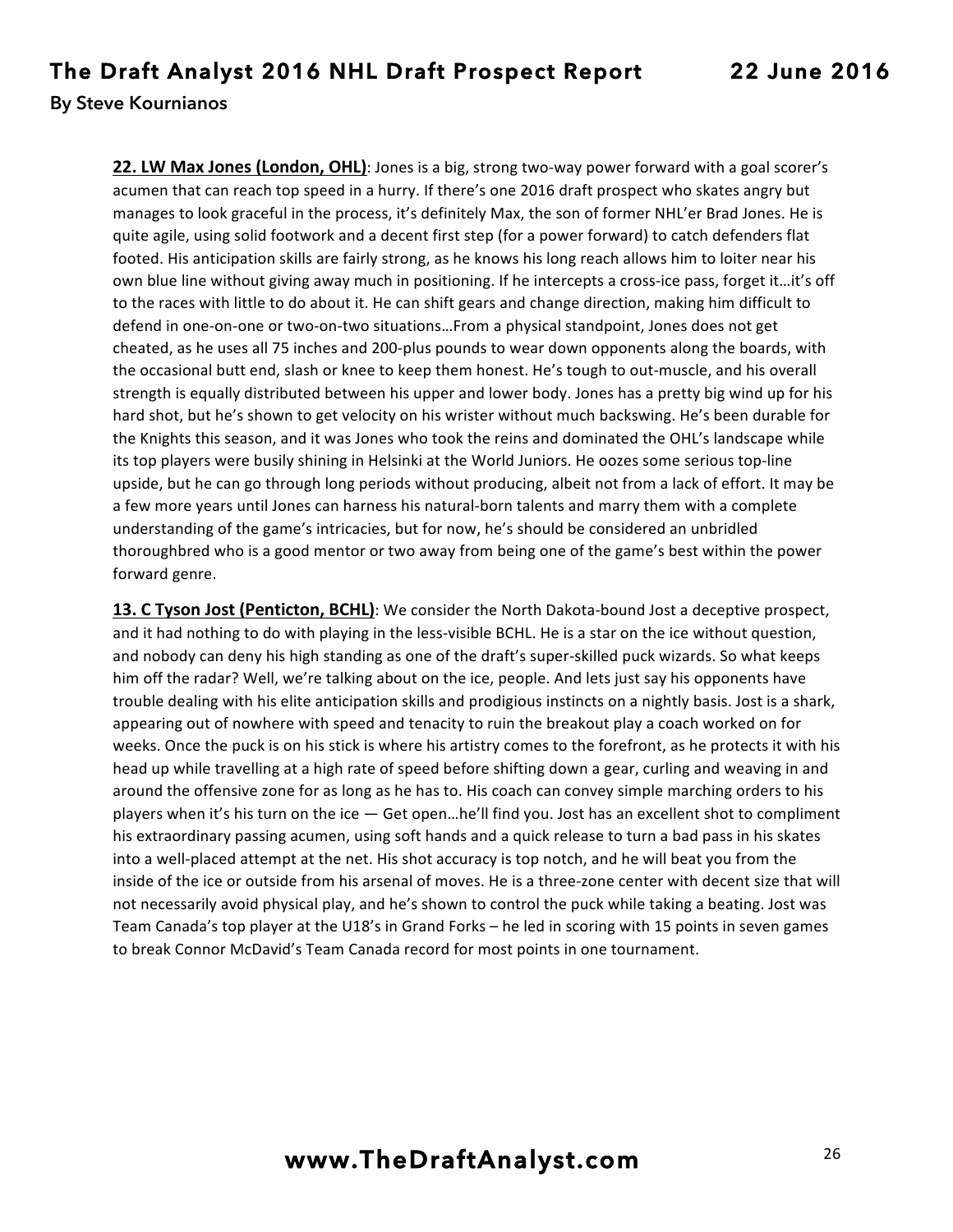**168. RW Grant Jozefek (Lincoln, USHL)**: New Jersey-born scorer who was one of the Garden State's top point producers before tearing up the USHL for Lincoln. Jozefek, a late-1997 prospect with a commitment to Northeastern, is a smaller-sized wing (5'10, 185 pounds) who can play in traffic and win puck battles against bigger forwards. He can be an electrifying player who makes opponents pay for their mistakes, especially in open ice. His best assets are his vision and hands - Jozefek will deaden a puck out of mid-air then thread the needle with a perfectly timed head man. He's an above-average skater with good lateral movement and a quick first step, and he'll take the puck strong to the net. Jozefek can protect the puck well for somebody without much of a wingspan, and he can wire a heavy and accurate backhander within tight spaces.

**9. LHD Olli Juolevi (London, OHL)**: Playing in the OHL did not seem like much of a priority for this bigbodied puck mover, who was earmarked to stay in Finland with Jokerit of Russia's Kontinental Hockey League before signing with London right before the 2015-16 season started. And what a season it's been, as Juolevi turned out an impressive first season in North America that culminated with a Memorial Cup triumph. While it doesn't hurt to engineer an attack alongside the likes of London's Mitch Marner and Matt Tkachuk (among others), we think Juolevi had a lot more to do with the Knights' prolific offense than simply riding shotgun. He is a powerful and cerebral skater who makes carrying the puck up the ice seem effortless. What really stands out is his agility and quickness moving both laterally and backwards. You can classify him as your atypical offensive-minded defenseman who always looks to make a play or expand on one that has already developed. Transitioning from blue line to blue line is his bread and butter, and he expands his options not only from mobility, but also from exceptional passing prowess and vision. Juolevi's passes are hard and on the tape, and the acumen he provides while doing so is why he's so highly regarded. He owns a hard, accurate shot and uses it with authority on a power play chock full of snipers. The problem is that his vast arsenal of contributions begins and ends on the offensive side of the red line, as we've seen him struggle in corners and dealing with the OHL's more zealous power forwards. That will certainly be a developmental area to address, particularly his leg strength and ability to pin and hold in order to wait for help to arrive. Still, this kid is so entertaining to watch that you draft him first and worry about the teachable stuff later.

**184. C Jiri Karafiat (Zlin U21, Extraliga Jrs)**: Disciplined two-way pivot with good vision and solid playmaking abilities. It wasn't a banner year for the Czechs in terms of international tournament success, but Karafiat was one of only a handful of their forwards to distinguish himself. He is generally a hard worker who will involve himself in board play, albeit without using much of his 6'2, 170-pound frame to gain control of the puck. He is quite talented for a kid buried on the third or fourth line, which wasn't the case for Zlin in the Czech junior league. He's an above-average skater and has good hands from in close, but he needs to bulk up and work on his faceoffs. There's some real potential here, as Karafiat is a natural center with size that makes his linemates better.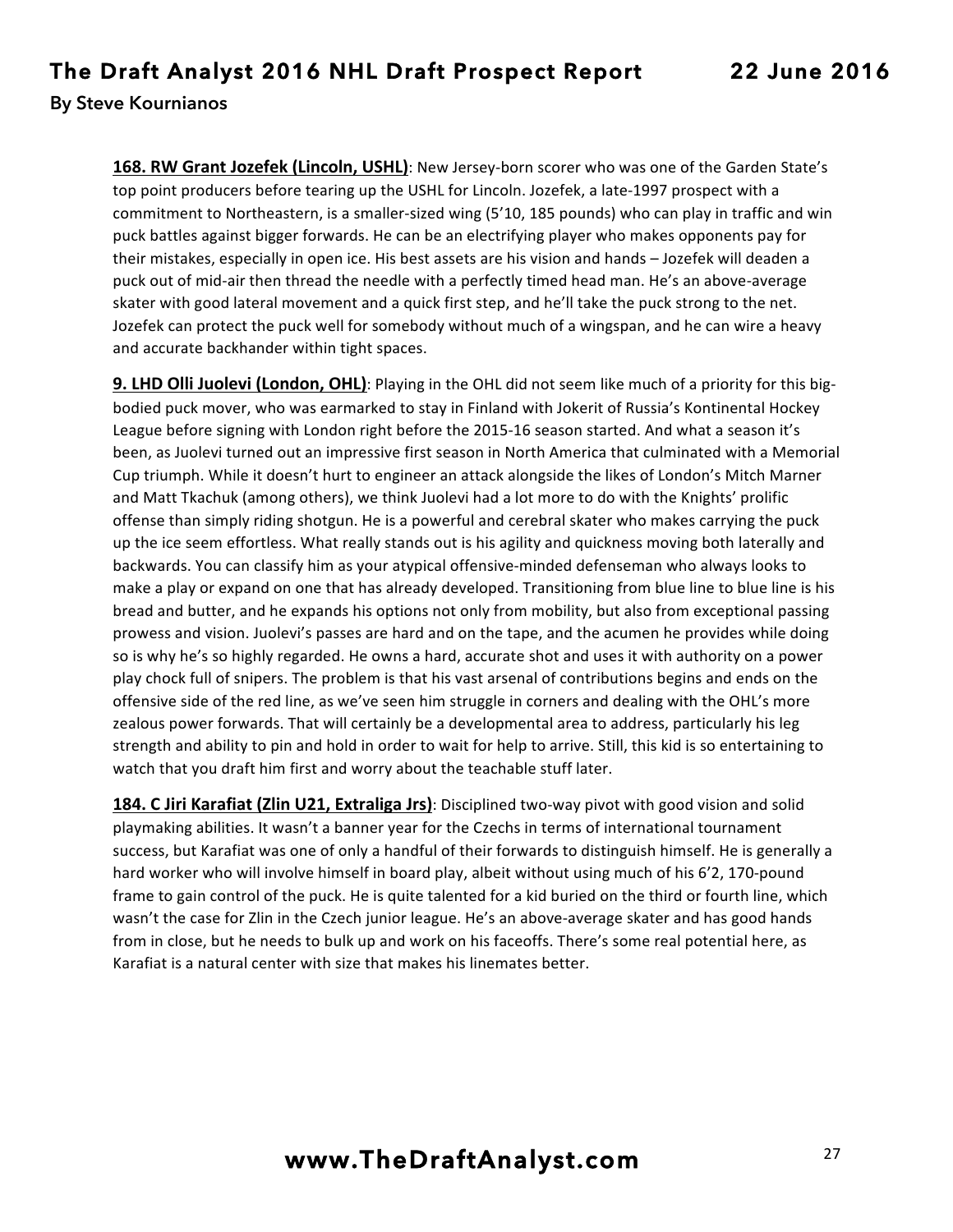**125. C/LW Tanner Kaspick (Brandon, WHL)**: Bruising two-way power forward who was a depth player for both Team Canada at the Hlinka and with Brandon's loaded title squad. Kaspick is the kind of versatile, hard-nosed prospect the stats don't do justice, as he'd be far more productive had his role been expanded. You can't fault his coaching staff in Brandon though; the Wheat Kings are a perennial powerhouse. Still, he took to his support role with aplomb, and his production from the regular season (0.59) wasn't that far off from his playoff output (0.48). He missed a chunk of the season due to an undisclosed upper-body injury but looked fine since.

**50. LW/RW Boris Katchouk (Sault Ste Marie, OHL)**: Katchouk has a reputation as being one of this draft's hardest workers, and it doesn't take long into a game to realize it. His instant energy from shift to shift can be both infectious and momentum swinging, and it's rare to see a prospect seemingly enjoy working hard all the time. But make no mistake — this kid is no grinder. Katchouk was tasked with topsix minutes in all situations, and delivered with 24 goals in 63 games and a spot on Team Canada's U18 squad in April. He has very good speed and a quick wrist shot to tangle the twine upstairs, requiring little backswing to generate velocity. Katchouk has exceptional balance and will maintain control of the puck despite multiple shoves and swipes, using his quick feet and edges to evade danger and create enough room to identify an option or two.

**51. LW Artur Kayumov (Russia U18, MHL)**: We'd be lying if we said we weren't disappointed Kayumov (among other Russians) was banned from participating at the U18's when he and his entire squad tested positive for the substance meldonium. Life certainly goes on, but the incident likely hurts his draft stock. Quick and decisive, Kayumov is usually the one orchestrating the attack for the Russians, especially on the power play. He's dandy on the zone entry, and his balance is strong for a kid listed under six feet tall. There were periods where he was the best player for Team Russia, and we see him as a high pick in the upcoming CHL Import Draft.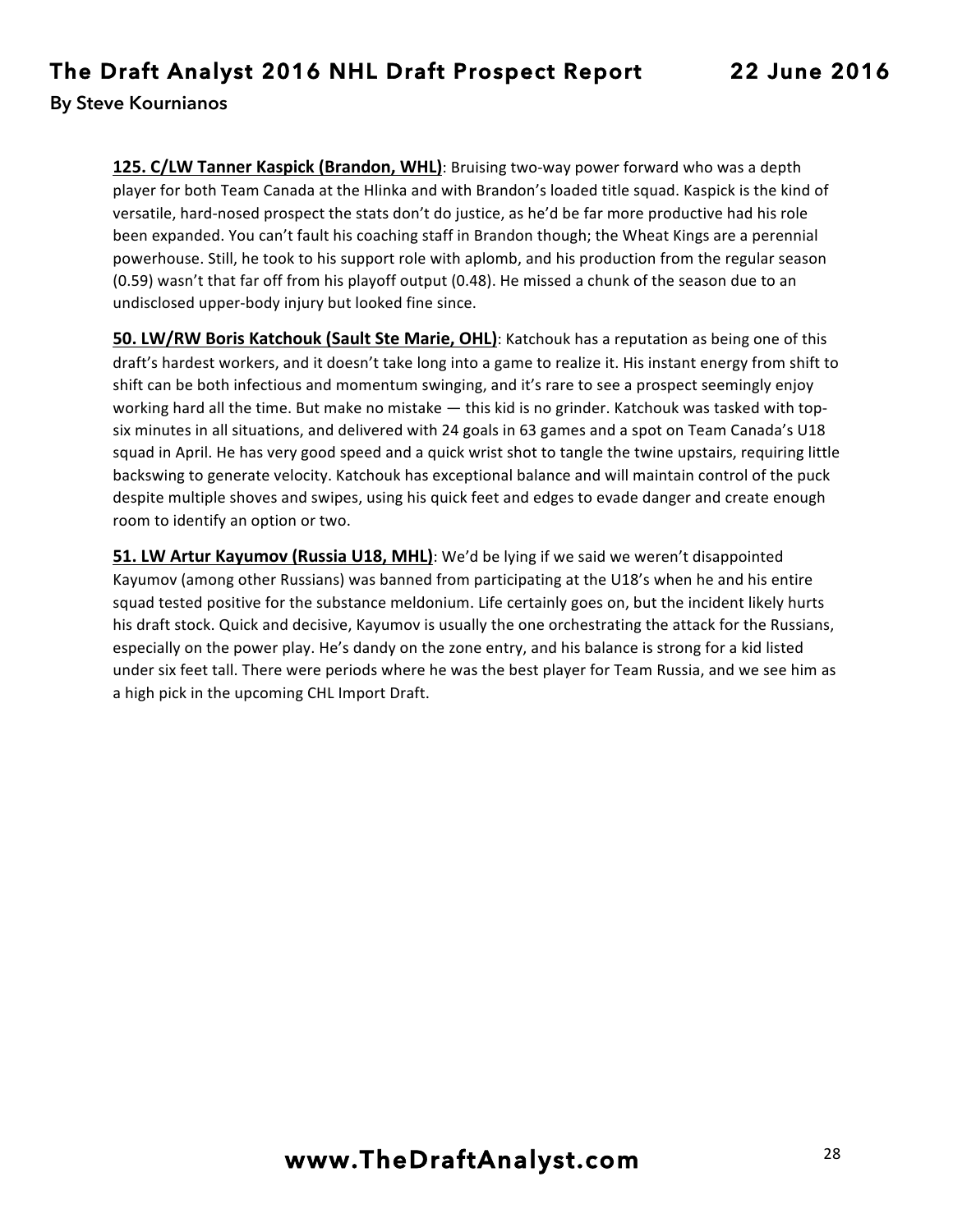**8. C Clayton Keller (U.S. NTDP)**: A razor-sharp finesse pivot with off-the-charts vision and a predator's mindset, Keller's now part of a short but elite list of talented NTDP'ers who crushed the competition before moving on to face tougher challenges. Not that it will matter to Keller, who this season centered the top line and was Team USA's top player at every international event he participated in. He's a fiery competitor who refuses to take a shift off and his nonstop motor allows him to perform at a high level regardless of how long his shifts are. Keller's arrival to the U.S. Under-18 team last March wasn't surrounded with much fanfare. Not only were he months away from his 17th birthday, but he also had to find a role on a team already loaded at the center ice position. Still, the pivot cut from superstar cloth made the most of his short time there, dominating play at a tune of almost a point and a half per game and winning gold as a key contributor at the U18 Worlds. This season, he's been the brightest of stars on a team overflowing with draft prospects, leading his squad in scoring by a country mile. The development of talent-rich forwards like Keller generally follows a common pattern, but we're starting to see there's nothing common about him. Some like to compare him to special talents such as Toronto prospect Mitch Marner. Others see a resemblance to Doug Gilmour. He's going to be in the NHL one day, regardless, and we simply cannot call him a consolation prize in a draft substantially devoid of topend centers once you get past the early stages of the first round. Keller is a strong, shifty skater with a powerful shot, displaying brilliance and hockey sense strikingly similar to what Marner brings to the ice. And while Marner is a winger, Keller is equally adept at bringing you out of your seat while leaving amazed opponents on the very edge of theirs. He's schooled amateurs of all ages  $-$  U.S. college seniors, European stars, NHL-bound Canadian juniors -- it doesn't matter. He's a hard-nosed, fearless player with a lot of flash, but he's been Team USA's leader and go-to option for every critical situation – defensive zone draws, killing penalties, gaining entry into the offensive zone, etc. Does he have franchise potential? We'll let you judge for yourself, but keep in mind he's nearly produced as much as Jack Eichel and Auston Matthews did with the NTDP. Keller is also nearly a year younger than Matthews, who set the NTDP scoring record a year ago with 117 points.

**141. LHD Ilya Kharpukhin (Russia U18, MHL)**: Karpukhin joined the Russian U18 squad a month or so into the season, but his impact was immediate. He's a big, strong two-way defender who has a very hard shot and can chip in with occasional offense. But what he's best at is positional defense and slot coverage – we rarely saw him wander from his post or try to make low-percentage plays. The way he defends and can skate the puck out of harm's way is reminiscent of fellow 2016 draftee Libor Hajek, albeit with a lower ceiling. Simply put, Karpukhin is a hard, accurate passer with good wheels who likes to attack only when the situation makes sense.

**159. G Jake Kielly (Tri-City, USHL):** It's a shame one of the best amateur goalies in any league is barely on the pre-draft rankings radar, and we'll own up to the fact that we slept on this double-overage Clarkson-bound netminder, who capped off an amazing first year in the USHL with a well-deserved Clark Cup championship. Kielly missed 2015 draft eligibility by only five days after a solid season with the NAHL's Austin Bruins, which he followed up by finishing sixth in the USHL in both goals against (2.33) and save percentage (.919). He was a brick wall in the playoffs, posting four shutouts in just 11 games. Kielly is an athletic, well-positioned goalie blessed with NHL size (6'3, 205) and a seriousness towards his craft in the mold of a young Henrik Lundqvist.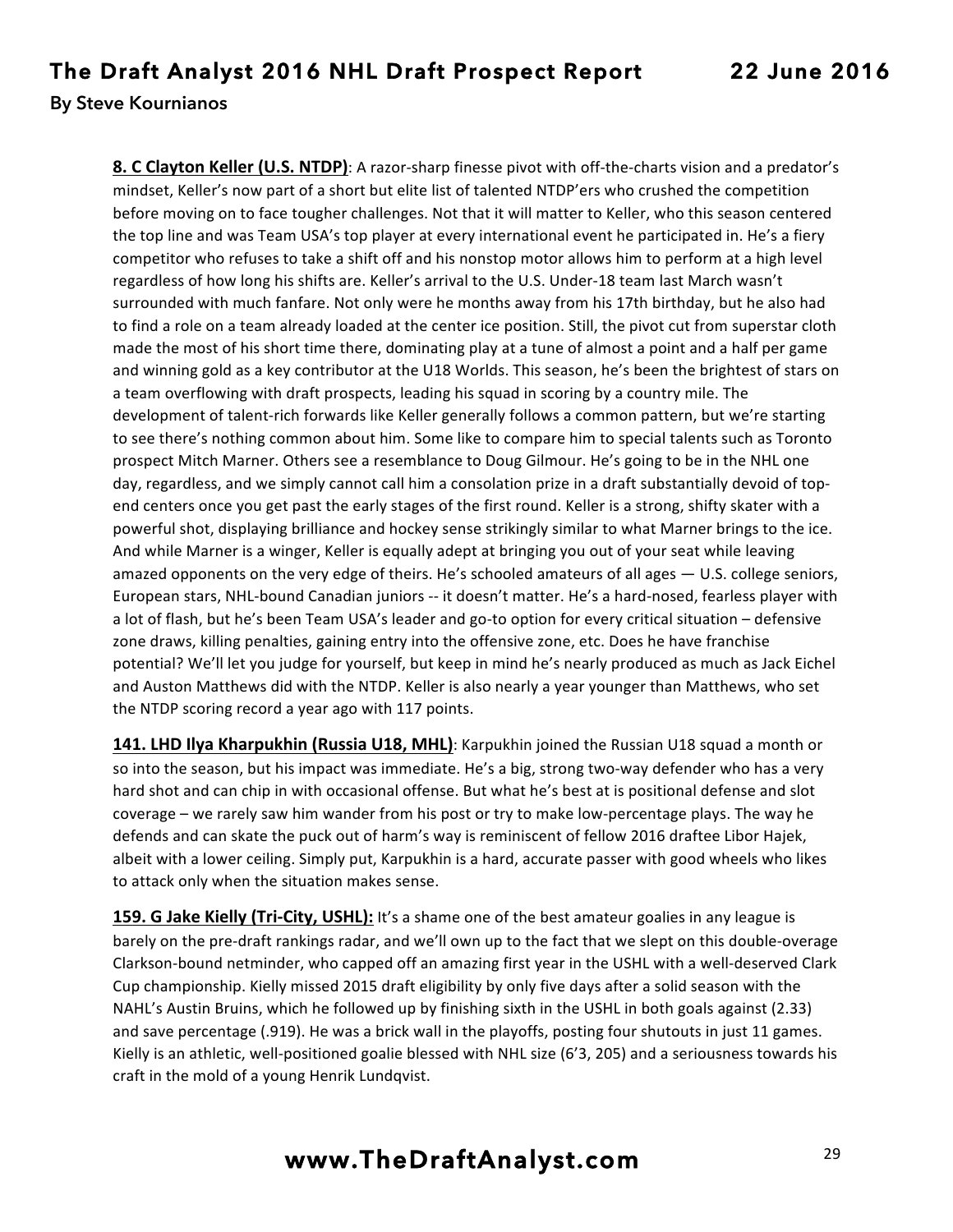**93. RW Willie Knierim (Dubuque, USHL)**: Another wide-bodied power winger who has a soft set of hands and a patient outlook with puck distribution. Knierim got off to a rough start after he had an average Ivan Hlinka tournament for Team USA. But the Illinois native's game picked up steam right around December with the World Junior "A" Challenge, and used a strong second half to lead Dubuque into the USHL's Clark Cup finals. He's a pugilist who can intimidate defenders as they go back for the puck, and making him lose possession is a tall order for opponents of any size. Playmaking and finding the open man are two aspects of his game that get overlooked. Knierim is committed to Miami University.

**132. LW Otto Koivula (Ilves U20, Liiga Jrs)**: A somewhat gentle giant on skates who couldn't crack a top-six role on any of Finland's early-season U18 entries dating back to the Hlinka in August, then wasn't invited to any after the November Five Nations. It's probably more of a case of ridiculous depth than an indictment on the kind of player he is or can been, but the truth is that Koivula – all  $6'4$ , 225 pounds of him – still had a strong junior season in which he was one of the top scorers in Finland's U20 circuit. Koivula has a deadly wrist shot and a quick release, and while his average skating hinders his ability to score off the rush, he knows exactly where he needs to be to get clean looks while displaying proper stick positioning. At this point he's a one-trick pony who happens to draw big crowds with that singular trick.

**91. LW Jack Kopacka (Sault Ste Marie, OHL)**: A rebuilding year in Sault Ste Marie turned out to be a good thing for its young forwards, as the strong yet elusive Kopacka got a chance with top-six minutes to finish tied for fourth on the squad with 20 goals while firing off 179 shots. He's a classic power forward in terms of size (6'2, 190) but he's very quick and owns a pretty good shot. Like all big men, however, he can pull a lengthy vanishing act, and he doesn't always battle through adversity in the form of clogged skating lanes and slogging matches.

**122. C Joona Koppanen (Ilves U20, Liiga Jrs)**: Dominant defensive-minded center with skill that at 6'5 can uses his massive reach to break up play after play. Koppanen has the ability to create and finish plays, but he was an obedient soldier for Finland's under-18 squads by tackling the tough top-line checking assignments. He's quite mobile and covers ground in a hurry, using a long stride and good anticipation skills to get to where he needs to be. Koppanen is not as raw as you would think – there are times where he resembles a polished veteran who simply understands the nuances of responsible, three-zone hockey. He leads his man very well, and uses deft stickhandling to either hide the puck when he's moving down the wall, or drag it around a poke check to open up the ice for him.

**109. RW Yegor Korshkov (Lokomotiv, KHL)**: Double-overage two-way winger who had an accomplished campaign for both Lokomotiv in the KHL and Russia's National Team. You can't dent the hockey sense and creativity he oozes, but you'd only hope that a 20-year-old who winger stands 6'4 would impose his will against younger international competition. He was a depth forward for Loko, but the handful of games we watched revealed a competitive player with shiftiness and a tremendous work ethic in board battles. Korshkov is a good skater who can shift gears to catch opponents off guard.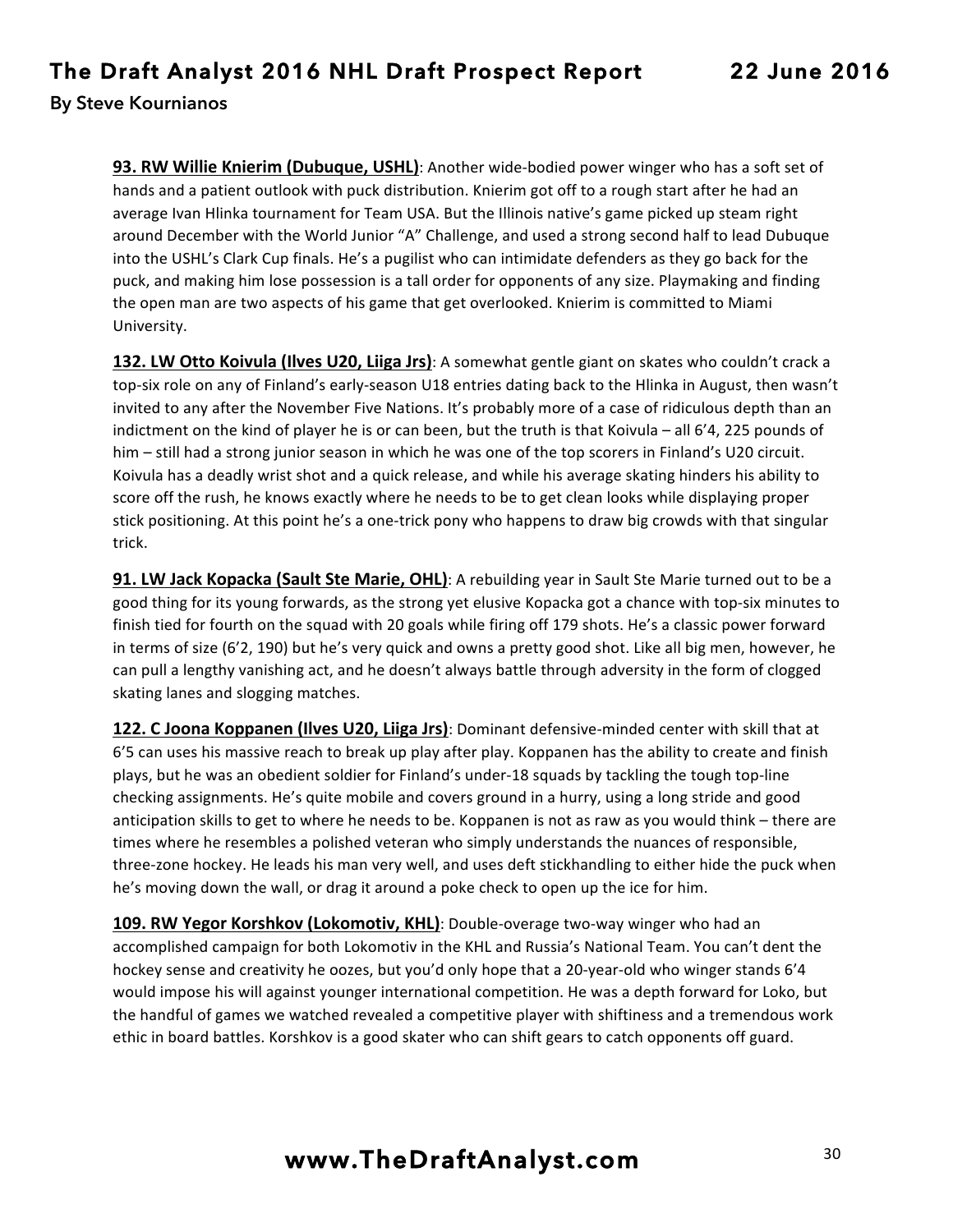**156. RW Ivan Kosorenkov (Russia U18, MHL)**: Dynamic puck magnet that is strong on his skates and can stickhandle his way out of a jam. Kosorenkov is pretty quick on his feet, using exceptional agility and balance to maintain control of the puck. He split the season between MHK Spartak and the Russian U18 team, playing on the top six for each club. Kosorenkov comes across as more of a playmaker than a goal scorer, but he scored a combined 13 goals in 33 games, converting a ridiculous 27 percent of his shots thanks to a quick release and the ability to break the ankles of defenders and he cuts and grooves his way to the cage. Scoring pretty goals is something Kosorenkov is capable of doing, but he doesn't bogey the tap-ins and slam dunks. He is listed at 6'0, 185 pounds but looks a bit stockier and his skating style is somewhat hunched. Nevertheless, it certainly works for him, as keeping the puck close to his body makes him more difficult to defend. Kosorenkov is physical when he needs to be and will fight for the puck or get in on the forecheck, but his bread and butter clearly is making plays. Knock this kid down, and he'll get back up.

**66. LHD Chad Krys (U.S. NTDP)**: Once considered a possible top-10 pick for 2016, Krys's season with the NTDP was more plain than reassuring. He still maintained a top position and was a key cog in all situations, and you can't blame him for teammate Adam Fox's record-breaking campaign. We like the fact that he didn't look out of place against older competition at the WJC's, and there were periods when he played like the leader many expect him to become. The Boston University commit is mobile and an excellent stretch passer, and should be a favorite to man Team USA's top four at the world juniors in 2017.

**12. RW/C Luke Kunin (Wisconsin, Big-10):** Figuring out which 2016 draft prospects will have the honor of being called first round picks may not be as tough as in previous years. But Wisconsin forward Luke Kunin, the sharpshooting St. Louis product who flew somewhat under the radar while playing two seasons for the NTDP, is a virtual lock to get his named called on the draft's opening night. An honest, clean player with very good speed and strength, Kunin is natural goal scorer, blessed with a laser of a shot and excellent instincts. He was unstoppable at last year's U18 World Championships, scoring six goals in seven games without the benefit of playing on the top line. He's been just as prolific as a freshman for the rebuilding Badgers, who entrusted him with top line duties. He's taken advantage of the NCAA schedule by hitting the weights, and you can tell by the way he's been plastering collegiate opponents. Kunin is an excellent skater who is always looking for his shot - a process that doesn't take a lot of time to bear results. Wisconsin coach Mike Eaves has raved about his maturity and leadership, and the fact that Kunin continues to improve while fighting Type 1 Diabetes tells us there's more to his game than just scoring.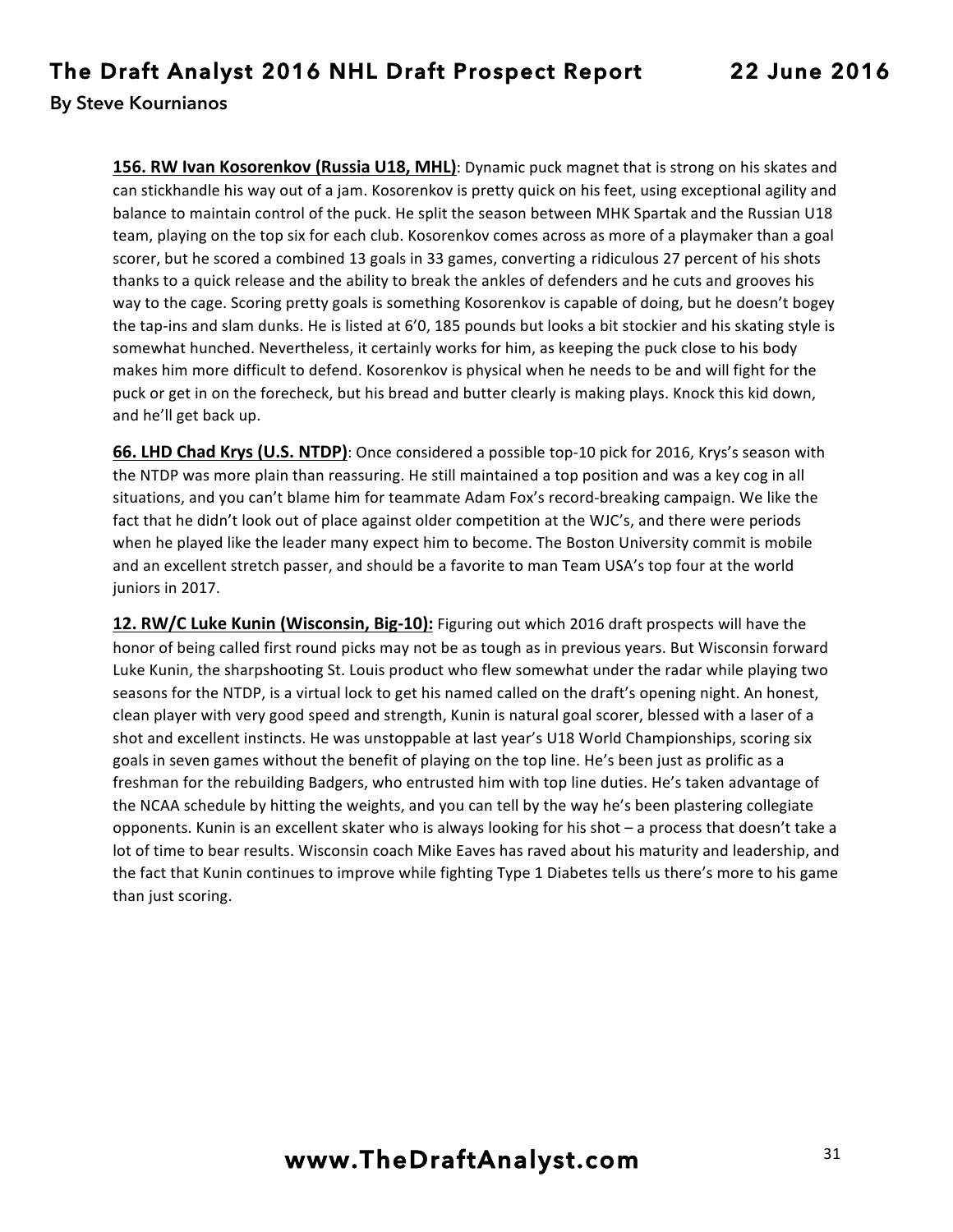**48. W/C Janne Kuokkanen (Karpat U20, Liiga Jrs)**: Tall, lean puck-distributor who we expect to beef up when it's time to make the jump to North America. Kuokkanen is a highly-cerebral player, using patience and precision passing to carve up any defensive scheme. He's been a star for Finland in the international circuit, culminating with a superb performance and a gold medal at the U18 World championship. His instant chemistry with Jesse Puljujarvi is something to keep an eye on  $-$  both should play for Karpat if Puljujarvi decides to stay in Europe. Kuokkanen is an average skater who uses his reach and a wide stance to protect the puck as he moves towards the net. His sense of awareness is extraordinary, so catching up to him won't always nip an opportunity in the bud. Kuokkanen makes good use of time and space, and even though he has a good shot with a quick release, he is most certainly a pass-first winger, albeit one you should keep an eye on near the low slot. Get used to the fact that he maintains the same demeanor start to finish  $-$  Kuokkanen stays within himself but rarely engages in physical play when the situation necessitates it.

**75. RW Vladimir Kuznetsov (Acadie-Bathurst, QMJHL)**: A fearless, crash-and-bang sniper who is super quick on his feet and can unload a heavy shot, Kuznetsov was the top overall pick in last year's CHL Import Draft. The thick Russian winger  $\text{d}$ idn't disappoint either  $-$  he finished fourth in QMJHL rookie scoring. He was one of only two draft-eligible CHL players to suit up for Russia's U18 squad at the world championship, and his tournament was a microcosm of the regular season in that there were times he looked lost on the ice, if you were keen enough to even notice him.

**76. RW Jordan Kyrou (Sarnia, OHL)**: A prodigious playmaker with breakaway speed and finishing abilities, Kyrou bounced between Sarnia's top two lines and has the potential to be an impact forward. He's battled through inconsistent play and is prone to turning the puck over at inopportune times, but he's too tantalizing a prospect to pass over in a draft thin in pure skill. Kyrou's what we'd call a "Spotlight Ranger" who beefed up his stock with solid all-around play at high-profile events like the U18 Hlinka, the CHL Top Prospects Game and the U18 worlds. You can say almost any skill forward in this year's draft leaked defensive prowess from start to finish, but in Kyrou's case, it's a serious concern. Nevertheless, he's a dangerous player at even strength – more so than on the power play, as only five of his 51 points came with the man-advantage. He can play either center or wing, and won close to 50 percent of his 301 faceoffs (72 percent in the postseason).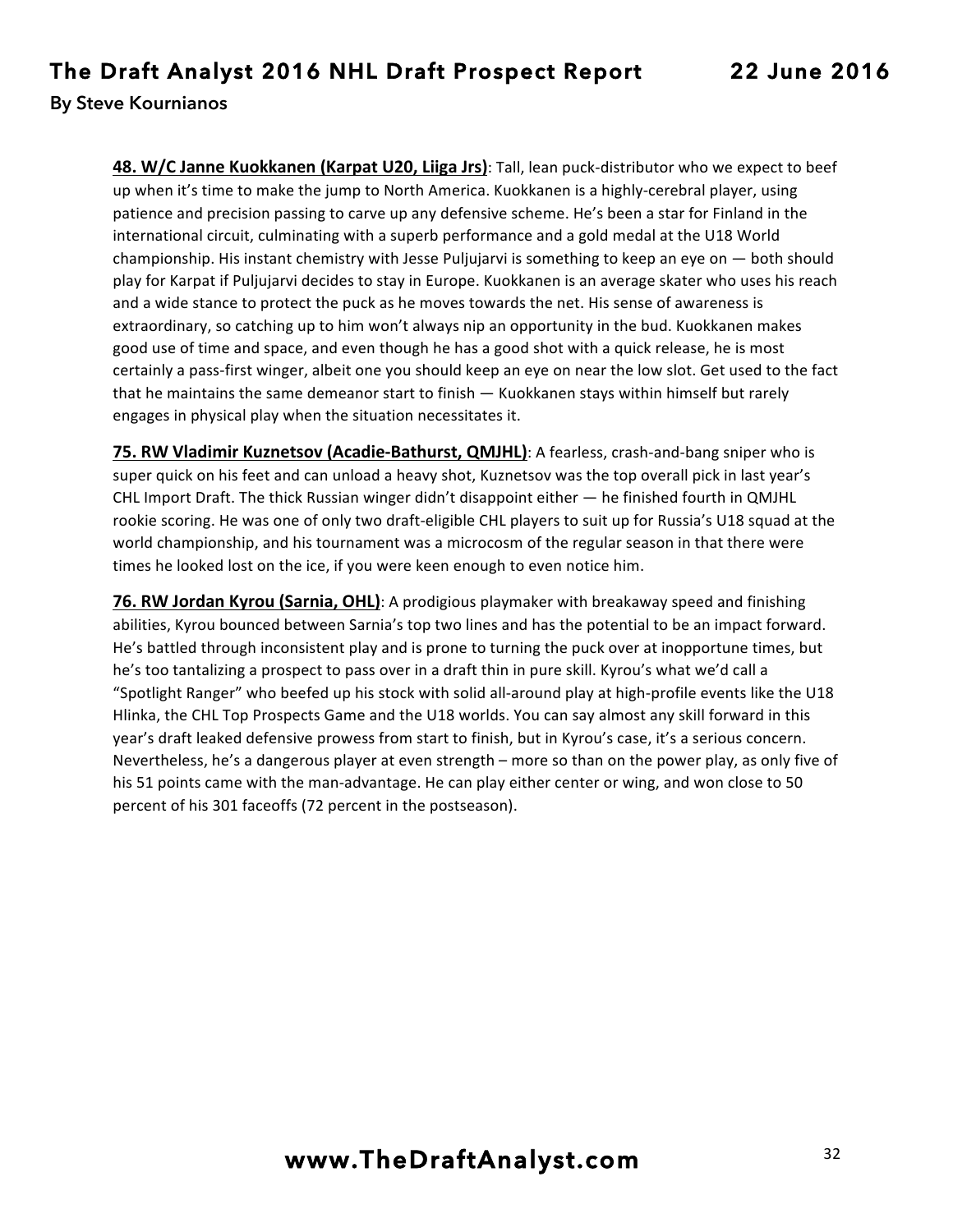**19. C/LW Pascal Laberge (Victoriaville, QMJHL):** If there was ever a prospect that manages to go about his business without the kind of ballyhoo you'd expect from one of Quebec's top amateur players, it's definitely Pascal Laberge. The slick offensive dynamo went from being a top pick in the QMJHL draft, to draft prospect obscurity. A memorable performance at the CHL Top Prospects Game in January, however, shed light on what was an excellent pre-draft season. Laberge can play both center and wing, although his ability to elude or confront detection and fire off a lethal shot with a quick release makes us think he'd be a tremendous compliment to a top-notch set-up guy. Laberge is a good skater with a compact style yet strong enough to deal with a hit while maintaining possession. He keeps the puck close to his body, and his ability to change gears can catch a gambling defenseman flat footed. And while it's cliché to say a skill player would be a devastating adversary with time and space on his side, Laberge truly is a player you don't want to sleep on, as he unpredictable both with and without the puck. A true offensive threat who needs to get stronger and learn how to because an equal contributor in his own end.

**207. C Tanner Laczynski (Chicago, USHL)**: Competitive two-way center that bulked up after being passed over last summer in his first draft look. The future Ohio State Buckeye has a tremendous nose for the net and a generally solid understanding of the game. He takes good routes to the cage and can cause serious problems on the forecheck since his stick is active and in the proper position. He is committed to positionally-sound hockey in his own end, and if he vacates an area on the ice, he'll either communicate with a teammate beforehand or simply take a calculated risk. Offensively, the tools are all there. He skates well for his size and can unload an accurate shot with a quick release, plus a set of soft hands and strong net awareness. Laczynski looks for teammates and makes nice lead passes, plus he can thread the needle going cross-ice or diagonally. One thing that stands out is that he can dominate a game from wire to wire without ending up on the scoresheet. He doesn't have any major flaws, and it's somewhat surprising he didn't get drafted a year ago.

**110. G Jack Lafontaine (Janesville, NAHL)**: Mature and personable big-bodied goalie from the NAHL who will don the blue and gold of Michigan in the fall. Lafontaine is an active goalie who reads plays well, especially cross-ice passes. He's quite athletic for a big kid (6'3, 200 pounds) and plays an aggressive style. The fact that he has an active stick and exceptional puck-handling abilities almost makes a third defenseman, but his timing on dump-ins is somewhat inconsistent. Still, his positioning is solid, and his reset ability coupled with a quick glove make him hard to beat when he allows rebound attempts. Lafontaine has a great attitude towards both his craft and the game of hockey, and will likely develop faster than most of his peers.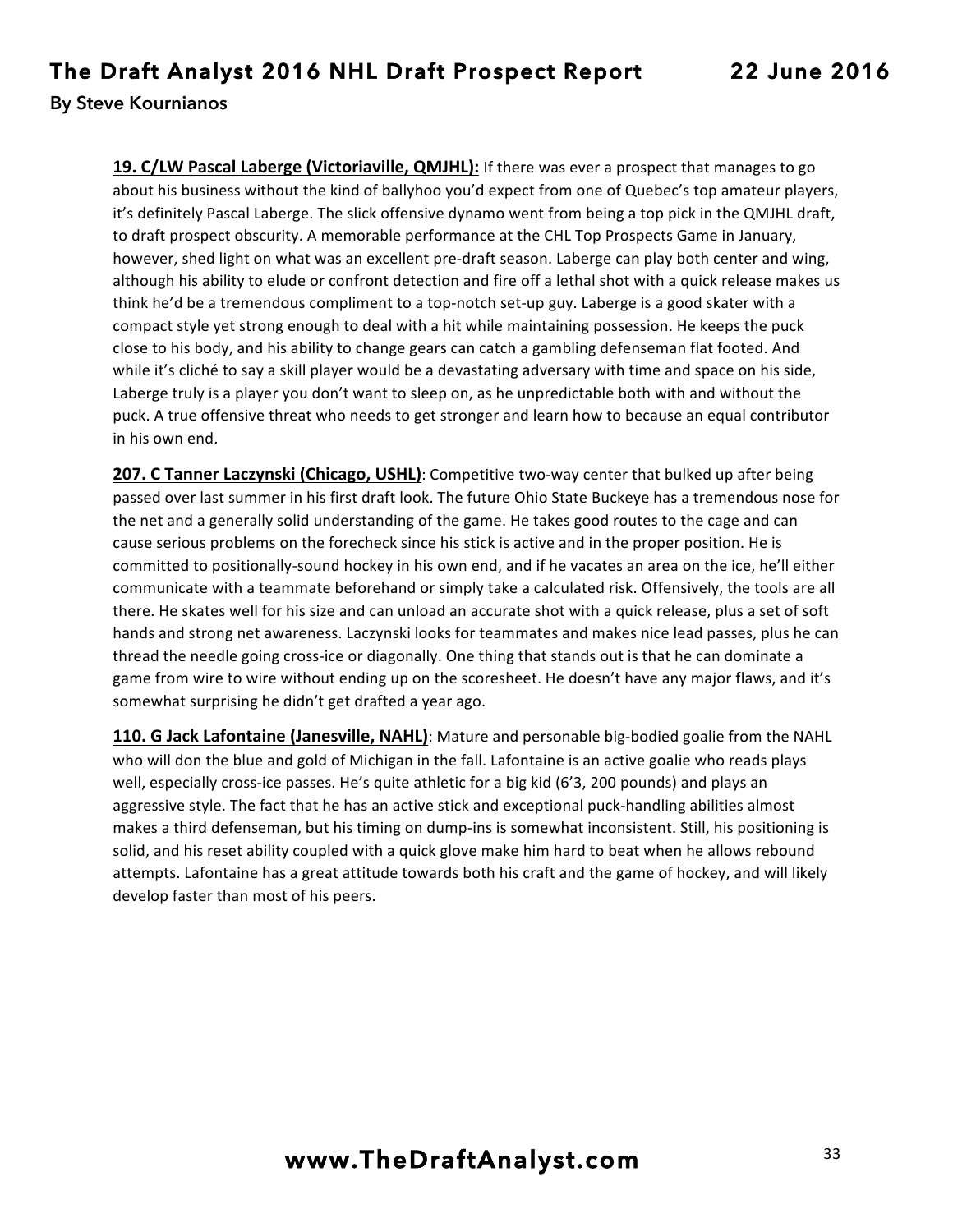**2. LW Patrik Laine (Tappara, Liiga)**: Laine is not only the best pure goal scorer in his draft class, but is the most lethal draft-eligible sniper since that guy named Alex Ovechkin back in 2004. A big-bodied winger with a deadly shot, Laine was a catalyst behind Finland's WJC gold medal and was recently named the Liiga playoff MVP. One of the telling signs of maturity is how one deals with adversity, specifically when it's admittedly self-inflicted. It was just over a year ago when a frustrated, 17-year-old Patrik Laine flipped Finland's National Team coach Mika Marttila the bird during a game against the Czechs. He also reportedly issued him physical threats, thus leading to his expulsion from the 2014 Hlinka tournament after only three games. Since then, however, he's done nothing but crush the opposition while maintaining a seemingly mature outlook and approach. Laine's become the best power winger prospect in the Finnish Elite League, and all before his 18th birthday. He's a big-bodied scoring threat with a devastatingly accurate wrist shot and a penchant for eluding detection, so when you combine the two, you get the desired result. From a skating perspective, he's shown an improved stride, which allows him to go zone-to-zone in a hurry. But what's been most impressive about his Liiga campaign beyond burying the puck has been the accuracy of his passes off the rush. Laine's been dominating both his peers and those slightly senior in age for a while now, and by that we mean both physically and statistically. And though he was slotted behind countryman and fellow-2016 draft eligible Jesse Puljujarvi in most pre-season draft rankings, Laine's domination of the men's league coupled with a slightly more impressive international resume shifted the pre-draft rhetoric towards Laine's corner. We think he's the best winger in the draft, and the closest among any draft-eligible winger to becoming a regular contributor in the NHL.

**108. LHD Max Lajoie (Swift Current, WHL)**: An up-and-down season notwithstanding, Lajoie is one of the better options for teams who lack a pure puck mover within their system. Tall and lean with an offense-first mindset, he shook off a horrid first half to emerge as one of the WHL's most productive defenders, finishing with 24 points in his last 27 games. Lajoie is a graceful skater with excellent vision and owns an above-average shot. At  $6'1$ , 183 pounds, he can stand to build up his body without leaking mobility, and possibly develop into the power play quarterback most teams yearn for. Lajoie's defensive game was at times disconcerting, but he steadily improved while taking on added responsibility.

**206. C Alex Limoges (Tri-City, USHL)**: An engaged skill center with soft hands and a hard, accurate shot that was one of Tri-City's top players during its Clark Cup run. Limoges likes to compete and will position himself in areas where he knows he'll pay a stiff price, but he's also slick enough to take the initial hit and then dart into a better location. He's not the fleetest of foot, but he makes sharp cuts and turns to buy himself just enough time to make a play, especially on zone entries. At 6'1, 185 pounds, there's plenty of room to fill out and become more of a physical presence, but he doesn't shy away from dirty work. Limoges is a Virginia-born playmaker with a commitment to Cornell. He keeps his head up when he's in control of the puck and can make difficult passes through a dense network of stick blades and skates. Limoges has a quality shot and doesn't gun it towards the net for the sake of doing so. He is a calculated shooter who will shoot against the grain or shoot low when he sees linemates heading towards the net.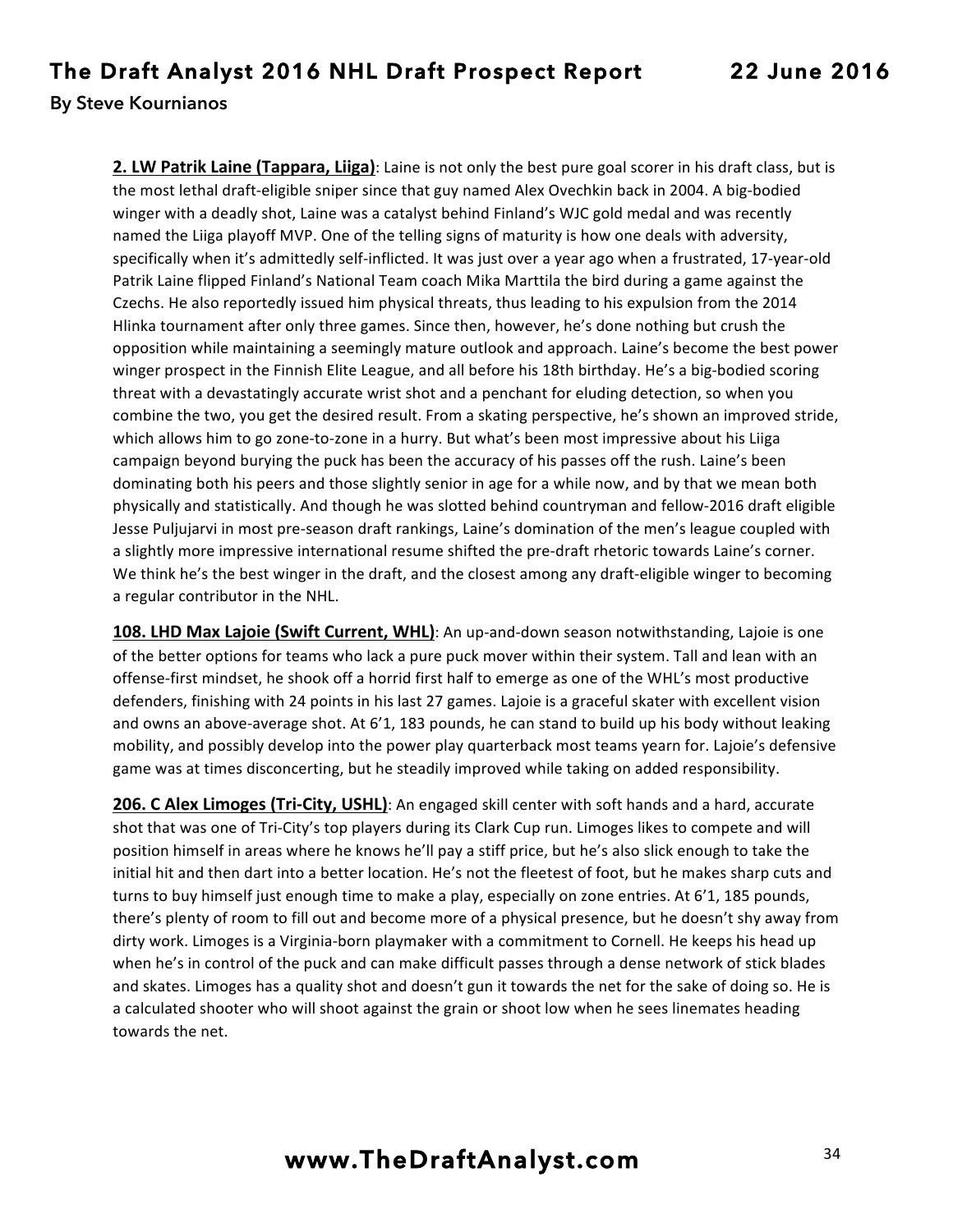**60. LHD Ryan Lindgren (U.S. NTDP)**: This future Minnesota Gopher served as captain for Team USA, and you can certainly see why he was chosen. He's a strong young man with very good offensive instincts, using his size  $(6'0, 200)$  and strength to lean on opponents as he separated them from the puck. He's a very good skater with a keen eye for openings. Lindgren is a battler and a tough one-on-one matchup, and can be trusted to move the puck up the ice without it breaking into a million pieces. He can play a mean, physical game when the situation warrants it, and is not intimidated by an opponent's speed or size. Lindgren has outstanding leadership traits and should continue to play roles of importance and responsibility.

123. C Linus Lindstrom (Skelleftea J20, Superelit): Canadians may remember this crafty two-way pivot as the kid who ended Team Canada's tournament with a shootout winner at the U18's last April. Maybe knowing that he did the same thing to Russia at the Five Nations in February soothes the sting a little, but he's nevertheless a solid later-round option. Lindstrom won't blow you away with any specific skill, but he's a reliable depth forward who can surprise you with an accurate, above-average wrist shot. His skating is slightly above average, but he's a tenacious forechecker who finishes his checks and can sniff out a half-hearted clearing attempt.

**105. RW Will Lockwood (U.S. U18, NTDP)**: Lockwood is near the top of a decent list of draft-eligible sandpaper forwards thanks to excellent straight-line speed and a fearless mindset when engaging opposing skaters. He gets most of his points from a crash-and-bang style that would normally compliment line mates of the finesse variety. Lockwood, however, played most of the season with similar players, yet he was easily one of the NTDP's most reliable and consistent in that regard. He'll don Wolverine blue and yellow next season, and when you consider how well he played against NCAA competition in 2016, the transition should be relatively seamless.

**182. LHD Griffin Luce (U.S. U18, NTDP)**: A steady positional defender who seems comfortable in most one-on-one situations and refuses to let speed intimidate him. The Michigan-bound Luce's footwork and mobility is about average in comparison to his draft class peers, but he plays a pretty tight gap and uses his long reach to his advantage. Entering the zone against him is quite difficult, as he doesn't concede much territorially and knows how to time his poke checks. Luce won't put up many points, but then again, he's never been given much of an opportunity to. Naturally, it goes both ways, as offensive zone starts and power play time are two things he hasn't really earned outside of having a decent shot. Luce can over-handle the puck at times, and he's at his best when he keeps things simple and acquiesces to his more competent puck-controlling ice mates. At 6'3, 220 pounds, Luce can be a hard-nosed, physical force on the ice, which served him well against older NCAA competition.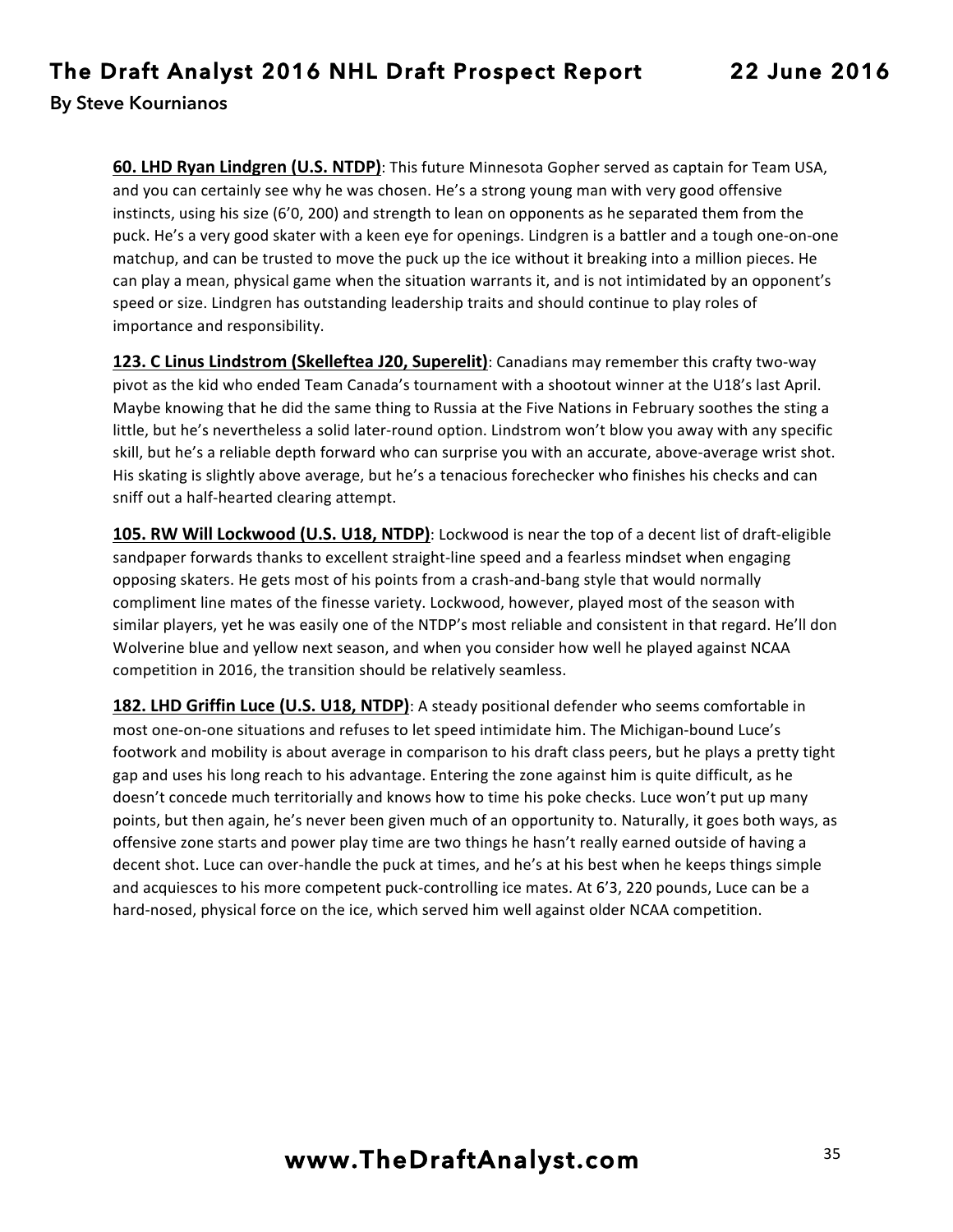**62. LW Alan Lyszczarczyk (Sudbury, OHL)**: A super-skilled winger with good speed who can also fill in at center, Lyszczarczyk had a fine season in Sudbury, finishing sixth in OHL rookie scoring with 50 points in 67 games. At 6'0, 185, he's got the kind of size an NHL team can work with, as he's already a very good playmaker and owns an excellent shot that he needs to use more. Born in Poland and raised in North America, Lyszczarczyk tore up the Czech junior circuit before signing with Sudbury as a free agent, then performed as one of the top players for Poland at this year's Division I U18's. He can play in the trenches and shows interest in fighting tooth and nail for loose pucks, but building upper-body strength and learning the intricacies of three-zone play will make him tougher to deal with beyond the puck artistry and hard shot. Lyszczarczyk is at this point a one-dimensional point producer who can be entrusted with power play duties but nothing during penalty kills and late-game lead holds.

**59. C Otto Makinen (Tappara U20, Liiga Jrs)**: Finland had one heck of a season on the international stage, where a puck-distributing pivot like Makinen made a name for himself. His play took off as early as the Hlinka, and you can argue he was his nation's top draft-eligible forward immediately following Patrik Laine and Jesse Puljujärvi for quite some time. He's a decent skater, but what Makinen can do best is stickhandle and make precision plays off zone entries. And don't sleep on his finishing abilities – he has butter-soft hands and a quick release.

**103. RW Kyle Maksimovich (Erie, OHL)**: Diminutive yet responsible sparkplug who was a consistent scorer for a deep Otters squad, finishing the season with an impressive 71 points in 68 games. Maksimovich plays fearless, as if he's 6'9 rather than his listed 5'9. He hits, hustles, scratches and claws his way to scoring opportunities, but he can also whip a pretty accurate through a seemingly clogged lane. His speed and endurance make him a perfect penalty killing option, and a willingness to take a beating but remain on his skates enabled him bury quite a few power play markers from within the minefields of the low slot.

**135. C/W Seamus Malone (Wisconsin, Big-10)**: The luck of the Irish wasn't enough to provide Badgers fans with a winning season, but the double-overage Malone played a pivotal top-six role in their revival from a horrid campaign in 2015 in which they only won four games. He's an excellent stickhandler and playmaker who will rock a defender to sleep with his puck skills before slicing through passing lanes with a hard, tape-to-tape set-up. Malone is an excellent skater with very good edges, and his ability to combine speed with skill helped him solidify a top-six role throughout the season. His size (5'10/180) was part of the reason why he went undrafted for two straight years, but any team would be smart to snag a pivot who was one of the NCAA's top freshman set-up men.

**232. LW Beck Malenstyn (Calgary, WHL)**: If real awards were handed out for effort and desire, this power forward would wear out the awards show circuit. Malenstyn is a classic power forward with good speed who would lay out the Zamboni machine if it had an opposing jersey on it. He has a very good shot with a quick release, but he hits the crest far too often. The intangibles are off the charts  $-$  his head is always in the game and rarely does he get cheated on a shift. There are no inconsistencies with Malenstyn in terms of effort, and he has the makings of a solid two-way player. There was a point during the season when we felt he was snakebitten, and that may be somewhat true. But the kid has to start burying the quality chances he most certainly earns. At 6'2, 193 pounds, he should be groomed for Calgary's top six and a look for Team Canada at the summer WJC camp.

## **www.TheDraftAnalyst.com** <sup>36</sup>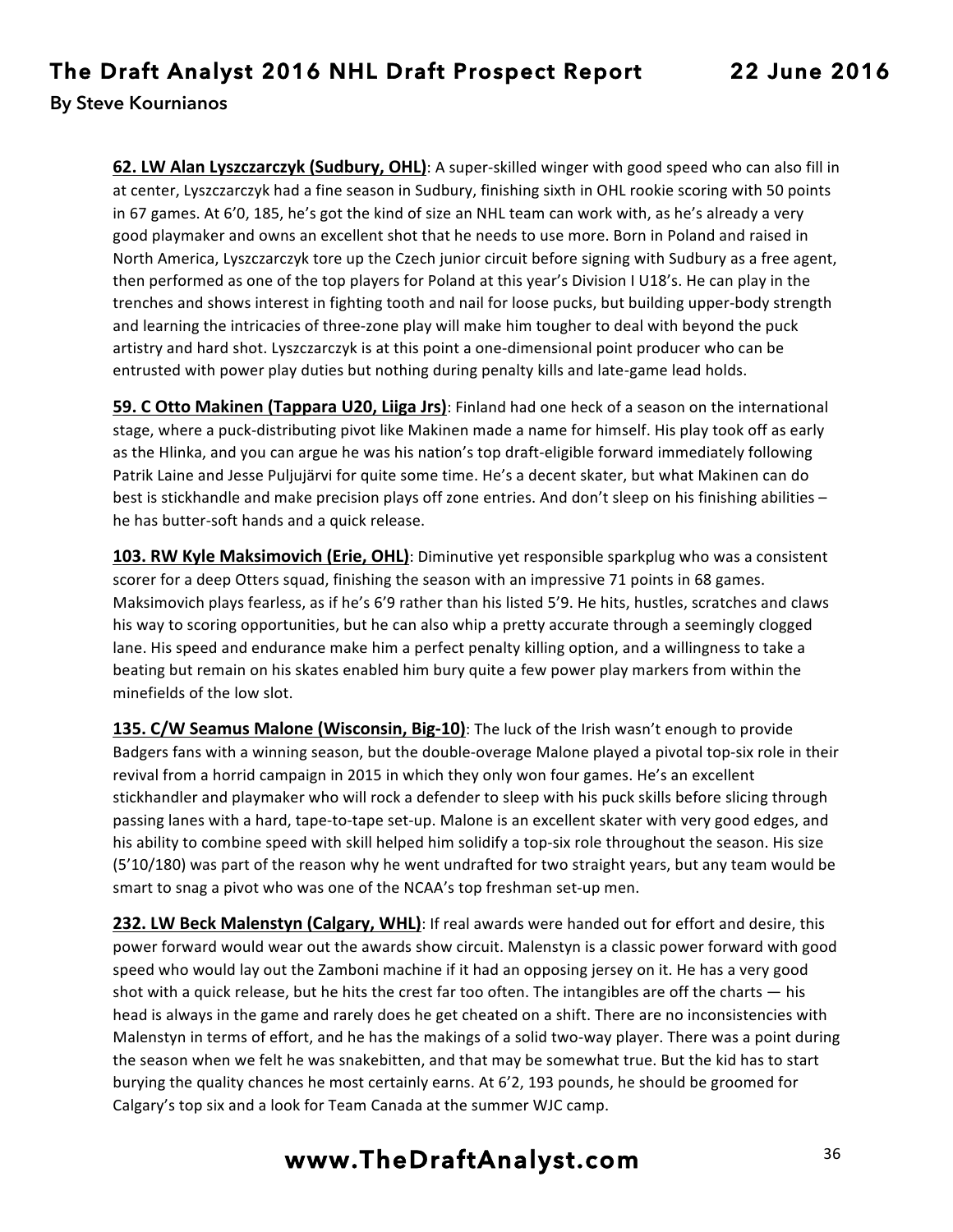**24. LW Adam Mascherin (Kitchener, OHL)**: This power forward's overall numbers are impressive  $$ only Matt Tkachuk (107) and Alex DeBrincat (101) had more points than Mascherin (81) among OHL first-year eligibles. Short but solid, he's an excellent playmaker and elite stickhandler who makes up for a lack of significant foot speed with patience and grown-man strength. The poor kid has issues accelerating, but again, his lethal shot (and it is lethal) and vision make him too good a prospect to pass on. Mascherin is the hockey equivalent of an elite quarterback who can carve up a zone or man-to-man defense without impunity, and he uses a long stick and quick thinking to steal passes and exploit a numerical advantage or create one himself. Mascherin, a former top pick in the OHL Priority Selection, plays a clean, disciplined game and has legitimate top-line potential.

169. LHD Joe Masonius (UConn, Hockey East): An overage power-play specialist who played for the NTDP in 2015 before heading to Storrs to help the Huskies establish credibility in Hockey East. Masonius is neither big nor physical, but he is extremely agile and loves to jumpstart the offense with a quick pass or a rush up the ice. He doesn't have blinding speed, but the New Jersey natives is both confident and competent at taking direct routes with the puck into heavy traffic. Masonius is always on the prowl, dropping down well below the dots to either uncork an above-average yet accurate shot, or make a quick cross-ice pass to a wide-open teammate. His hockey sense is pretty high, and it's no coincidence that UConn scored nearly a third of their total goals on the power play with Masonius at the helm.

**1. C Auston Matthews (ZSC, NLA)**: Matthews is a dynamic, franchise-changing pivot who nearly won the Swiss League's MVP award as an 18-year-old. A dominant player whether he's shooting it or dishing it out, he's ready for the rigors of the NHL, and his upbringing will prevent any pressure cooker from bugging him. Inspired by the oft-overlooked hockey community ensconced within America's southwestern desert, the Arizona-born Matthews is a feel-good hockey story on many levels. And though he is certainly destined to influence the sport's growth in the region, the question is simply whether he'll do it directly or indirectly. Yes, Matthews is the likely top pick in next year's draft, and it's a good bet his hometown Arizona Coyotes will have no problem finishing next season with the best chance to land him. And why not? He's a generational, franchise-changing prospect who nearly hit the 200-pound benchmark right around the time he turned 16. But size and strength do not define what Matthews brings to the ice every night. He is a ridiculous playmaker and puck possessor, shifting and twirling around defenders who at times will both be within inches of the puck. Matthews comes from good stock – his uncle, Wes Matthews, was a football star in Oklahoma and earned a brief appearance for the Miami Dolphins in 1966. But his vision and hand-eye coordination while wearing skates are things he focused on, to the point of having an unparalleled ability to corral pucks out of midair and nestle them softly onto his stick. Matthews' decision making is off the charts; he can be used in different scenarios, but he's at his best when he's picking apart small gaps in passing and/or skating lanes below the opposing blue line. He's also a no-nonsense shooter with a quick release, but not at the risk of wasting a better opportunity. Matthews will hold onto the puck for an eternity, but in his case, it's a good thing thanks to exceptional balance, footwork and stickhandling. Clearly the best forward prospect among his draft-eligible peers, and is so for many reasons.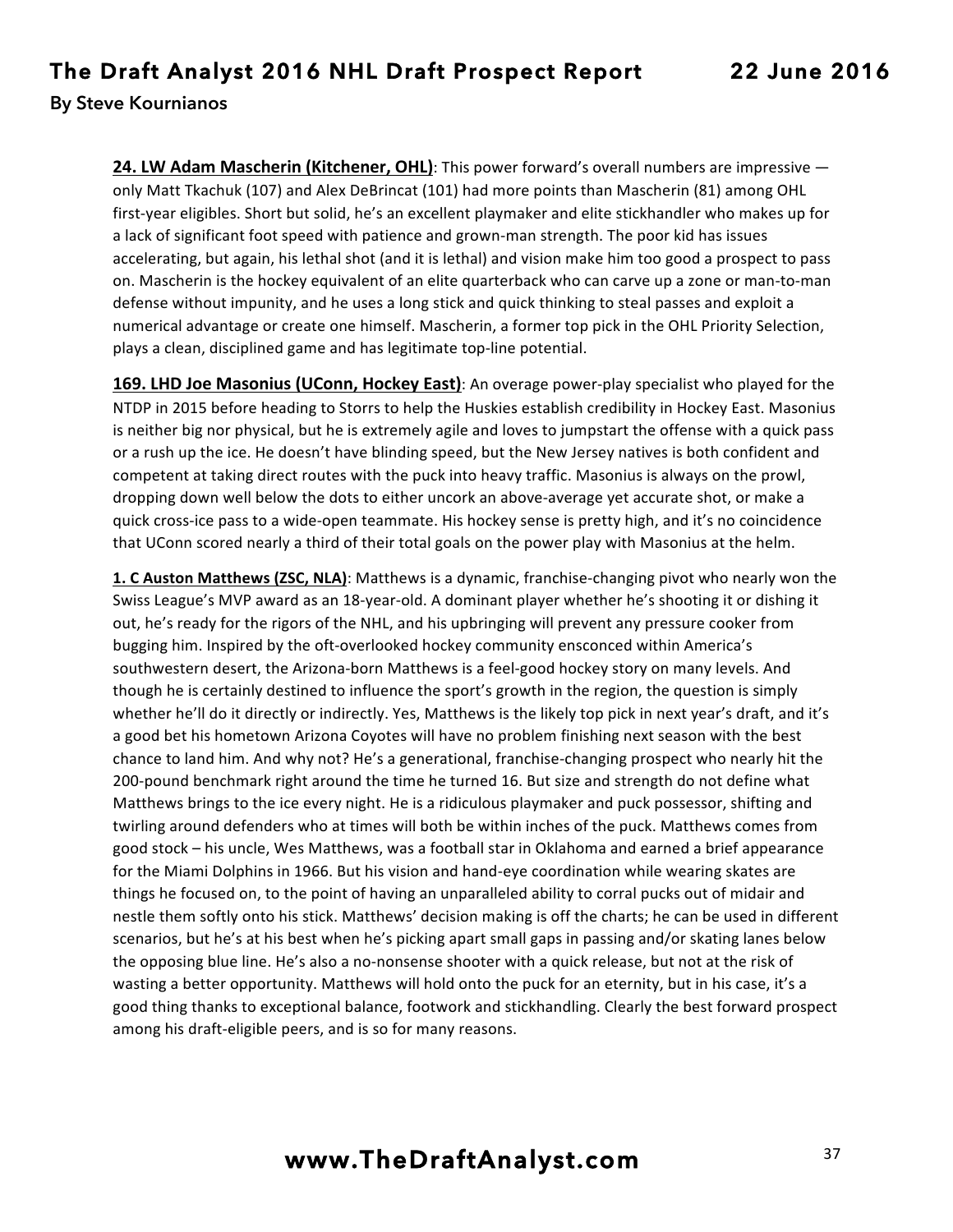**129. C/LW Mitchel Mattson (Bloomington, USHL)**: Whether you love his game or are indifferent, you can't deny how enticing a prospect the big-bodied Mattson is. He's a 6'4 center who simply makes his linemates better, albeit the linemates he had in high school. He opted to ditch the USHL for a return season at Grand Rapids, which obviously benefited from his return. The problem is that we don't think Mattson himself gained anything from a developmental standpoint, and he looked lost and out of place when he returned to Bloomington for the playoffs. Still, this kid has a ton of potential, and going to a loaded college program like North Dakota should only help. He's an above-average skater with incredibly soft hands and a keen understanding of play development - if a seam is about to open, Mattson will find the best option with timing and precision.

**28. RHD Charlie McAvoy (Boston University, Hockey East):** Sturdy two-way defenseman who immediately became a key cog on Boston University's blueline. A native of Long Island who was reared in the Gulls' program before a run with last year's NTDP under-18 squad, McAvoy is built for the modern game – thick, explosive and assertive. He's a strong skater with excellent balance and superior mobility both up and across the ice. McAvoy loves to join the rush and can read a play as good as any of his drafteligible peers – something we saw last year as a defenseman on Team USA. He's a confident puck carrier who attacks openings with speed, but can also slow it down and patiently weigh his options. Always moving his feet, McAvoy is capable of slipping through gaps without the puck, or stickhandling around traffic while keeping the puck close to his body. He has a heavy shot that can be delivered with accuracy, and his passes are tape to tape, An undervalued part of his game is physicality, which gets him in hot water as he's still learning the difference between a timely, legal bone-crushing hit and gross negligence of the rule book. The nuances of the defensive part of the position are still a work in progress, and there was a period when McAvoy had difficulty assuming roles of greater responsibility. His strong second half was reassuring to say the least.

**212. LHD Luke McInnis (Youngstown, USHL)**: Sure-handed mobile defender with NHL bloodlines who spearheaded Youngstown's attack with speed and playmaking from the blueline. McInnis, whose father Marty was drafted by the New York Islanders in 1988, is an offensive type of defender who skates extremely well and will hang on to the puck as he slices through the neutral zone. He's not big or physically intimidating (5'10, 167 pounds), but he maximizes his size and reach with sound positioning and an active stick. Defending his position is still a work in progress, however, as McInnis is good with coverage, but is inconsistent with the timing of his pinches and defending against odd-man rushes. Playing aggressive is part of his make-up, and he will flash a move or two to elude a heavy forecheck. McInnis loves to not only join or create a rush, but he'll chase after his own dump-ins and use the boards to his advantage. He has an average shot but is able to hit his spots, keeping it low if a teammate is in position for a tip-in. He will join Boston College for the 2017-18 season and has a late-July, 1998 birthday.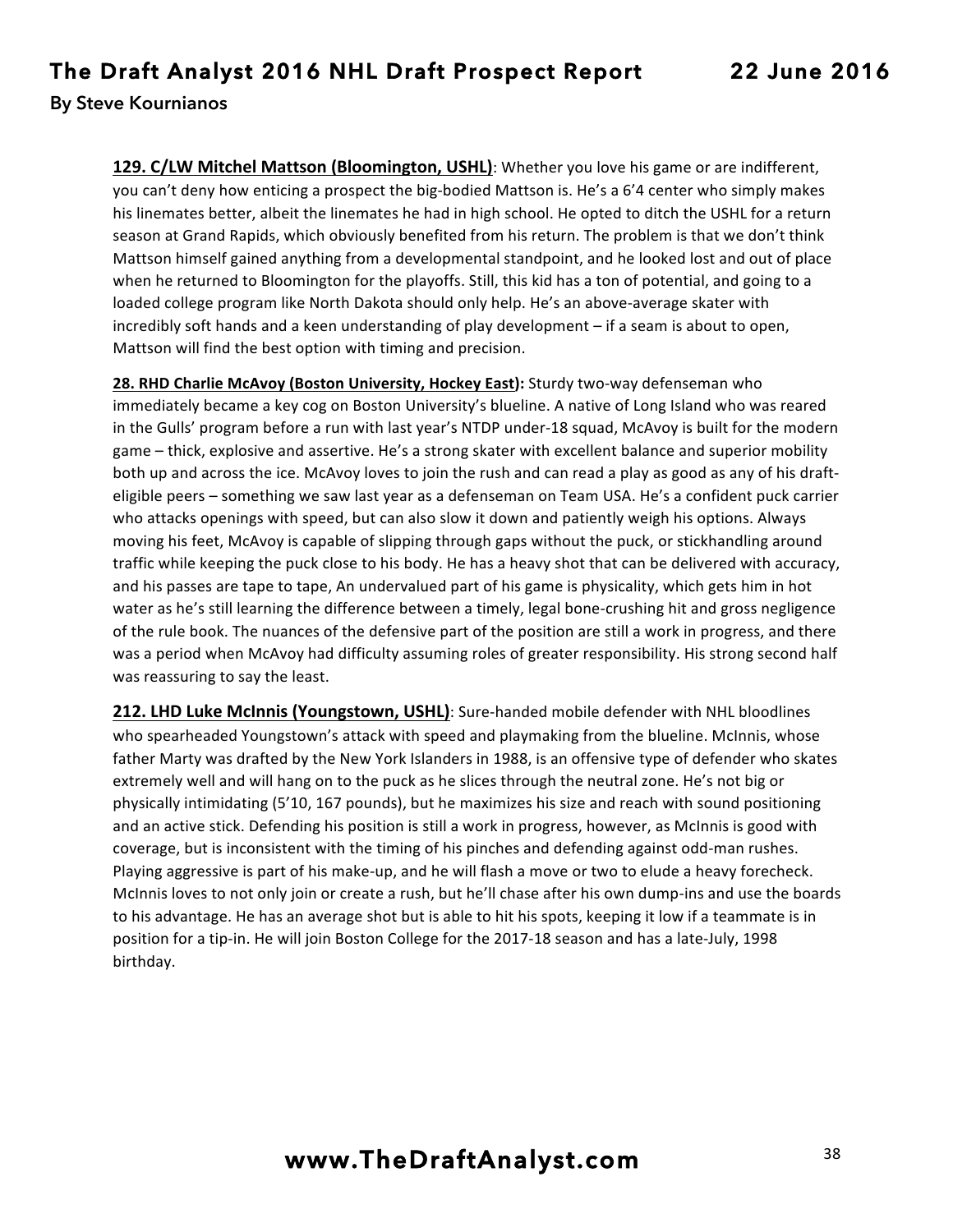**10. C Michael McLeod (Mississauga, OHL)**: Mississauga was loaded with draft-eligible talent this year, but the one guy who drove the proverbial engine was this lightning-quick playmaker who gelled with Alex Nylander to form one of the OHL's lethal duos. McLeod has size and a soft set of hands, but he won close to 60% of his draws and is used in critical situations. He is an exciting two-way player with leadership qualities who happens to be one of the best skaters available for the coming NHL draft. McLeod has one-step acceleration that helps him keep defenders off balance once the puck ends up on his stick. From that point forward, it's off to the races, as McLeod combines his speed with keen vision to not only identify others for an option or two, but create one for himself. The best word to describe his game is rapid — everything he does is with effort and a sense of urgency. What separates McLeod from the lot of draft-eligible speedsters is that he has the size, strength and puck-control skills to go along with it. He's an excellent passer either up the ice or diagonally in the offensive zone, and his ability to thread the needle while moving his feet can force opponents to cheat towards the pass. This creates a parting of the seas, and many times you'll see McLeod zoom into a massive opening for a scoring chance of his own. Therein lies the rub, however, as McLeod generates a ton of shots towards the cage without the kind of finish you'd like to see from a high-end scoring forward. Nevertheless, he's a pure center with good faceoff skills and a relentless desire to succeed. There's no quit in McLeod; something many of his peers are clearly lacking.

149. LW Graham McPhee (U.S. U18, NTDP): If the NTDP gave out a construction hat or black lunch pail as a postgame tradition recognizing the kid who gave his all, McPhee would have to get some kind of own storage space. This kid works his tail off, which came in handy for a program that was somewhat top heavy in the production department. His ice time was reduced when Team USA brought in a trio of ringers as a second line for the U18 worlds, but he still provided some punch with timely hitting and an aggressive forecheck. McPhee is Boston College-bound, so he's going to have scratch and claw his way into a top-six role. He won't dazzle you with any specific skill, should he be leaned on to provide offense. But his aggressive, hard-charging mentality and ability to kill penalties is what makes him both a safe pick and one with legitimate bottom-six potential.

**81. LHD Josh Mahura (Red Deer, WHL)**: A top defense prospect before an early-autumn knee injury cost him the entire regular season, Mahura looks like he's rebounded nicely, helping the Rebels in their march to the Memorial Cup and playing on their second pairing. He is a mobile-two way defender with average size (6'0, 180), but he's known for a hard shot and ability to fend off pressure with smart plays and sound instincts. Mahura, who played for Team Canada at the 2015 Ivan Hlinka and was Red Deer's 2nd round pick in the 2013 WHL Bantam Draft, is a safe pick whose upside is between a fourth to sixth defenseman.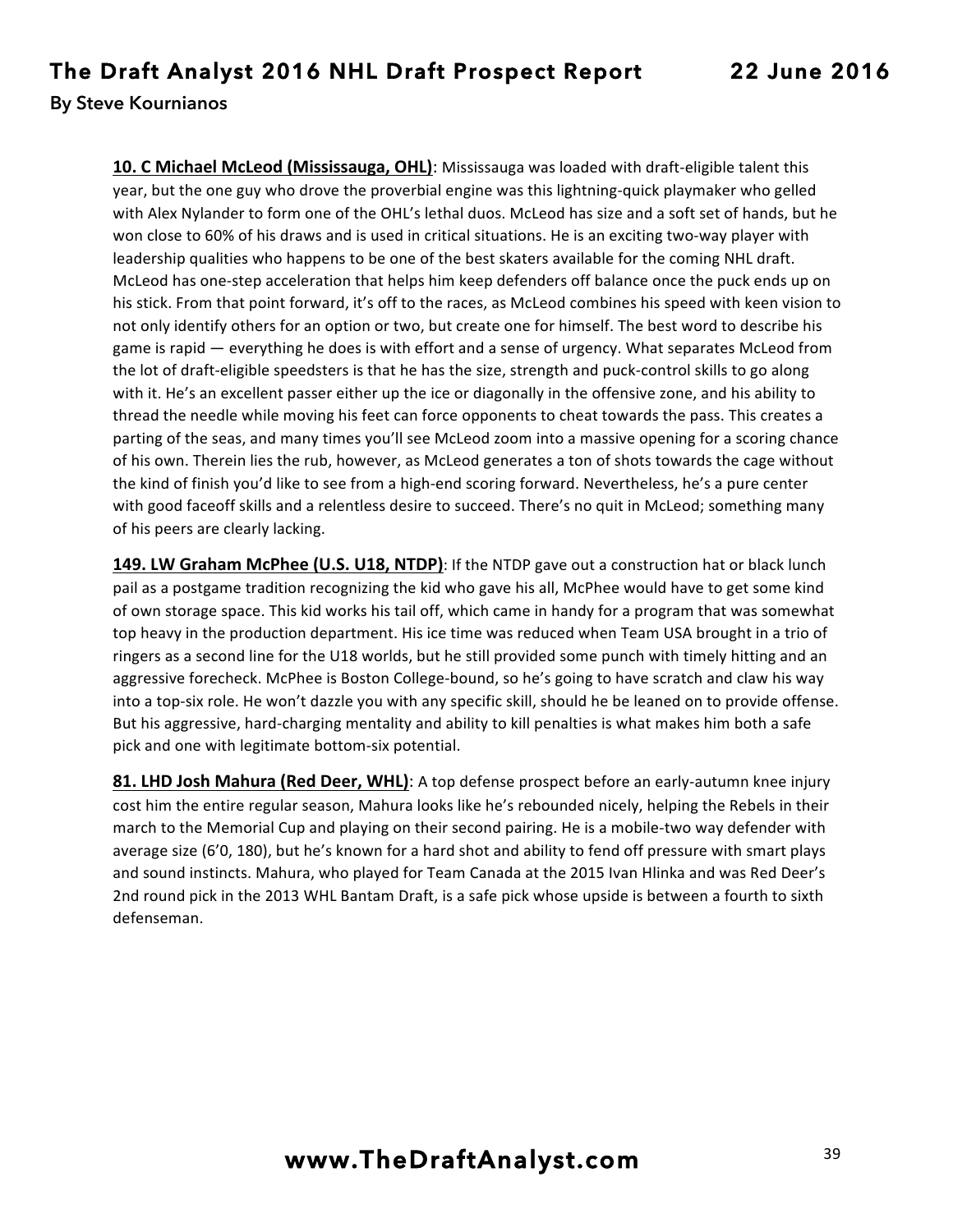**89. C Mikhail Maltsev (Russia U18, MHL)**: One of the draft's few two-way centers with size that tips towards the grinder side than that of a pivot with pure skill. Maltsev did a fine job as Team Russia's second-line center behind German Rubtsov, using his size/reach advantage to really give opponents the business. He can play an in-your-face style and uses good speed to get in on the forecheck without overcommitting or leaving his linemates out to dry. At 6'3, 200 pounds, it's scary to think that he can get bigger, hopefully without costing him in the mobility department. On the power play, he likes to acquiesce to his gifted puck distributors and take a spot near or directly behind the net. Maltsev is very good on faceoffs, which is probably the reason he's playing with the man advantage to begin with.

**128. C Mikhail Meshcherykov (Russia U18, MHL)**: Feisty and quick set-up man who was one of the Russian U18 team's top scorers this season. He ran the gauntlet of international competition with moderate success, but remember that affairs like February's Five Nations Tournament and the previous summer's Ivan Hlinka were checked tighter than in previous years. Meschryakov controls the puck with strength and responsibility while keeping his head up for multiple options. If there's one thing he can do well, it's definitely cross-ice passing, so when he looks like he's skirting the wall deliberately on a zone entry, there's a good bet he's waiting for that week-side cutter to appear in his periphery. Mescheryakov's balance is quite solid for a kid who weighs only 165 pounds, and he can drop the shoulder and shift into high gear to catch a checker flat footed.

**57. LHD Victor Mete (London, OHL)**: Easily one of the toughest draft-eligible prospects to gauge because he does so many things at a high level, yet is an undersized defenseman on a loaded, powerhouse of a team. His biggest asset is speed — he is lightning-quick and doesn't have to tinker with his quickness in order to blow the doors off an opponent. This kid has made very sound checkers looked novice in their approach, and can cap off an end-to-end rush with a smart play towards the net, or a cut back in order to open up the ice around him. Mete relies on push-and-shove tactics to deny bigger forwards the opportunity to take the puck inside, but he needs to get stronger if he wants to be counted on at higher levels.

**179. RW Carson Meyer (Tri-City, USHL)**: Talented 1997-born overage Ohioan with a devastatingly accurate shot who tied for fourth in the USHL with 32 goals in only 56 games. Meyer is committed to Miami University and should not have a problem ensconcing himself into a top-six role. He's an average skater but difficult to contain, and although his assist totals seem low (19), he has the ability to thread the needle and set up teammate with quality chances. He plays with enthusiasm and doesn't take shifts off. His size (5'11, 184 pounds) isn't that big of an issue since he's an inside player who fill take a hit to finish a play.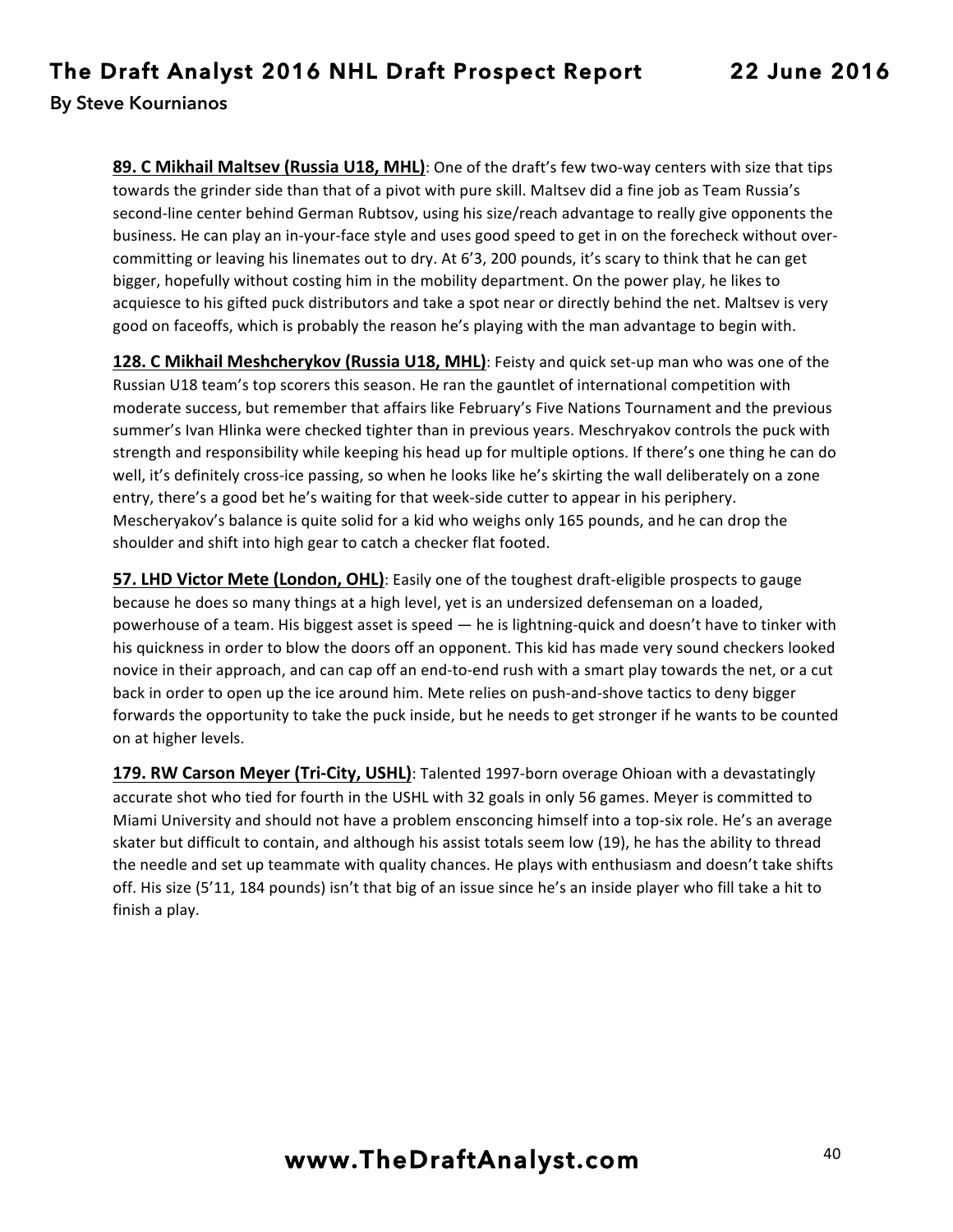**219. LHD Keaton Middleton (Saginaw, OHL)**: Menacing stay-at-home defender likely to require both patience and instruction if an offensive aspect is desired. Talent evaluators must accept that Middleton rarely puts himself in a position to dictate the tempo of a game on his own terms. The only gamechanging aspect we see on a consistent basis is physicality; something we will neither overlook nor deny its importance regardless of whether positional blueliners are deemed trendy or not. He's the perfect "need" pick for a team lacking a crease clearer. Middleton is one of the draft's most imposing figures (6'6, 233 pounds), and he uses every inch to jab, slash and mug anybody within an earshot. Size and strength are obvious assets, but he's also a competitor who will work feverishly to win a one-on-one battle. If there's a physical confrontation on the ice, Middleton will step and play the Sherriff's role. His puck skills are average at best, but he is mobile with a long stride, and can unload a heavy shot that unfortunately is not of much importance to him.

**134. C/LW Marco Miranda (GCK, NLB)**: Big-bodied finesse forward who is more of a finisher than a playmaker. In terms of skaters, Miranda is arguably the best the Swiss have to offer for the 2016 Draft as all of their draft-eligibles failed to distinguish themselves both individually and collectively over the course of a half-dozen international events. Miranda, however, was one of the few who stood out. He has very soft hands and a deadly shot to augment his above-average skating ability. He seems to sniff out when a less-than-agile defender is on the ice, then attack his weakness with speed to the outside. Miranda is a perimeter player of the highest order, and although he rarely gets involved in physical play, his shot-size combination makes him the perfect project to pluck from the lower rounds.

**203. LW Daniil Miromanov (Acadie-Bathhurst, QMJHL)**: Overage Russian sniper with a devastating shot who provided offense despite playing a depth role for more than half the season. Miromanov is crafty and athletic, using a lanky build (6'3, 183 pounds) and long reach to protect the puck and get a ton of velocity on his shot. His speed is slightly above average, and he's shown to break away from retreating defenders. One thing you'll notice about him is the way he chips the puck off the boards to himself in order to blow past an opponent in a one-on-one scenario. When the effort's there, he's all aces, especially on the power play where he can be used in the low slot or on the wing for a hard onetimer. Miromanov will hit the net under the bar if a goalie is sliding across and targets the short side during two-on-one's. The biggest concern is effort — he will dazzle you one night, only to disappear the next.

**144. RW Evgeni Mityakin (Avto-Yekaterinburg, MHL)**: Goal-scoring power winger with a blistering shot who played a quarter of the season in the KHL in preparation for a full-time role in 2017. Mityakin is a big kid (6'3, 210) who is patient with the puck and knows how to create his own shot while opening up the lane for himself. He's deceptively fast, meaning he covers ground and can change gears despite owning a somewhat plodding skating style. What he does best is protect the puck using a wide stance and long wingspan. At times, it's somewhat comical watching opponents try to steal the puck from him with half-hearted swipes when the puck is a good three or four feet away from them. He's not much of a looker in the defensive zone, but his wingspan comes in handy on the penalty kill.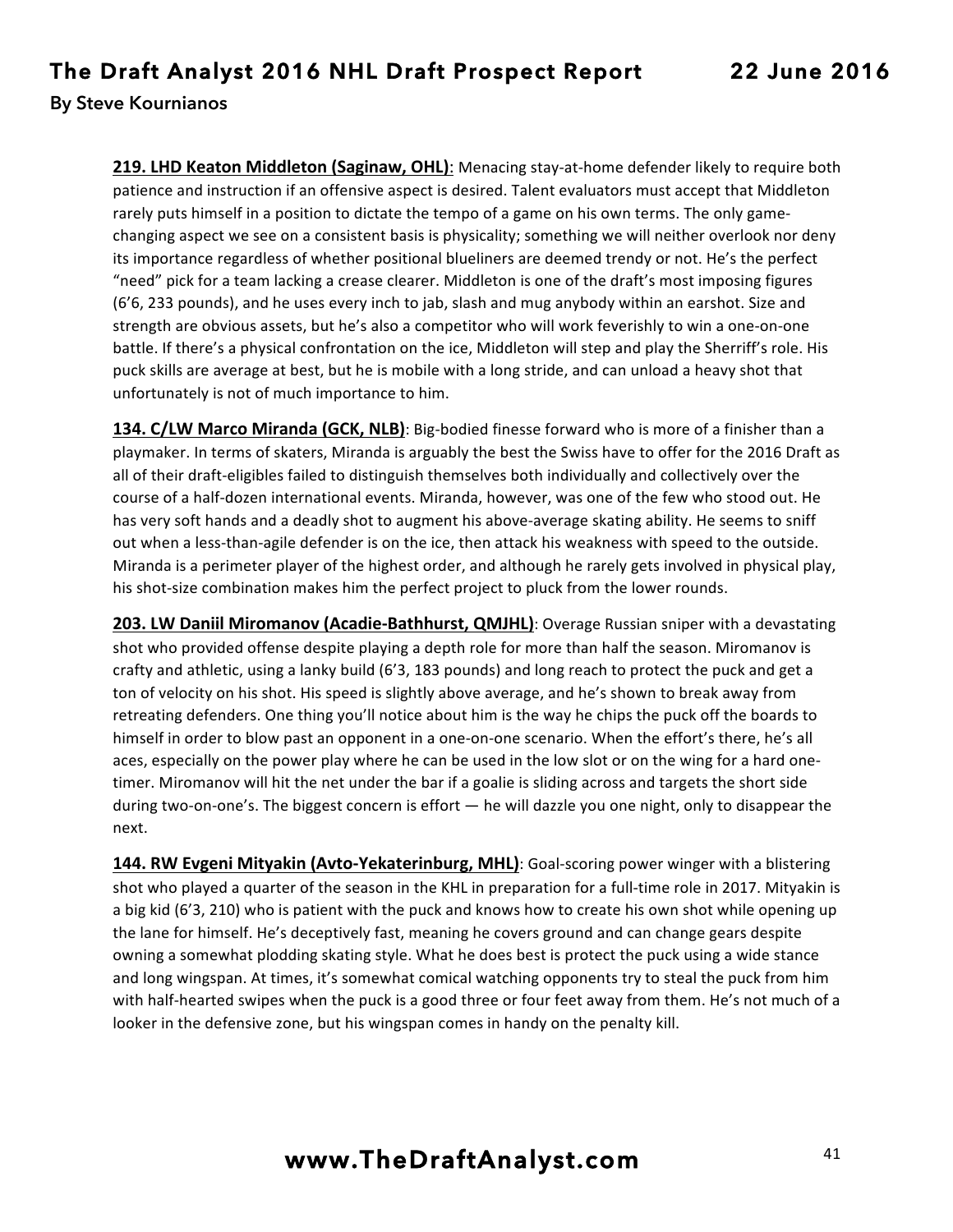**43. LW/C Cam Morrison (Youngstown, USHL)**: You might as well start calling him Mr. Touchdown, because watching this South Bend-bound monster on the ice is reminiscent of a bruising tight end that always finds the end zone. Morrison was named the USHL's 2016 top rookie after winning the OJHL Rookie of the Year in 2015. He's a classic power forward with a strong desire to get to the net and position himself to receive the puck in optimal scoring areas. Morrison, who boasts a heavy, accurate shot, plays like a bull in a china shop, but it's generally done while under control and with his head up at all times. He can play either wing or center, but did the most damage on the flank of the Phantoms' top line. While he's known for collecting garbage goals from time to time, his vision and understanding of play development make him a legitimate playmaking threat as well. Morrison doesn't have good separation speed, but he protects the puck well and makes sharp cuts to buy himself an extra second or two. Only 17 on Draft Day, Morrison will continue to bulk up as he utilizes the NCAA schedule while playing against older opponents.

**74. LHD Jacob Moverare (HV71, SHL)**: The Swedes are known for producing sound, multi-purpose rearguards that know how to move the puck out of harm's way. And although it's been almost a decade since the Tre Kronor produced a defenseman with all-star acumen, you can add Moverare to the highupside list of 2016 draft eligibles. He has good size (6'3, 200) but his mobility and passing are what will get him to the next level. Moverare has the ability to make game-changing plays – they are, however, few and far between. His shot selection is somewhere between confusing and downright maddening, meaning he will walk the line to open up a shooting lane, only to dump it down low. Making questionable decisions is par for the course for offensive-minded defenders, so the team that takes him should expect a bumpy development path.

**187. LW Brett Murray (Carelton Place, CCHL)**: Big, strong power forward that can pass the puck and make plays in and around traffic. He's not a great skater, but he's good enough to occasionally beat his man to the puck or get to an opening in order to receive a pass to fire off an over-average shot. Murray will fight into the dirty areas and muck it up without giving up control of the puck, and can take a continuous beating while ensconced in the low slot. A useful power play option for either the low slot or the wall, Murray is headed to Penn State in the fall. He didn't necessarily stand out at the WJAC for Canada East, but at 6'5, 200+ pounds, he's a good option for a team who could work with size and strength on the flanks. He's almost a late-1998 birthday (7-20-98) with obvious room for growth, but we'd like to see him use his physical advantages to intimidate and out-muscle.

**151. LHD Justin Murray (Barrie, OHL)**: A late riser who shot his way up the Colts' depth chart to earn a role on the top pairing alongside top scorer Rasmus Andersson. Murray is a mature defender with leadership qualities who can be counted on when the going gets tough. He's somewhat of an awkward skater, but he still mobile enough to either join rushes or evade heavy forechecks. Murray plays awake and makes far more smart plays than ones you could question, and the stats don't do him justice  $-$  he can deliver when the time is right. He did an exceptional job for Barrie's penalty kill, which finished fourth in the league and scored a mind-numbing 28 shorthanded goals. Overall, he's a strong positional blueliner with an above-average shot who competes hard and looks to better himself after every shift, which is all any team could ask for in a draft prospect. He's listed at 6'0, 180 pounds, but he plays far bigger than his measurements indicate.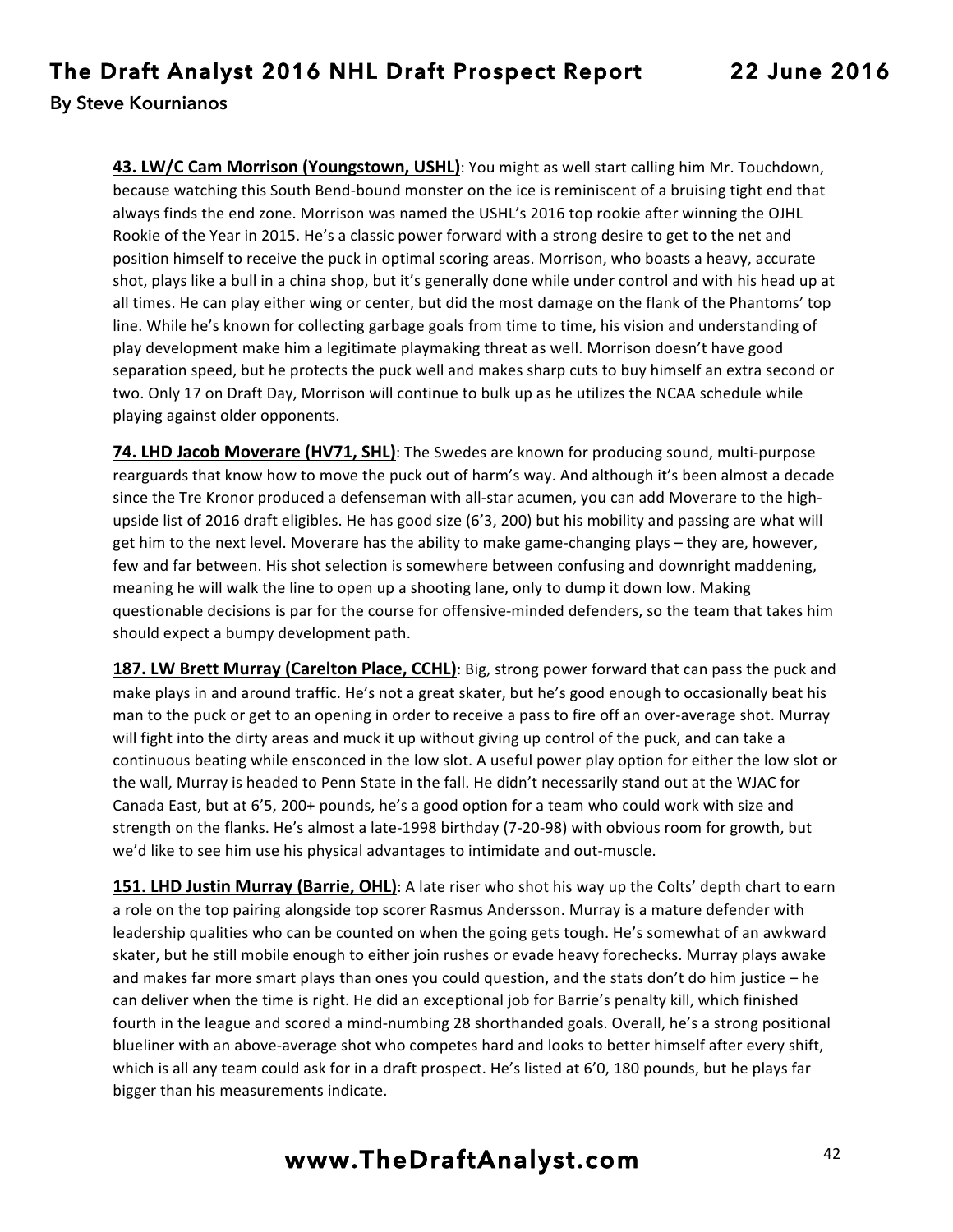**117. C Ondrej Najman (Duhkla Jihavla U21, Extraliga Jrs)**: Dependable two-way pivot with good puck skills and a knack for getting himself positioned properly. Najman is a deliberate playmaker who likes to hang on to the puck in order to draw defenders towards him, then freak them with a highlightreel play. Blessed with a high IQ and good size  $(6'1, 190)$ , Najman can be used in any situation at any stage of the game. His upside could be considered higher than that of teammate Kristian Reichel in terms of pure passing ability, but he's a bit slower which may hurt his chances to crack a top-six role. Najman can be a tough out once the puck crosses center.

**126. LHD Markus Niemelainen (Saginaw, QMJHL)**: Some may view the Finnish Niemelainen as an uppercut pick that other staffs may possibly had slept on. To be frank, he's a project, using God-given talent to his advantage far more than taking steps to improve his shortcomings with decision making. The Niemelainen we saw in September was the same one from the recent  $U18's - big$ , mobile blueliner with a decent shot who is a beast from the dots down but makes a handful of bad choices per outing. At his absolute best, he's a less physical version of pre-injuries Marc Staal, so getting Niemelainen either early or late could end up becoming a steal.

**7. RW/LW Alexander Nylander (Mississauga, OHL)**: Nylander is a silky-smooth sniper with worldclass finishing skills. The OHL Rookie of the Year in 2016, he scored big goals for Sweden at Hlinka, and followed that up with top-line production at both the WJC and the U18's. Nylander is patient with the puck, but he's decisive and makes the right choices. It's never a bad thing to have a little "street cred" when Draft Day rolls around, and this Swedish speedster most certainly earned his following a dominant performance as Sweden's top wing at the 2016 WJC's. And while the Swedes failed to take home any hardware (they lost to the Americans in the bronze medal game), the ability of a youngster like Nylander to uplift his team after a crushing injury to his brother William spoke volumes about how gifted a talent Alex is. Truth be told, his play at a midseason exhibition is a small piece of the pie, however, as he's produced an outstanding rookie campaign for Mississauga. He's an excellent skater with a deadly shot, but he can score goals from in close thanks to a ridiculous set of hands. Nylander is able to make smart decisions as he maneuvers through traffic, and his ability to stickhandle in and around a dense field of sticks and skates while knowing exactly where his linemates will be makes him an indefensible threat on the rush. He's impossible to prepare for, as he can beat you with his playmaking or his heavy shot. And much like his aforementioned brother, Alexander loves to hang onto the puck for what may seem like an eternity, but is done in a sensible fashion without trapping himself into a corner. He can play either side of center ice, and kills penalties, so don't you dare consider him a one-trick pony. Nylander should be considered one of the draft's best goal scorers, but his ability to thread the needle and play selfless hockey makes him one of the few two-pronged threats available for 2016.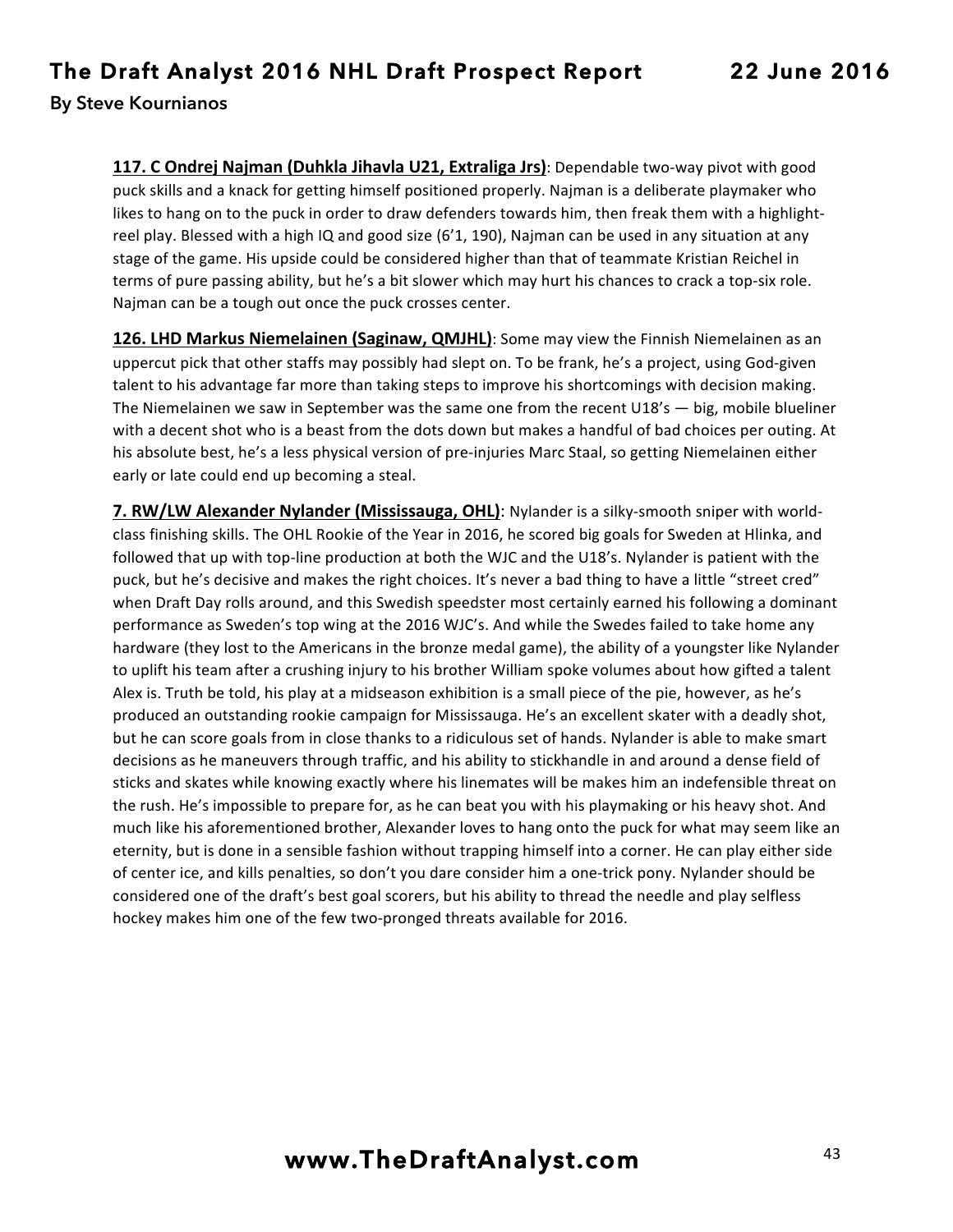**160. C Michael O'Leary (Dubuque, USHL)**: All the tools are there  $-$  size, skill, speed and vision  $-$  as he proved with a strong playoff for the Fighting Saints. It's just a matter of putting it all together into one complete, consistent package. O'Leary was one of Eastern Canada's top prospects — the Halifax native was the 14th overall pick in the 2014 QMJHL draft — yet struggled to find his way as a USHL rookie (USHL Top Prospects Game domination notwithstanding). Still, he can be a two-way force, at times unstoppable, when he's got his head into a given game. O'Leary can flat out fly, but he's got the build (6'2, 200) to make the notion of facing him even scarier. He can adapt to most game situations, whether grind-it-out or up-and-down, but like most power forwards, he goes through periods of invisibility and can look like he cares less. It's difficult not to label this kid a top prospect, but there's far more to the game than skill, even if he seemingly can do it all. He was originally commuted to Cornell but rescinded that promise last month, thus making him an NCAA free agent or a flight risk to the CHL. Either or, O'Leary needs to mature and clean up his in-game antics and commit himself towards becoming the star we think he can become.

**172. RHD Zach Osburn (Michigan State, Big-10)**: One of the nation's top freshman power play specialists whose five goals with the man-advantage was tops among all first-year defenders. The hardshooting Michigan native is an excellent skater who loves to attack and exploit gaps in opposing coverage. He's a tad on the smaller size (5'11, 185), and having a size disadvantage against bigger NCAA forwards was evident from the start of the season. It was a rebuilding year in East Lansing, but it was Osburn who created legitimate buzz with his right-handed cannon and proclivity for firing pucks on net. He doesn't hide his desire for dropping down below the hash marks, and when you can skate as well as he can, the reward outweighs the risk.

**130. G Tyler Parsons (London, OHL)**: It's easy to dismiss a goalie's mind-numbing win totals if you think he's a product of a system rather than the other way around. In the case of the Michigan-born Parsons, the OHL-champion Knights are undoubtedly lucky to have such a stellar netminder to count on when times are tough. Not every game began with a quick 3-0 lead, so it was usually up to Parsons to either steal a win or make a critical save early and allow the Knights to blow games wide open. A standup goalie with swift reset ability, he makes big saves in late-game situations and can move the puck into a scoring chance when opponents are snoozing. Parsons was outstanding in leading the Knights to the Memorial Cup title.

**143. LW Nick Pastujov (U.S. U18, NTDP)**: Hard-working grinder with finishing abilities who was buried in Team USA's bottom-six for months until a late-season surge landed him with more minutes and some well-deserved exposure. Pastujov scored some killer goals for Team USA at the last Five Nations and the U18 worlds that soon followed. He's another Florida-born kid who'll make a name for himself on Draft Day, but he's going to have to overcome similar team-wide scoring depth when he suits up for a overcrowded Michigan squad next fall. Pastujov has above-average speed and a quick shot, and he likes to lay the body and dig into a defender's business with an active stick and physicality. He's never had the chance to strut his offensively capabilities over an extended period of time, so keep an eye on him as a late bloomer.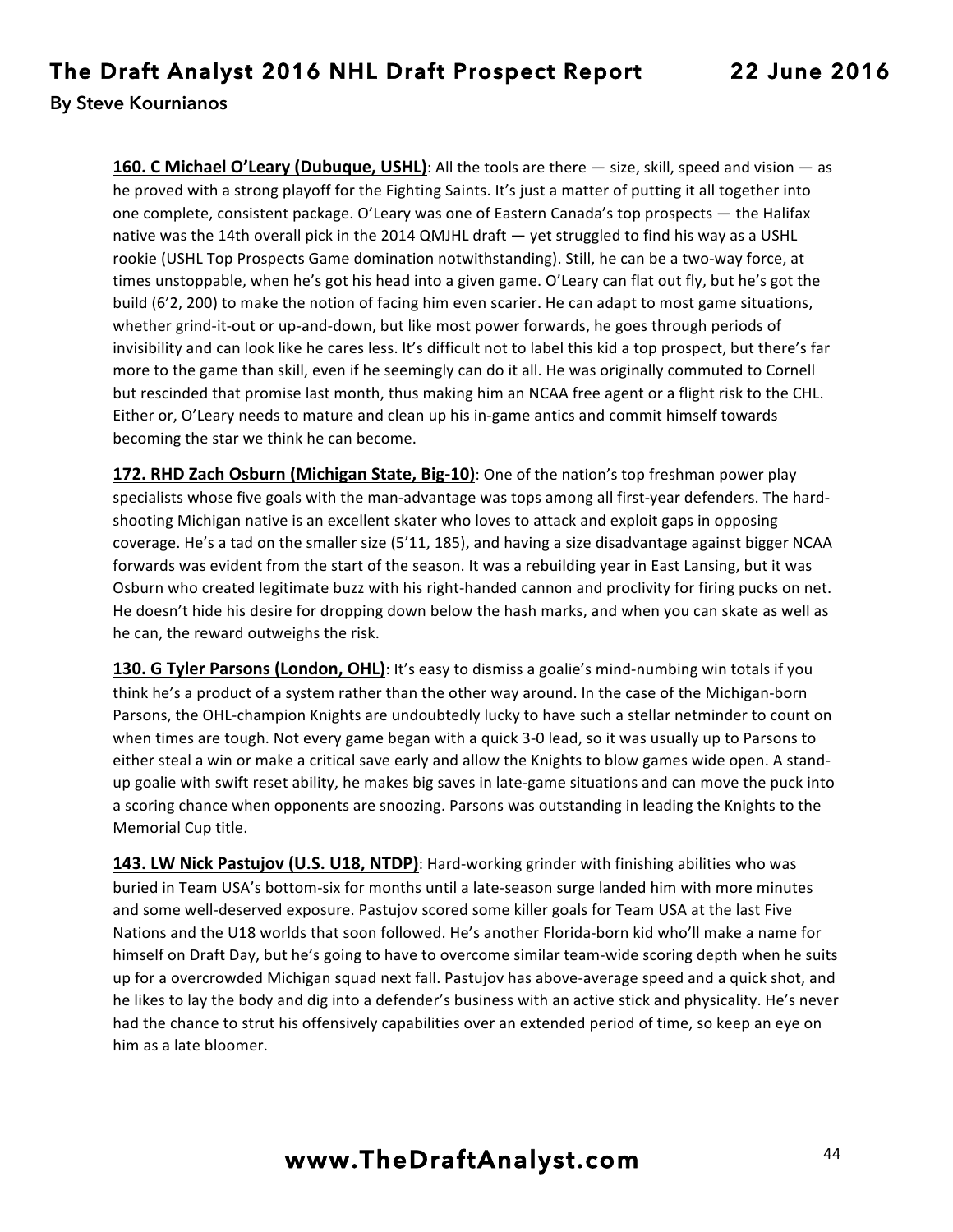**39. RHD Andrew Peeke (Green Bay, USHL)**: Labeling a defenseman as the "shut down" variety is not only cliché, but extremely subjective. Peeke, however, is in our view the draft's best one-on-one defender, and it means something when you can impact a game's complexion with this ability. He is big and mobile, using an active stick and mammoth wingspan to fix onrushing opponents into a failed decision. Peeke can also play the power play thanks to his wicked shot and ability to thread the needle. He could stand to increase the intensity from a physical standpoint, especially when he has the size and strength to do so. But he plays a clean, disciplined game and served as a fireman for most of Green Bay's late-game lead holds. Add Peeke to the list of the growing number of Florida-born prospects with serious NHL upside.

**211. RHD Andrew Peski (Tri-City, WHL)**: Attack-minded blueliner with good size (6'0, 195) who played a critical role in Tri-City's Clark Cup championship, logging top-four minutes and helping on the power play. He's a very good skater with speed and solid pivoting ability. Peski is an overager only by a year, and he's committed to play for North Dakota, where his improvement in one-on-one play and cleaning up the crease will compliment his obvious skills with the puck. He makes smart, well-times plays on the breakout and rarely turns the puck over in his own end. If something is brewing below the circles, he'll drop down to create another option, but his backward skating is strong enough to where he can recover if the opponent grabs control. Peski is a mature young man who doesn't complain and does what is asked of him, which helped make the Ontario native one of the CCHL's top prospects in 2015.

**140. C Garrett Pilon (Kamloops, WHL)**: The son of former New York Islanders' defenseman Rich Pilon who was one of several bright spots during the Blazers' resurgent season in which they improved 22 points in the standings and qualified for the playoffs. Garrett is an average skater but a very good playmaker – 22 of his 30 assists were primary – and he boasts a wicked wrist shot that he can fire with authority whether off balance or if the puck is in his feet. He loves to get in on the forecheck and use his upper-body strength to separate opponents from the puck, and once he gets it, there is no telling how many options he's already surveyed. He can play center or either wing, and at times he played the point on the power play with fellow draft eligible Dawson Davidson. He has legitimate top-six upside with the kind of diverse skill set to fit and stay in anyone's lineup.

**228. C Rem Pitlick (Muskegon, USHL)**: The USHL's top player as an overager who led the circuit in scoring and will play for Don Lucia at Minnesota in the fall of 2017. Pitlick is an excellent skater with shiftiness and escapability who keeps his head up and tends to avoid any major open-ice catastrophes. He bulked up in the offseason after not hearing his name called in Sunrise, but without any impact on his overall speed. He can change direction in the blink of an eye and put himself in a position where he can absorb a hit yet still complete a play. Pitlick has exceptional vision and hockey sense, and he boasts an above-average shot that he doesn't mind hammering from distances. But he's far from a fire-andforget kind of scorer — Pitlick likes to maneuver as close to the goal as possible while maintaining a tight grip on the puck. He can play center or wing, but he is at his best up the middle. At 5'9, 196 pounds, Pitlick has the strength and determination to fight through checks and take a beating along the wall, but he has work to do on the defensive side of things. He did take key draws and killed penalties but was more of an offensive threat than someone you can rely on to shut down an opposing power play.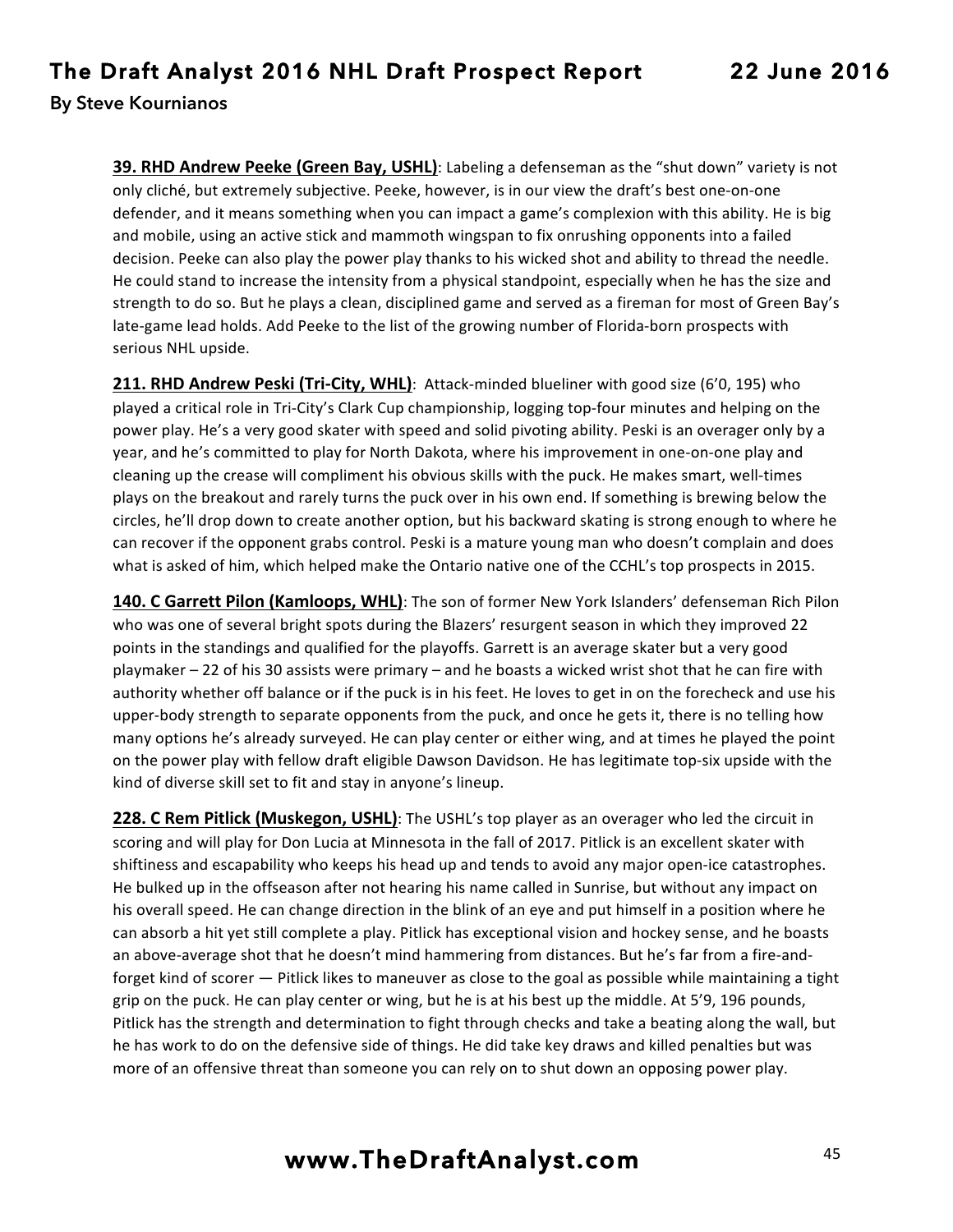**194. G Colton Point (Carleton Place, CCHL)**: Colgate-bound behemoth (6'4, 220 pounds) that was one of the CCHL's top netminders as a first-year draft eligible. He's a structured backstopper with quickness and an outstanding head for the game, and being as tall as he is allows him to track pucks all the way through. Point is quick to his feet after goal-mouth scrums, and he's not much of a complainer when he gets run over. His reset ability after the first, even second shot it excellent as both his glove and stick are properly aligned. However, it's cliché to call a young, big-bodied puck stopper "raw" or a "project", but that sort of goes without saying for all goalie prospects. Point uses his size to his advantage in all areas except one - his angles while facing the shooter. He tends to be overconfident in thinking his ridiculous size covers everything, when in fact he's prone to leave a sizeable gap on the slightest of head fakes or dekes.

**154. LW Greg Printz (Selects Academy, USPHL)**: Hard-nosed power forward with outstanding balance who works hard to get his name on the scoresheet. Printz is a Providence commit who likes to use his size (6'2, 200) in front of the net, where he plants his legs and stick like a tripod to form an unmovable barrier. Defenseman have a hard time getting positioning on him, but that may change once he faces older, physically mature NCAA blueliners. Printz is quicker off the puck than he is on it  $-$  he doesn't seem all that comfortable handling it unless he has time and space. But he's aware and decisive on loose pucks in both the crease and low slot, using his long reach to swat pucks in or prevent the goalie from covering up. His skating is average as he lacks first-step quickness, but he and center Matt Jakubowski (2017 draft) showed good chemistry to where Printz was able to beat defenders to a given spot to receive a pass from his center. He owns a good shot but shoots for the long side far too often, so working on his speed to the outside to gain territory off the rush closer to the goal should be a focus this offseason.

186. RHD Chase Priskie (Quinnipiac, ECAC): Athletic finesse defenseman with mobility and skill who improved game by game as a freshman with a renewed focus on positioning and coverage. Priskie is a double overager (he'll be 21 in March) from Florida who played for the BCHL's Salmon Arm Silverbacks before lacing them up for Quinnipiac's powerhouse NCAA program. He's one of their top defenseman who helps run the power play and generates chances with an aggressive style designed to make the transition to offense both rapid and lethal. He boasts an outstanding shot and uses his footwork to cut or glide beyond an opponent's reach in order to get a cleaner look at the cage. Priskie utilizes the slappass effectively and can set up a deflection from above the crease area. The biggest knock on Priskie is that he isn't physical enough, especially when you consider he's not that small (6'0, 185 pounds). He's a disciplined player reliable in one-on-one situations and rarely is he turned around or blown past by even the fastest of skaters.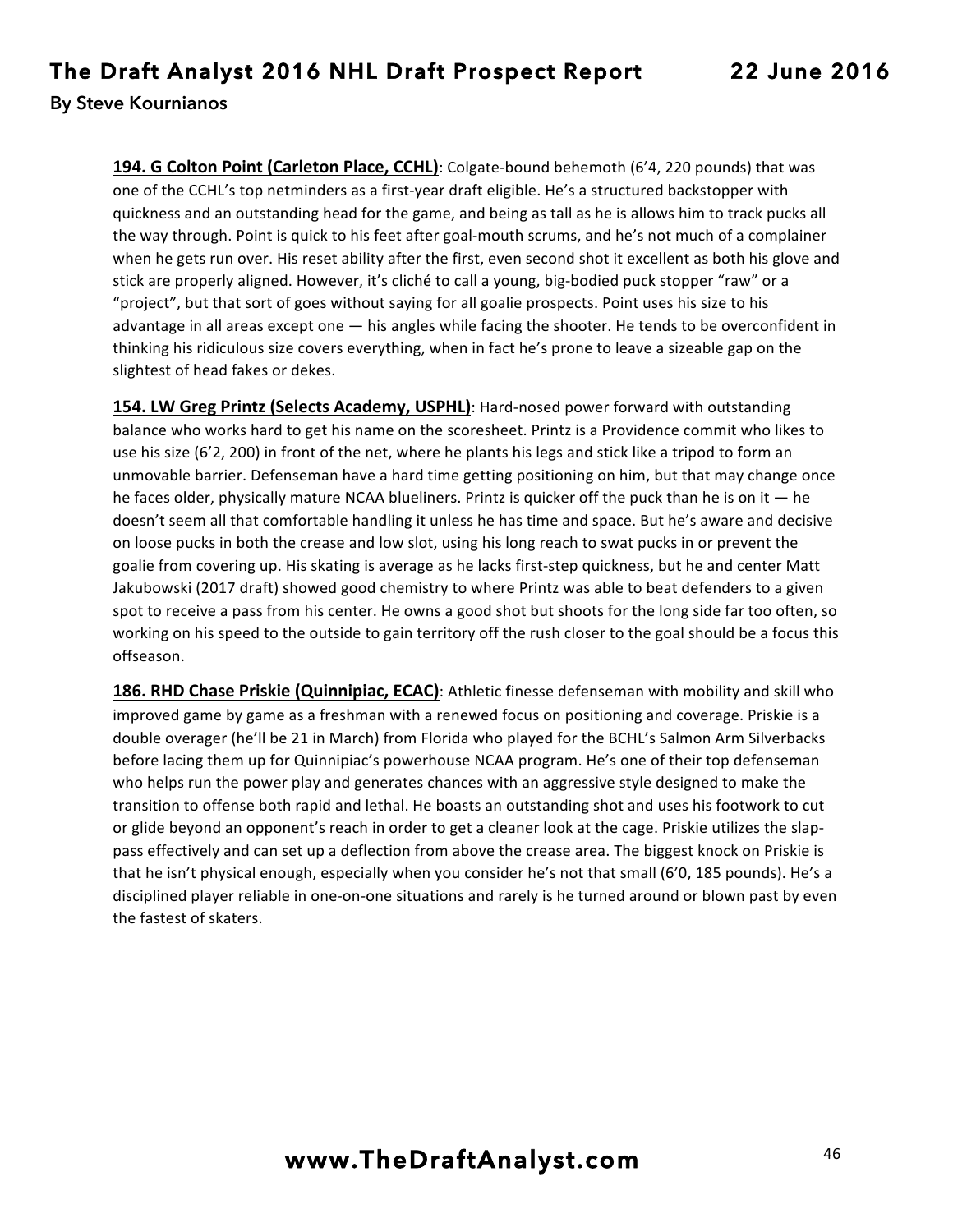**71. C Cliff Pu (London, OHL)**: If you've been following our rankings, you might be saying "Cliff Who" when noticing a meteoric rise. Take our word for it when he say he's deserved every bit of the recent hype, delivering clutch play and two-way dominance for a London team almost anyone would have to scratch and claw their way to ice time. Why is he special? Pu's big, fast and can fire off a very good shot. But the biggest eye opener was how he was able to produce with limited minutes and next to nothing in offensive zone starts and/or power play time. When London's big names (Tkachuk, Dvorak, Marner etc.) were at the WJC, it was Pu and Max Jones who ran the offense. Pu doesn't have high-end hockey sense, but he busts his tail on every shift and learned how to use his length and quickness to cause problems for opposing defenders. There's a good chance he blossoms with more responsibility, but his upside is somewhat of a mystery since he was buried behind several of junior hockey's top players.

**3. RW Jesse Puljujarvi (Karpat, Liiga)**: Puljujarvi's enthusiasm and high-end skill is almost certain to add a dimension almost every NHL team could use. He had a record-setting performance en route to gold for Finland at the WJC, and followed it up with both an excellent postseason and another gold for his country at last month's U18 tournament. Big, strong, yet flashy and graceful, Puljujarvi is ready to contribute immediately. Last year, when a 16-year-old Puljujarvi appeared for Team Finland at the 2015 World Junior Championship, the hockey world was still trying to figure out how good he really was. Although stifled by bigger, more mature netminding, the electrifying Finn became one of the few bright spots in what was an underwhelming performance by the Finnish collective. Puljujarvi used his powerspeed combo to consistently catch defenders flat footed, but his lack of finish made you wonder if he was deserving of being called one of the 2016 draft's top prospects. Now, the question shouldn't be considered, as he earned top-six minutes on Karpat's senior team, and with fellow Finnish stud Patrik Laine presents one of the draft's top two goal-scoring wingers. Puljujarvi is a strong, powerful forward with an outstanding burst of speed and first step. He is tremendous at sniffing out opportunities before they happen, and once the puck finds some freedom, he collects it while in full flight in what seems like a millisecond. Puljujarvi is an extremely dangerous player who can be used in any situation, and being  $6'3$  doesn't hinder his ability to adapt to a variety of situations  $-$  he can play on the power play, kill penalties, take a man out with a hit or cleanly stickhandle in very tight spaces. He owns an excellent shot, only it's slightly less accurate than the sharpshooting Laine. Puljujarvi's at his best when he's got the puck in full flight, but that doesn't mean he's rendered useless during the slogging matches. He's really mature and has a genuine "die hard" mentality. Even more impressive is that he rarely, if ever, gets complacent. Struggle he most certainly has, but the effort is never in question. We view him as an elite power forward with star potential, and quite possibly the best Finnish prospect in almost 30 years. His somewhat marginal production at even strength in the men's league is misleading; he was one of Karpat's most productive forwards in terms of generating shots.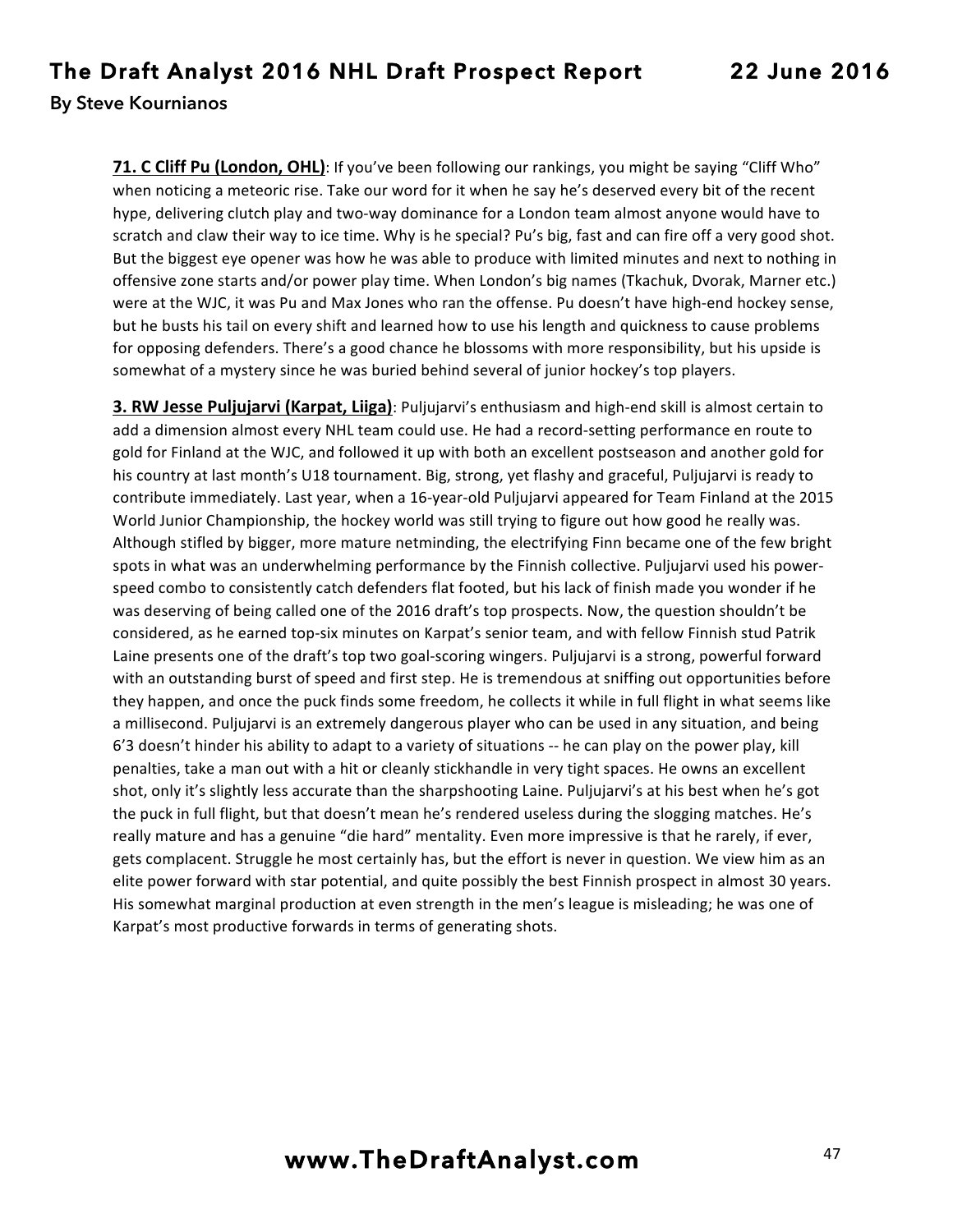73. RHD David Quenneville (Medicine Hat, WHL): Quenneville might be a 5'9 defensemen, and we all know how unteachable size can be. But taking the elephant outside the room for a lengthy jog reveals how wonderful a talent this Edmontonian is  $-$  a feisty pepper pot who loves to hammer the puck and make highlight-reel plays taking the disc to the cage. Quenneville is unpredictable and hard to war-game, but what surprised us is how strong he is from the waist up. He loves to throw the body and lay out bigger players with open ice hits, regardless of whether they see it coming or not. Mobile and engaged, Quenneville is easily in the top quarter of a talented group of draft-eligible two-way defensemen, and it wouldn't be a stretch to say he was an inch or two away from being a lock for the top-30 of most pre-draft rankings.

**52. RW Taylor Raddysh (Erie, OHL)**: Goal-scoring power forward with an NHL-ready build who may be a bit undervalued playing alongside Erie's notable talent the last two seasons. He was able to rack up assists playing on the Otters' top line with Dylan Strome and Alex DeBrincat, but keep in mind that his speed and tenacity on the forecheck created scoring opportunities without the benefit of getting his name of the scoresheet. Raddysh is a good skater with good closing speed once he gets the wheels churning, and he uses a long reach to force turnovers. His first step isn't that quick, but his body positioning and wide silhouette allow him to maintain puck control on the rush despite a general lack of breakaway speed. One of the more cerebral power forwards in the draft in terms of reading plays and slipping behind coverage, Raddysh is more of an enabler than a difference maker, but one who will help on the power play. He's big, tough and physical enough to groom for additional duties beyond filling the scoresheet.

**47. C Aapeli Rasanen (Tappara U20, Liiga Jrs)**: All signs point towards this special-teams dynamo becoming one of the better two-way players this draft produces. Not only does he do it all on the ice  $$ playmaking, speed, escapability, tenacity, versatility — but he's a student of the game who spends time honing his craft away from the rink. Rasanen clubbed the international circuit to a tune of almost a point per game, and he's close to 200 pounds before turning 18 in June. He won't disappoint teams in search of skill players, but the fact that he forechecks and backchecks better than most of his draft peers makes him even more desirable. In a draft thin on two-way types with a strong understanding of both sides of the red line, there's a strong possibility Rasanen gets gobbled up earlier than anticipated. He's strong at the dot and can be leaned on for tough checking assignments, yet he has a hunter's mindset in that he is always looking to make opponents pay for the slightest mistake. Rasanen is a very good skater with a variety of moves to get inside the offensive zone, and he immediately identifies multiple pass options and greets them with a clean, crisp set-up. Rasanen has excellent work habits and should be groomed for positions of significant responsibility.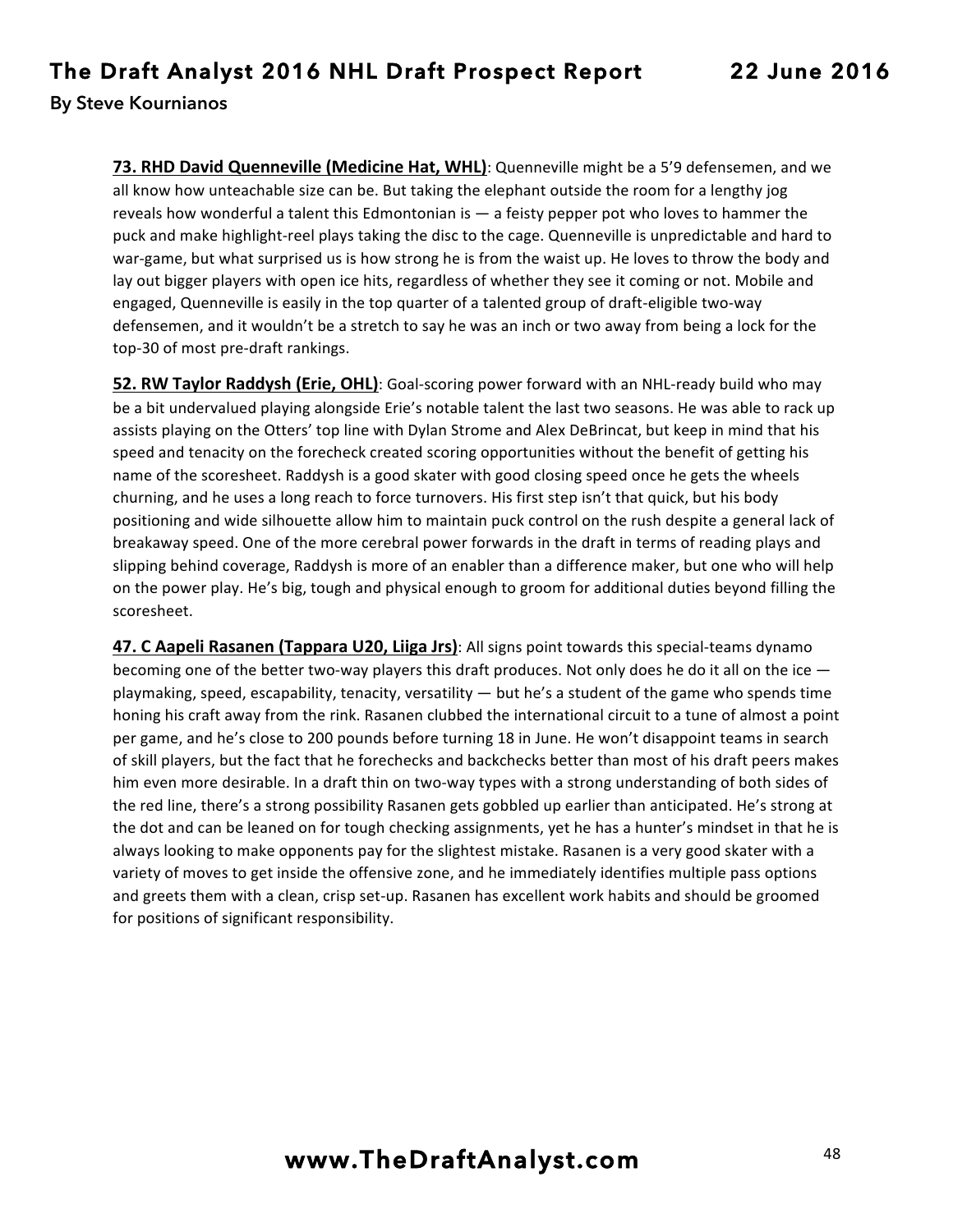**86. C Kristian Reichel (Litvinov, Extraliga)**: Reichel is a two-way playmaking pivot with top-six potential that earned his way to a promotion in the Czech Republic's senior circuit. He's a good skater with a decent first step whose agility helps him while killing penalties, and he makes good reads to help spearhead a counterattack. Reichel, the son of former NHL'er Robert Reichel, anchored the National Team's offense in several events and was usually on the ice with the top power play or penalty killing unit. He's very good on faceoffs and has the kind of size (6'1) conducive to three-zone play in the NHL. He hurts himself by hanging on to the puck too long, as he does not have a firm grasp of play development. In Reichel's case, the easiest play is usually the best play to make.

**249. RHD Nolan Reid (Saskatoon, WHL)**: Undersized offensive defenseman who plays on Saskatoon's power play and can be counted on to create scoring chances. He owns a very good shot and a quick release, specifically when he defers to the wrister. Reid doesn't like to hesitate with the puck on his stick inside the opposing blue line. It's within his own territory, however, where he comes across as indecisive. He's proven to clear the puck with smart, subtle chips or leads, but he simply doesn't do it enough. If the puck isn't off his stick within two seconds, he's prone to focus more on avoiding getting crunched by a forechecker rather than take a beating to make a clean play. He looked quite comfortable and unbridled, when paired with top defense prospect Libor Hajek, and the duo seemed as if they were communicating well with one another. Reid's biggest problem is one-on-one play  $-$  he can make life easy for opposing puck carriers by tipping his hand and/or over-committing. These vices are fixable with time, which makes him somewhat of a steal in the late rounds.

**136. LHD Tarmo Reunanen (TPS Turku, U20)**: Reunanen was once considered one of Finland's top blueliners, earning top-four minutes for both TPS's junior squad and in international events before an injury shelved him for over half the season. He is a wiry puck mover (6'0, 175 pounds) but with excellent vision augmented by pinpoint pass accuracy and very good mobility. Clean and simple may be the name of his game from an offensive standpoint, but rarely does he appear strong enough to dislodge either bigger or smaller forwards from the top of the crease. Reunanen like most young rearguards has a lot to learn in terms of positioning from the lower half of his zone on down, as he is guilty of fishing for pucks when the situation warrants playing the body. Still, he can quarterback a power play and stretch out defenses with his breakout abilities.

**114. RW Ty Ronning (Vancouver, WHL)**: Anyone who's followed the CHL this year knows that Ronning is neither obscure nor a gamble. All signs point towards the diminutive sniper carving out an NHL career, especially with an NHL veteran like Cliff Ronning for a father to guide him along. Ty is more of a finisher than a playmaker, and he stepped up when the Giants were hit by a season-ending injury to star forward Tyler Benson in January. Ronning led Vancouver in goals (31), and he played the full season after missing three quarters of 2015 with a broken collarbone. He's quick on his feet and owns a hard, accurate shot, but concerns with size (5'9, 170) are legitimate as he's not physical and can be guilty of playing to the outside.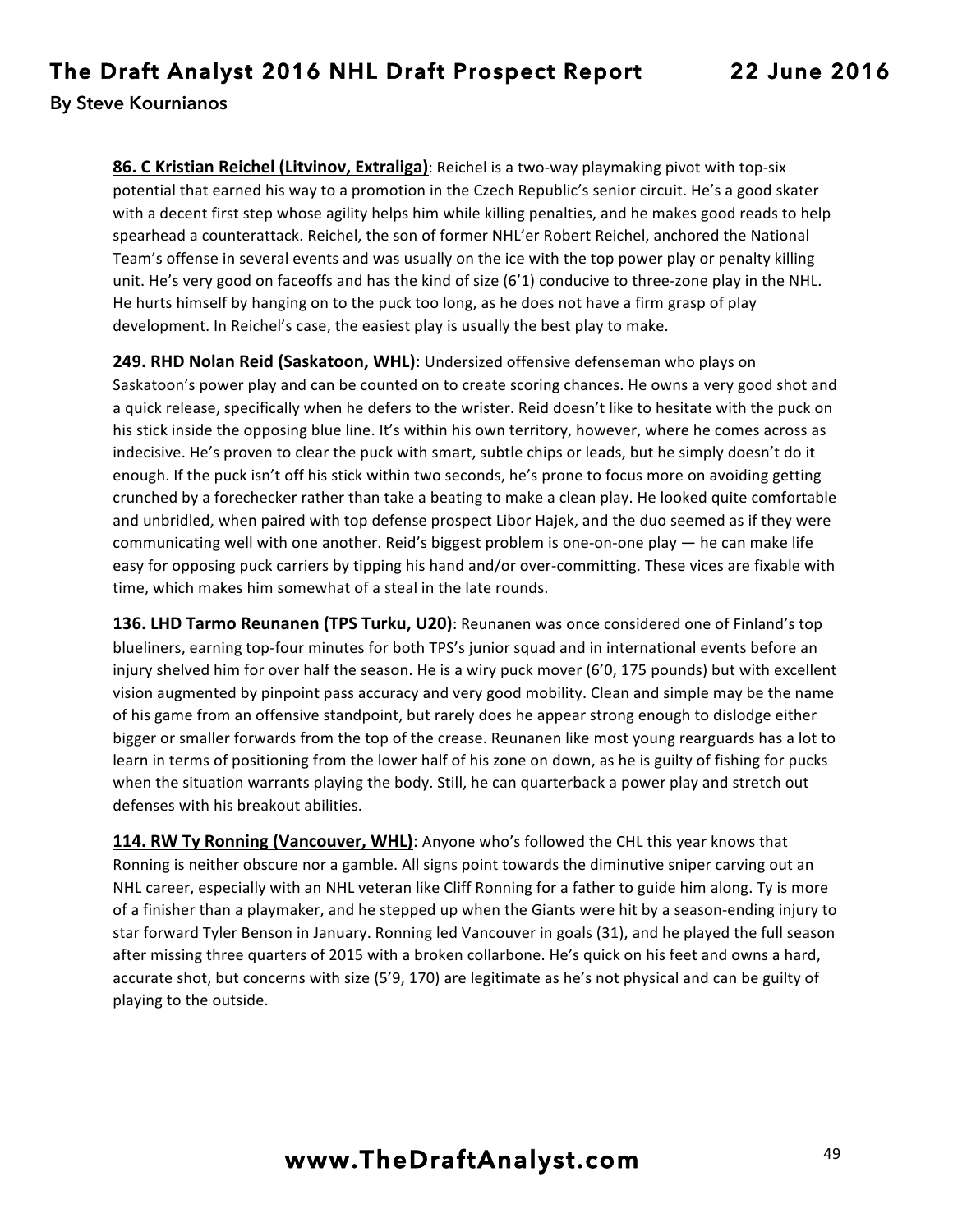**137. LHD Sam Rossini (Waterloo, USHL)**: Future Golden Gopher who is a mean, physical defender with a booming shot and sound checking abilities. Rossini likely tops out as a bottom-pairing support type, but there's no denying how good he is in a shutdown role. It was a bumpy second season for the native Minnesotan in terms of offense, as he was used sparingly on the power play and did not increase production from the previous season. He has quick feet for a 6'2, 200-pound teenager blueliner, and he's extremely difficult to dance around since he always plays the man. Point production aside, Rossini has to cut down on the after-the-whistle penalties and learn how to keep his emotions in check.

**124. LHD Kristians Rubins (Vasteras, Superelit)**: A season of promise may have been altered following offseason shoulder surgery that sidelined him until December, but this Latvian tower of power recovered to play top-pairing minutes for Vasteras. Rubins is a beast who loves to use every inch of his 6'4 frame to pulverize risk-taking puck carriers. He's quite mobile for someone who already weighs 220 pounds, and his play in both Sweden's Superelit and with Latvia during April's European Hockey Tour revealed no ill effects from the injury. Rubins can blast the puck with authority which allowed him to play on the power play, but he's still pretty raw when it comes to the offensive side of the ice. This kid is a terror to play against.

**17. C German Rubtsov (Russia U18, MHL**): We don't know if German Rubtsov is representative of some sort of new breed of Russian-trained forward. What is clearly apparent to us is how "North American" his overall game is, and he's arguably the 2016 draft's best two-way forward. Rubtsov has been Russia's go-to guy when it comes to matching up against top opponents, and why not? He's been blessed with size and what seems like adult strength despite being only 17 years old. Rubtsov has had plenty of international exposure, winning gold at the 2014 U17's and contributing mightily to the Russian U18 entry that nearly knocked off Team Canada at the Hlinka semifinals. He was rewarded with a place on the U20 roster for the Four Nations in November, but was kept off Russia's preliminary list for the 2016 World Junior Championship. He took this disappointment in stride, however, as his two-way play and penchant for stepping up guided the U19 team to the gold medal game at the World Junior "A" Challenge. He is a very strong skater with excellent acceleration and balance. But mix in his mobility with strength and tenacity, and you get a coach's dream. Rubtsov is a "big play" center that preys on the weak, and his superior playmaking ability and vision enables him to be used in key situations regardless of which end of the scoreboard his team is on. He's an extremely competitive leader who will involve himself physically if the game is in need of a momentum shift. Rubtsov has a very good shot which he can wire off his back foot or unload via a slapper, and while he is very accurate in terms of getting it on net, we has a tendency to look for the pass as a primary course of action.

**152. RHD Jake Ryczek (Sioux City, USHL)**: Providence-bound puck mover who oozes skill, quickness and smarts, and put forth the effort to involve himself (and win) puck battles. Ryczek is a disciplined player who comes across as quite flashy, and he owns a high-caliber howitzer which allows him to be a dual skating/shooting threat, especially with the man advantage. We like the fact that a midseason trade from Sioux City to Waterloo caused a huge spike in production, as he upped his points-per-game average by over half a point per game. A native of Springfield, MA, Ryczek led all USHL under-18 blueliners in scoring with 34 points in 47 games.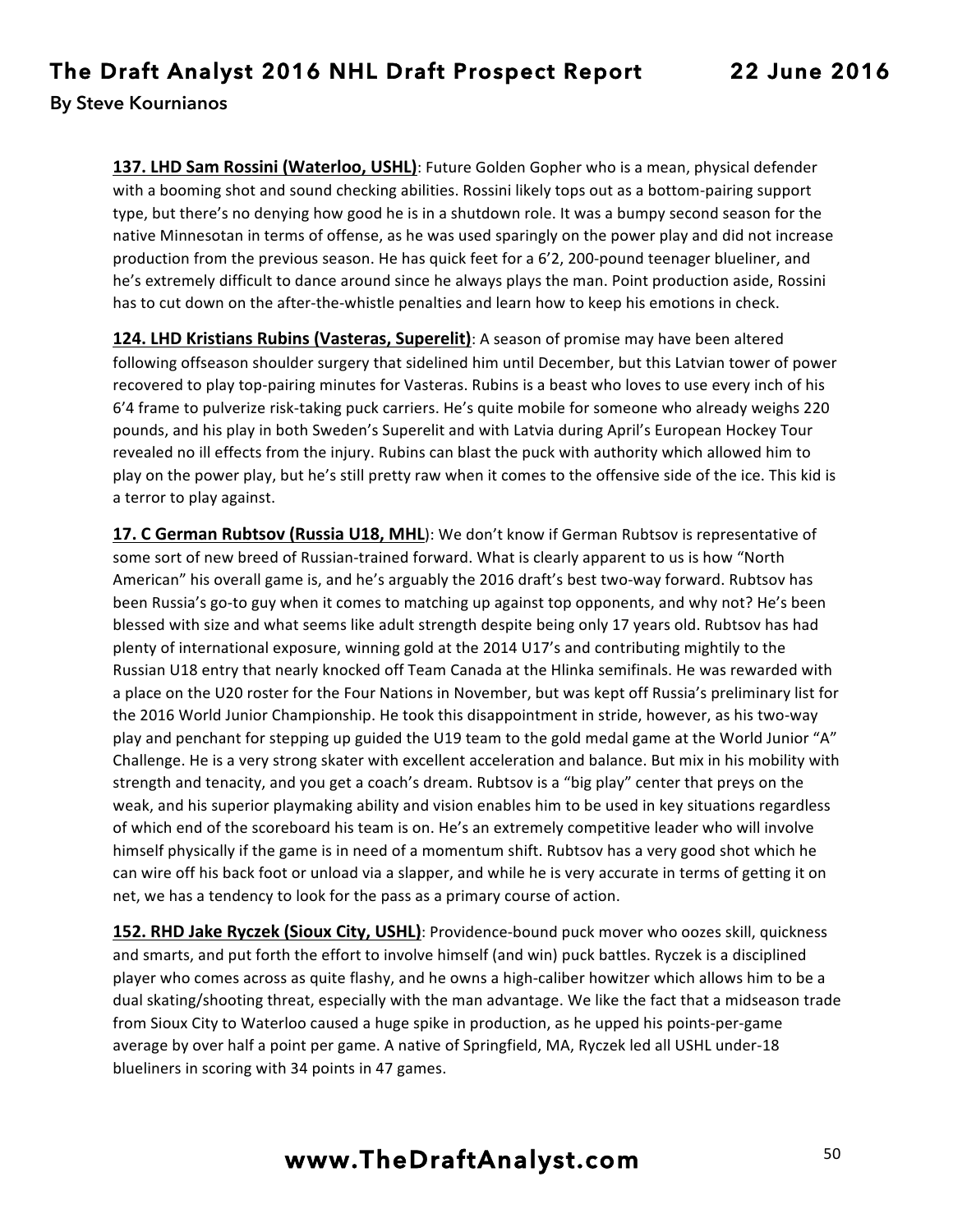**216. C Anthony Salinitri (Sarnia, OHL)**: Speedy two-way pivot with a ripper of a shot who was buried on Sault Ste Marie's depth chart in 2015, then slowly blossomed following his trade to Sarnia. Salinitri wasn't as complete player to earn top-line minutes, but that should change next year when Travis Konecny and Pavel Zacha are no longer around. He has excellent breakaway speed and quickness on the puck, and he possesses a wrist shot hard enough to beat goalies from beyond the high slot. Salinitri likes to get involved in board play and lend support, and he became a tougher out as he grew stronger in both size and confidence, albeit at a deliberate pace with plenty of room for growth. Remember, this kid was a first rounder in the 2014 OHL Priority Selection, so it's not like he's some underdog. Salinitri can be used in all situations, to include killing penalties, where he should become one of the league's top shorthanded threats. Still, he has to improve his on-ice awareness and balance in order to complete his game.

**192. RHD Jordan Sambrook (Erie, OHL)**: It's odd that many like to call this raw talent a stay-atdefenseman when his better traits involve offense. Sambrook may resemble a defensive defender based on his size (6'2, 190) and the lack of a "wow" factor, but he played a top-four role with power play time for a talented Otters club that boasted one of the league's top attacks. He's a bit inconsistent in how he positions himself and executes the safe plays in his own end, but he seems to make up for it with timely pinches and puck support once the puck is inside the opposing zone. Sambrook is an accurate shooter with an above-average slapper, and he'll drop down low and away from the crease crowd to maximize the probability of success. He can play mean and physical but is guilty of far too many undisciplined penalties, especially when his team is either trailing or already on the power play. Still, he's a raw prospect with plenty of time to develop improved techniques, and he still managed to have a good draft-eligible season with a key role for a quality club.

131. G Antoine Samuel (Baie-Comeau, QMJHL): Tall, athletic butterfly-style goalie that had the misfortune of playing for a bad team that tilted the ice towards his crease for what must have seemed like an eternity. Samuel seems to do better, however, when he's involved in the game and facing a ton of rubber. He's got the prototypical build (6'2, 190 pounds) NHL teams looks for in a goalie, and he's actually quite sound from a technical standpoint. Samuel's biggest problem is an inability to maintain an even keel and not let a bad bounce or two get to him. He's got the quickness and reset ability to limit the amount of net to shoot at, and he doesn't get beat down low as often as others in his class. Any goalie will tell you how important the mental aspect of netminding is, so figuring out how to stay calm and composed for 60 minutes should be Samuel's offseason priority.

**165. G Zach Sawchenko (Moose Jaw, WHL)**: It's not a great draft for goalies in terms of depth and upside, but Sawchenko is an interesting candidate in that he actually produced an impressive wire-towire campaign in his first year of eligibility. A butterfly goalie with decent length (6'1) and quick reflexes, he finished sixth among WHL goalies who played 50 or more games in both wins (28) and save percentage (.916). Sawchenko's biggest issue is net awareness - he loses himself despite properly facing the shooter, leading to a lot of short or long-side goals against. Still, he's young enough to fix these minor kinks and be considered a candidate for Team Canada's 2017 world junior squad.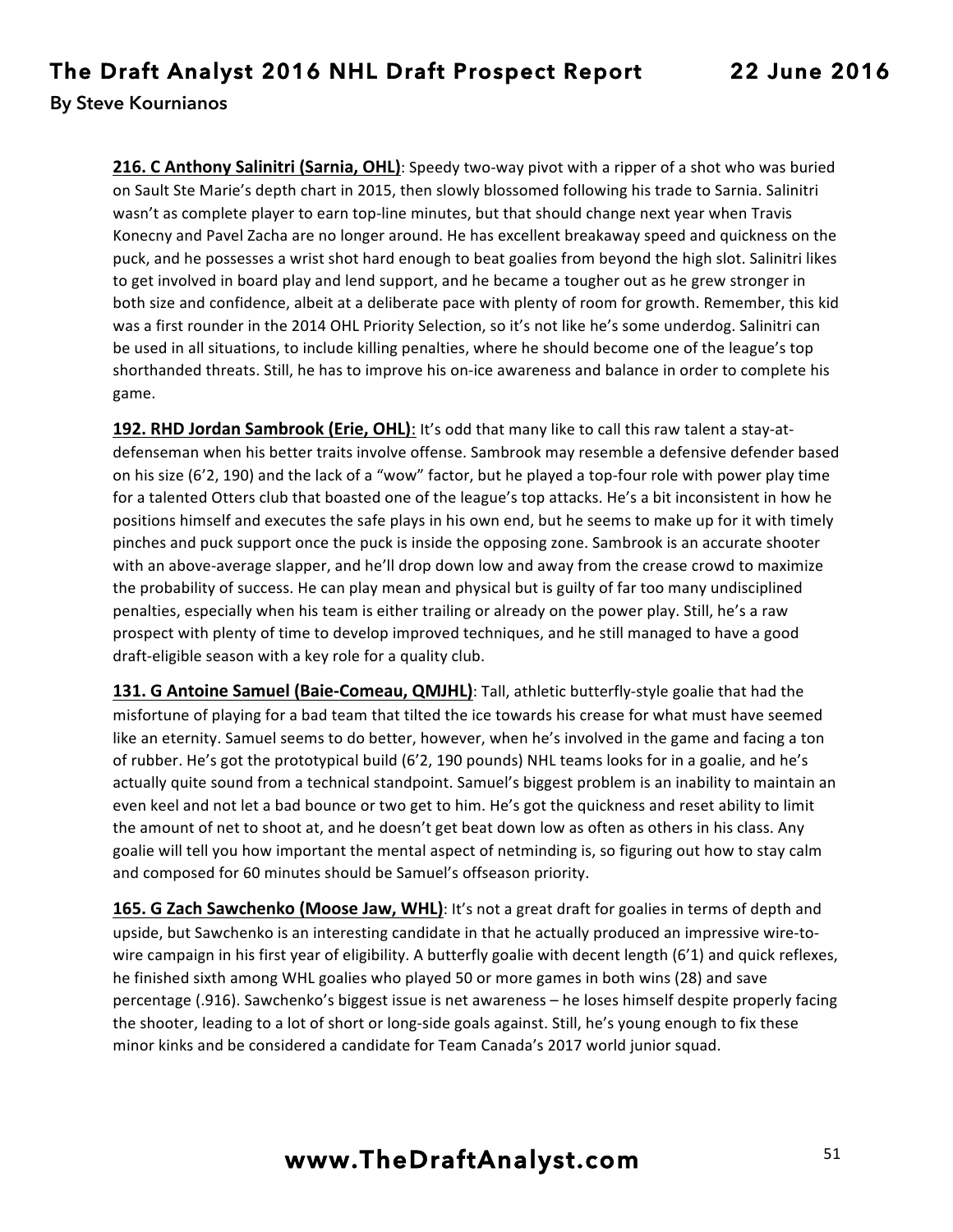**11. LHD Mikhail Sergachev (Windsor, OHL)**: A thick-bodied defender with a howitzer for a shot and outstanding offensive instincts, Sergachev led OHL rearguards with 17 goals and finished third in scoring with 57 points. His transition from Russia to the North American style was seamless, and he was the Spits' top option for both the power play and penalty kill. He can be physical, but what makes him special is how quickly he transitions from defense to offense, and make momentum-shifting plays in all three zones. Sergachev plays an aggressive and punishing style, mixed in with offensive flair and a strong enough sense to either join the rush or create one himself. He anchored Windsor's top pairing since the season began, logging minutes on both the top power play and penalty killing units. Sergachev possesses above-average speed, and owns a powerful stride that makes him difficult to stop when in full flight. Additionally, Sergachev is a mobile playmaker from the back end, capable of connecting on and receiving difficult passes, whether up the ice or diagonally through a maze of sticks. Most impressive is his hard shot, which he can fire with substantial velocity from the point's deepest areas. The pace and complexity of the next level shouldn't intimidate him, but his slot coverage is one area where he must improve to complete his development.

**70. C Igor Shvyryov (Stalnye Lisy, MHL)**: A brief stint with Russia's U18 team for the Hlinka was followed by an outstanding MHL campaign from this sublime offensive talent, who's deserving of more love than he's received. Shvyryov is an exceptional stickhandler and passer, and can do both while moving at a high rate of speed. He's a pure finesse pivot who can also play wing, lending immediate assistance to any power play, where he likes to position himself along the half wall in order to dissect passing lanes with pinpoint precision. Shvyryov is able to maintain balance on his skates and control of the puck as he bombs down the wing with his head up. He compliments a superior understanding of the offensive side of the game with a team-first attitude.

162. LHD Colby Sissons (Swift Current, WHL): Lanky puck-mover who can cover a lot of ground and make skill plays. Sissons has excellent first-step quickness and uses his wide stride to cover a lot of ground. Offense seems to come naturally to him, but he improved his defensive game enough to earn a spot in Swift Current's top-4. Sissons is very athletic and uses his sublime skating/footwork to his advantage in all three zones. He may be just a teenager, but his reads are excellent, especially getting in the way of cross ice passes to turn the steal into an instant counterattack. Sissons has soft enough hands to help him corral cross-point passes, and he can get off an above-average shot in the process. Defensively, he's smartening up, but all the smarts in the world won't make you strong enough to win the positioning battles of the low slot. Sissons needs to bulk up for sure, but without hindering his outstanding skating ability.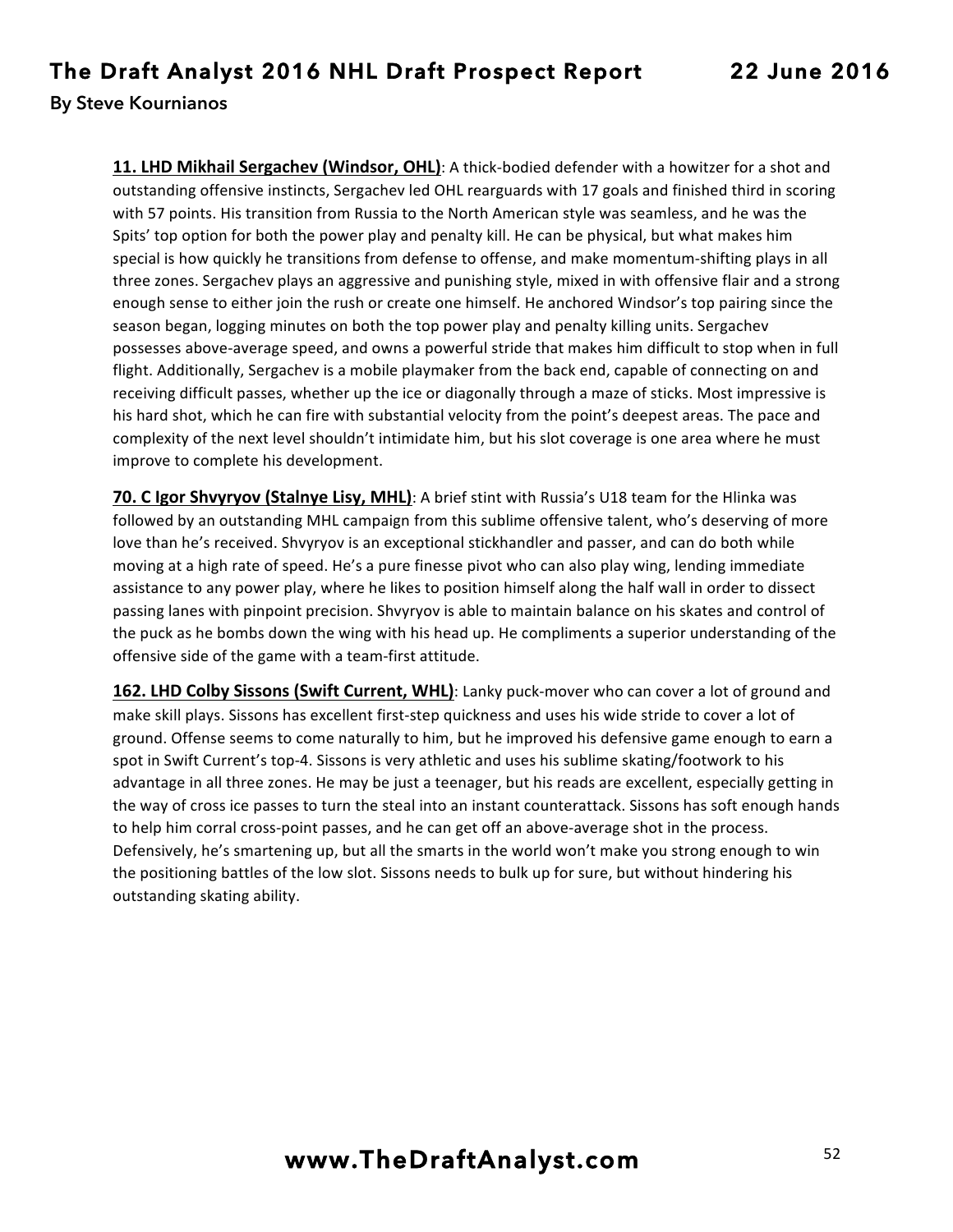**33. LW Givani Smith (Guelph, OHL)**: A freight train of goal scorer who like most budding power forwards can dominate through lengthy periods of invincibility. Smith is the perfect feast or famine player – he'll dictate the terms or not have a say at all. Still, he's the kind of goal scorer who can fill the net with impunity as long as he has anything resembling a competitive lineup to augment his power. Smith had the misfortune of playing for a doormat, but he was the team's second-leading goal scorer and led the OHL with 146 penalty minutes. An intimidating force with the power of a bulldozer, the chiseled winger is a menace around the net and has soft enough hands to bury the "gimme" chances. He loves to use every ounce of his muscular build to either pulverize opponents in open ice or crunch them along the boards on the forecheck. Smith can play out of control, however, but nobody likes passive linebackers. Once he gets going, there's very little stopping him. Smith is a very good skater with a hard, quick snap shot, and his ability to control the puck with force towards the net is helped by taking the shortest routes possible.

**67. RW Dmitri Sokolov (Sudbury, OHL)**: If you judge a player solely on production, then Sokolov's rookie season was nothing short of outstanding – he led OHL rookies with 30 goals, including 15 over his last 23 games. But digging deeper in the power winger's season reveals disconcerting traits, to include accusations of laziness and poor off-ice work ethic. A shoulder injury may have had something to do with that, and the fact that he played the entire season should help his case. Remember, he's just a kid, and one who left Russia to play in North America no less. His size/shot combo is lethal, and he has a soft set of hands to bury the roughest of goal-mouth feeds. Sokolov on occasion is deceptively quick, but his straight-line skating is average. He can make sharp cuts and change speeds, but he's simply not fast enough to win many footraces. Still, he has an exceptional understanding of the lower half of the offensive zone, and he has a strong grasp of play development. Sokolov is clearly in the top 10 percent of all draft-eligible goal scorers, and it's scary to think what he could have done with a healthy shoulder.

**173. C/LW Samuel Solensky (Liberic U21, Extraliga Jrs)**: USHL-bound Slovakian skill forward who was one of his nation's top prospects this past season. He's undersized (5'9, 170 pounds), but extremely shifty and sharp on his skates. Solensky's escapability is top notch, and there's no telling what he's going to do with the puck once he crosses center. He likes to stop on a dime and change direction before sliding an accurate lead pass to an onrushing linemate. He's a good skater with improving balance, and he can fire off an accurate wrister while off balance or outstretched. He's a puck artist who stood out at several high-profile international events, and did carry the offensive load for a thin Slovak roster at the U18's. Solensky is not just an offensive forward, however, as he killed penalties for both the national team and for his junior club.

**104. C Otto Somppi (Halifax, QMJHL)**: A slick pivot with sound hockey sense and a keen eye for open teammates, Somppi had an up-and-down rookie season for the Mooseheads but still finished among the QMJHL's top rookie scorers. He's a solid two-way option and is good on draws, but he needs to get stronger in order to win those ever-important board battles. Somppi is not only fast, but he knows how to properly execute an odd-man rush — an often overlooked skill. He's one of the better late-round options for running a power play and adding pure skill to a depth chart.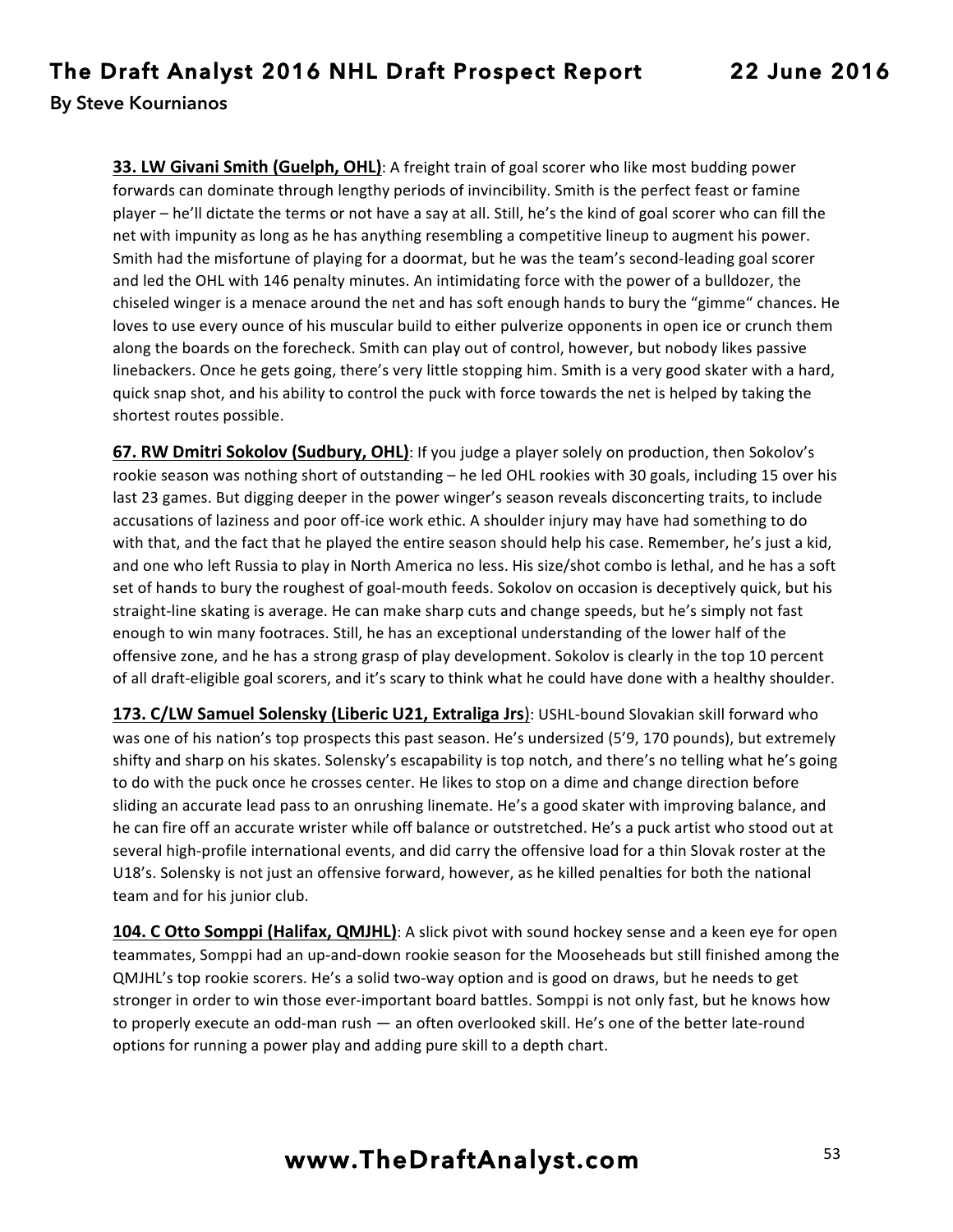**94. C/LW Jordy Stallard (Calgary, WHL)**: The Hitmen had a bit of a rebuilding year, which gave this versatile forward the chance to play all over their lineup, to include periods of top-line duty. He played wing most of last season, but he saw more time at the pivot plus a consistent role on the power play in 2016. Stallard can play a physical game, using his NHL build (6'2, 190) to lean on defenders and bang around on the forecheck. His best assets are a pro shot and quick release – he can wire it off of any pass regardless of quality. Stallard's speed is above average, but his size coupled with the fact that he scored 21 goals without the benefit of playmaking linemates makes him a good sleeper pick in the fourth round.

**64. LHD Logan Stanley (Windsor, OHL)**: Stanley is a towering project blueliner who is a perplexing figure in that his ceiling is a complete unknown. His height and stay-at-home style draws knee-jerk comparisons to a young Zdeno Chara, but it seems like any blueline prospect over 6'6 is going to be likened to the one or two established NHL'er who match that description. There is, however, a lot to like about Stanley's game, even if he should be kept on a short leash. He's physical, at times menacing while operation below the circles, and he's shown flashes of a rearguard that is certainly capable of positively anchoring a top pairing. He brings physicality and improved instincts within the offensive zone, which helps him get into position for his strong slap shot. Stanley is prone to make questionable decisions at inopportune times, but the right staff and environment should be able to work him through issues with reads and step-ups. He's not all that bad from a skating standpoint, and on occasion will bob-and-weave his way into a high-quality scoring opportunity. Stanley's play with the puck comes across as adventuresome, almost like a center in basketball dribbling the ball up the court. But he gets things done, and when all is said and done, the stars don't necessarily have to align for him to eventually become of the draft's better defensemen.

23. C Sam Steel (Regina, WHL): Steel made immediate noise in the WHL after Regina made him the second overall pick in 2013, placing among the leaders in scoring categories, and bridging his team's rebuilding gap. He's part of an impressive group of 1998-born draft eligibles to come out of Western Canada, and some might say he's at or near the top of an impressive list of WHL forwards. Steel is an excellent scorer from the center ice position, with the smarts to augment an elite finesse game. He's very good around the net, using his quick hands and keen vision to create multiple opportunities without the benefit of time or space. Slight of frame, Steel relies on his first-step quickness and acceleration to distance himself from opposing checkers. He keeps his head up as he blasts through the neutral zone, cutting, curling and shifting in order to maintain possession. He doesn't like to get hit, but plays a feisty enough game to get involved as long as he doesn't have to pay a heavy price along the boards. A power play specialist with a penchant for delivering in the clutch, Steel has a very good shot that he wires hard off the pass or off his back foot. He simply doesn't use it enough, but he gets a mulligan when you consider he uses common sense more than constantly deferring to the shot or pass on first impulse. He plays in all situations and can be groomed as a realistic two-way option for the pivot.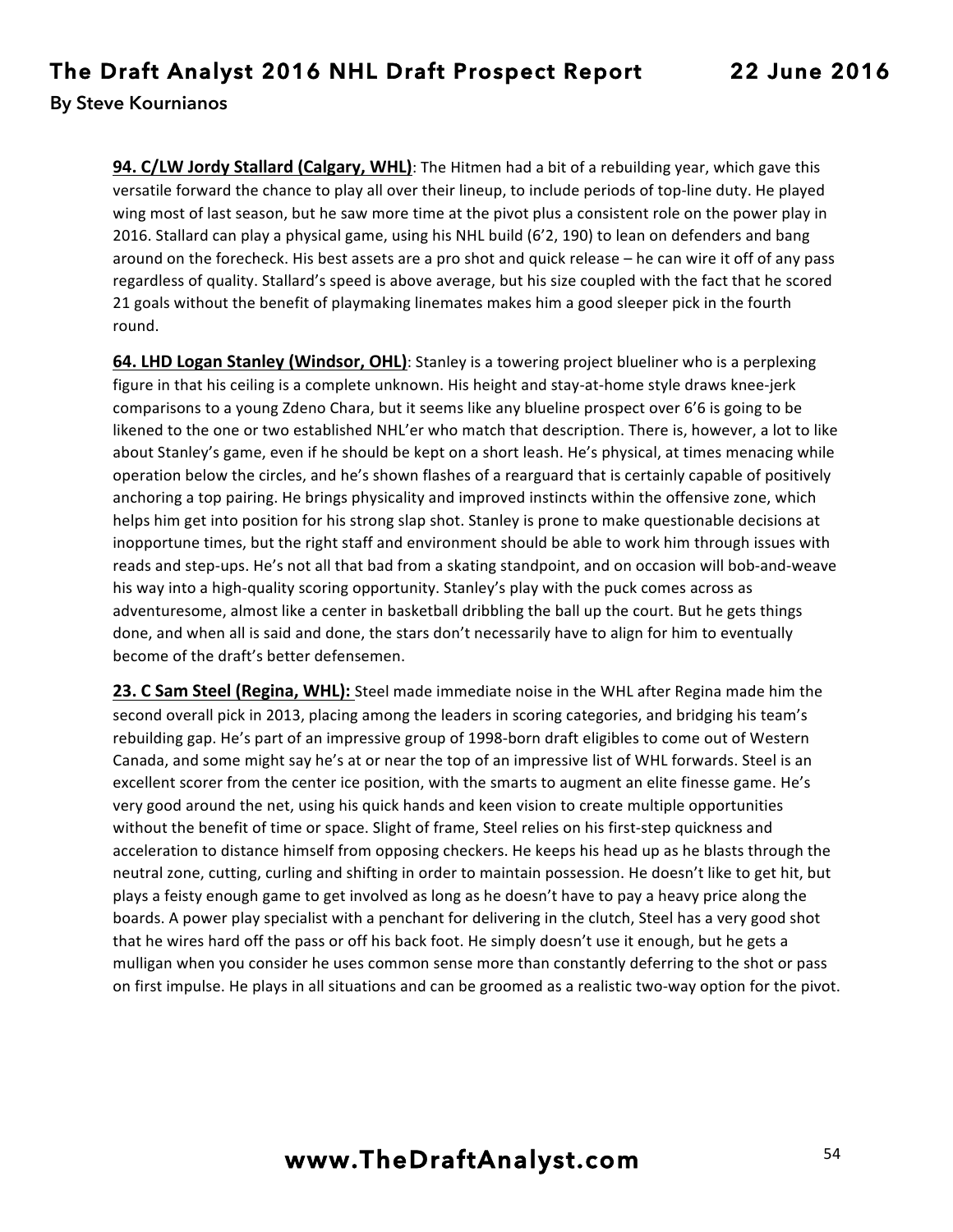80. C/RW Oskar Steen (Farjestad BK, SHL): Quick winger with a knack for burying the puck who played well in a brief stint with Farjestad's senior club. Steen is a hard worker who can play on both the power play and the penalty kill, and you can fit him into the same category as fellow draft-eligible Swedish sparkplugs Carl Grundstrom and Jesper Bratt. The biggest knock on Steen is that he isn't very tall (5'9), but he's strong and can play a physical, in-your-face style, especially on the forecheck. He was superb at the Five Nations tournament in November, and made big plays at the U18 world championship in April.

**163. C/W Tyler Steenbergen (Swift Current, WHL)**: Former top Bantam pick (12th overall in 2013) with leadership traits and a multi-tool offensive player. Steenbergen rebounded from a slow start to torch the WHL, but the effort was always there. His speed and hard wrist shot are his noticeable assets, but reports indicate he is full of intangibles. Steenbergen is a patient and accurate passer, but he'll stay in motion after the pass rather than just stand there and wait for the play to come back to him. He isn't big (5'11, 170) but will throw the body on occasion, as well as take punishment in order to complete a play. He may not top out as a consistent go-to guy, but on occasion will carry the offensive load. Has the potential to become one of the WHL's top under-19 scorers next season.

**158. LHD Riley Stillman (Oshawa, OHL)**: Physical puck distributor with a heavy shot who was one of Oshawa's leaders after its roster was hit hard by graduations. The son of NHL veteran Cory Stillman, Riley is quick and athletic with a developing sense for how to jumpstart an offense. It took 20 games for him to register his first point of the season, only to turn it on with an impressive 21 over his final 42 matches. Stillman along the wall is a tough matchup for forwards regardless of their size (he's listed at 6'0, 180 pounds), but he could stand to work on his slot positioning as he's often guilty of chasing and vacating. We'd also like to see him commit to a puck possessor with confidence and authority rather than look indecisive, a weakness the pros will sniff out in a hurry. Stillman has very good catch-up speed and can win footraces to the puck, and has above-average first-step quickness which helps him get into scoring position near the net.

**42. LW Simon Stransky (Prince Albert, WHL)**: Stransky is a mature, shifty playmaker whose pass-first mentality masks his underrated shot and goal scoring capabilities. He started off red hot with Prince Albert to earn a spot on the Czech Republic's junior team, only to return for a good  $-$  not great  $$ second half with the Raiders. Nevertheless, he's a puck hound who can stubbornly control the disc in order to wait for options to appear. Stransky is a pure passer and excellent stickhandler, using a variety of tricks to deceive opponents into making the improper choice. He'll hold on to the puck for quite a while in order to overload the strong side, only to backdoor a set-up to a wide-open teammate. His 25 primary assists were fourth among the WHL's first-year draft eligibles. He can play physical when necessary, looking engaged although seeking loose pucks rather than create them himself. Stransky is quick to transition up the ice, and the lack of elite breakaway speed doesn't lessen the opportunity for him to create or exploit odd-man rushes. He's guilty of playing too cute, and it seems like most of the quality chances he creates are of the common sense variety  $-$  find the open man, pass it to him with accuracy. Stransky was productive running the point on a Prince Albert power play that collectively struggled.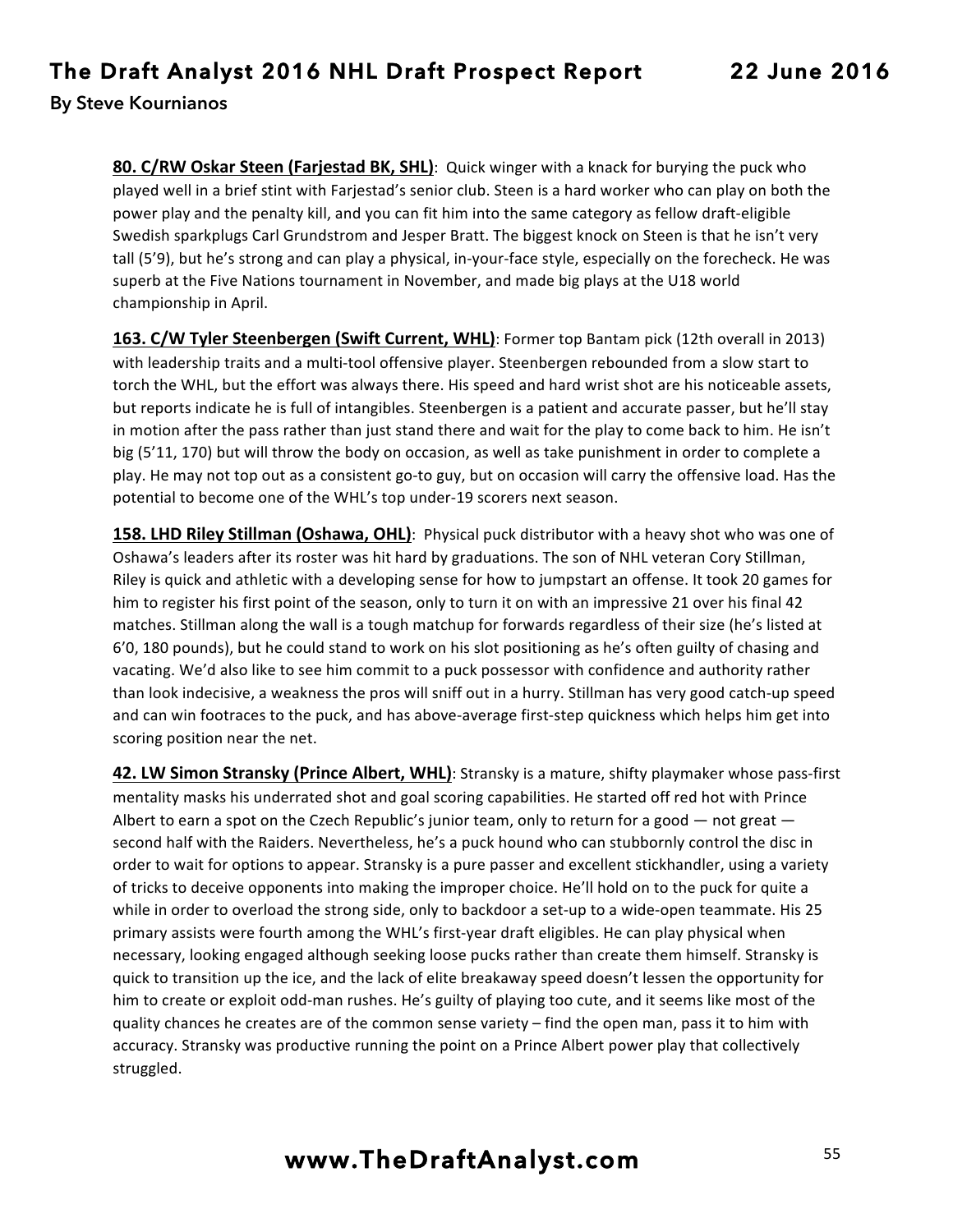**177. LW Jakob Stukel (Calgary, WHL)**: A feel-good story that bounced back from two injury-ravaged seasons to lead the WHL with 18 power plays goals. Stukel may be an overager (March, 1997), but he sprouted into a 6'0, 185-pound frame rather quickly to become of the league's better power forwards, with outstanding speed to boot. He has very good hand-eye coordination and soft hands which prevents the normal shaking you normally see from teenagers. The Oilers last year gave him a look at their development camp, but something tells us they're going to regret letting him get away.

**133. C Andrey Svetlakov (CSKA, KHL)**: Double-overage center that is quite versatile and can be counted on for instant offense. He distinguished himself as Russia's top two-way option at the world juniors, where Russia came within a goal of winning the gold medal. He's a strong skater with exceptional balance and he always seems under control, especially on zone entries. But at 6'0, 200 pounds, Svetlakov also plays a physical game that toes the line between dirty and downright outrageous. If there was one Russian-trained forward who is both built and wired for the North American style, it's Svetlakov.

**210. RHD Gabriel Sylvestre (Shawinigan, QMJHL)**: Stay-at-home type who was paired with top prospect Samuel Girard for the majority of the season to form a good yin-and-yang pairing. Sylvestre is a meat-and-potatoes defender who does nothing flashy, but nothing consistent in terms of production. He is at solid bottom-pairing/depth option since he's raw  $-$  good positionally but goes down often and commits to shooter quite early into situations like a 2-on-1. Sylvestre uses an active stick to break up passes on the penalty kill and makes a smart play on the breakout more times than not. He's got a mean streak too, and he will always stand up for a teammate to give a guy the business if he's lingering around the goal mouth or crease. Sylvestre is prone to take dumb and/or lazy penalties, and his skating is about average, but he owns a hard shot and can blow it past a goalie from a significant distance. He's not much of a risk taker but on occasion he will drop down into the low slot and fish around for a rebound or centering pass. Overall, he has limited offensive potential, but has very real shut-down upside.

45. RW Tage Thompson (Connecticut, Hockey East): A former member of the NTDP who starred as a freshman for UConn, Thompson is a big-bodied sniper with an excellent shot whose development in terms of NHL readiness has a handful of years remaining. He's pretty one-dimensional at this point — all but one of his 14 goals were scored on the power play. But 5-on-5 production will come in time, as will his ability to continue battling well after initial contact with an opponent. He's got the kind of size you'd love to see on your flank, but there's some work left to do, especially in the defensive zone where he tends to get lost and wander. Thompson, the son of former NHLer Brent Thompson, is an above-average stickhandler who wisely uses his long reach when he's bombing down the wing or keep the puck close by as he tries to maneuver through traffic. He knows he's got a size advantage and he exploits it. His skating is decent but his balance and wingspan are what drive his ability to avoid giveaways.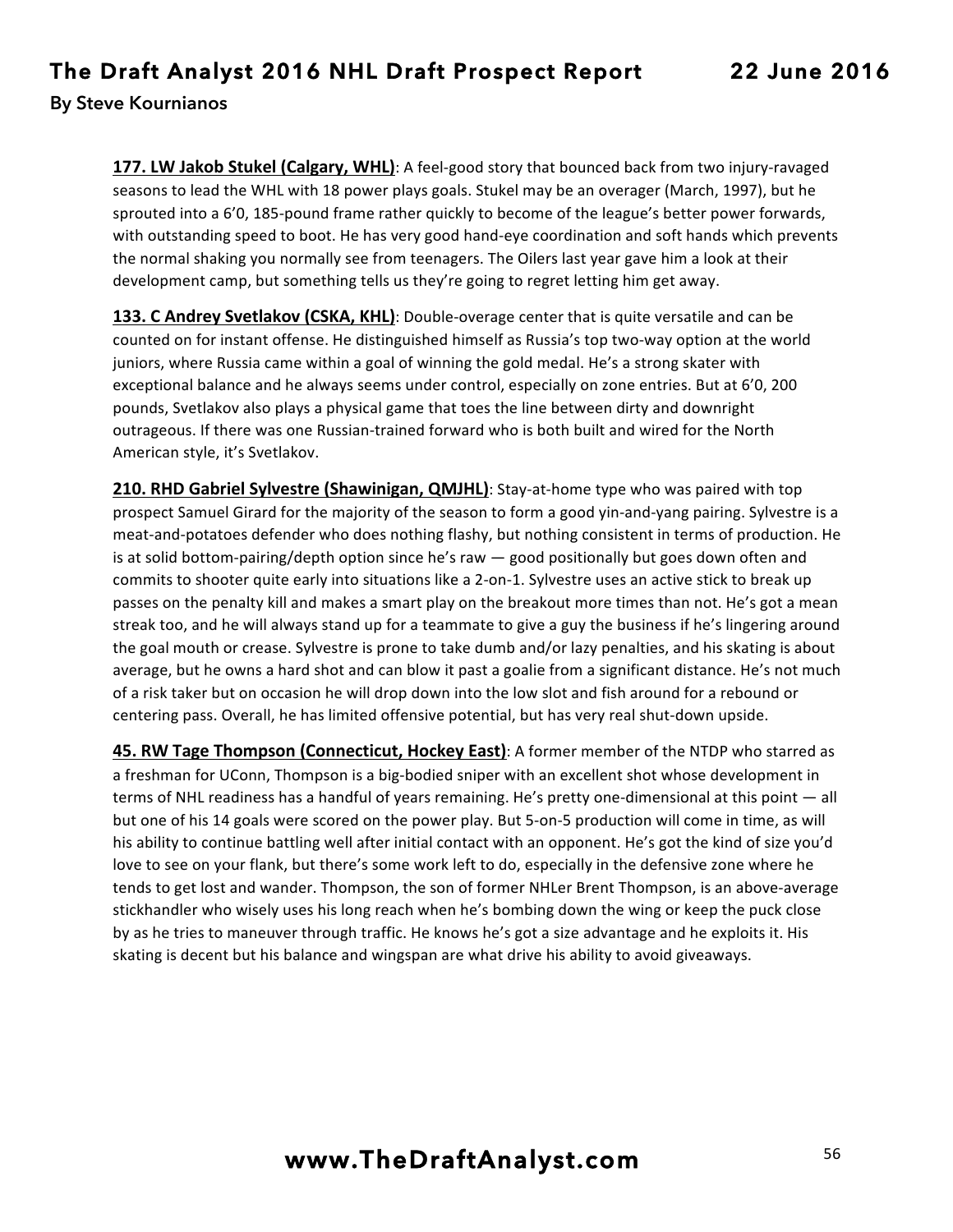**5. LW Matt Tkachuk (London, OHL)**: In this forceful, rigid yet graceful sport, there are few who possess a diverse resume of skills necessary to display a consistent level of dominance practically on a shift-to-shift basis. Terms like "the complete package" are often used to describe these rare birds, and as cliché as it sounds, it certainly is the best way to sum up players like Matt Tkachuk. Born and reared in the St. Louis area's under-appreciated hockey environment, Tkachuk, in reality, could have trained anywhere when you consider the mentorship he received right in his own home. And while his father Keith  $-$  close to a decade removed from an all-star NHL career  $-$  has left a huge imprint in both the looks and skills department, we view Matthew as a bit more patient and decisive with both his strength and his playmaking ability. The kid doesn't have a glaring weakness, and while some may point to skating, he has a long and powerful enough stride to win the occasional footrace. And even the roadrunner types who can catch up to his up-the-ice attacks are generally limited in preventing him from doing what he wants or needs to do. Tkachuk has a very heavy and accurate shot which can change speeds and confuse goalies, but his penchant for delivering scoring-chance set-ups at the very last moment is yet another reason why he'll be so coveted come Draft Day. Throw in leadership qualities and a desire to make opponents pay the price physically, and you have the makings of the best pure power forward prospect to get drafted come June.

**44. LW Riley Tufte (Fargo, USHL)**: Tufte is tremendous prospect worthy of significant praise for a variety of reasons, namely for obliterating Minnesota's high school circuit to a tune of over three points per game. He's a freakish combination of size and skill. Tufte was the top pick in the 2014 USHL Futures Draft, then won the state of Minnesota's famed "Mr. Hockey" award after starring for Blaine High School this season. He didn't have the best season for Fargo, but you can see how big of a home run he'd be if all things pan out. Tufte is an excellent skater for a big man and his goal-scoring acumen is reminiscent of a young John Leclair from his Vermont days. His decision to quit the USHL and head back to high school still doesn't sit well with us, but who are we to stop the young man from making life choices. Tufte has excellent hands and securely controls the puck while on the move, and he uses his massive reach to keep ownership even as he moves laterally. His shot is heavy enough to keep goalies honest, even if he's wiring one from a bad angle or from just inside the blue line. Tufte killed penalties for Blaine but was relegated to limited role once he returned to Fargo. There are times when he plays out of control and takes undisciplined penalties, but he's a power forward so they are more palatable than if he was a finesse player.

**88. LW Eetu Tuulola (HPK U20, Liiga Jrs)**: Tuulola is the Finnish power forward who is not seeing his name plastered all over the place by hockey scribes in his native land and abroad. But not being a topthree pick shouldn't detract from how good a goal-scoring prospect this kid currently is. Tuulola has a heavy shot and a quick release, and getting involved in the dirty areas is something he seems to enjoy. He is a very good open-ice hitter, and we wouldn't be the least bit surprised if he snuck into the second round, which says a ton about the depth Finland provided for this draft.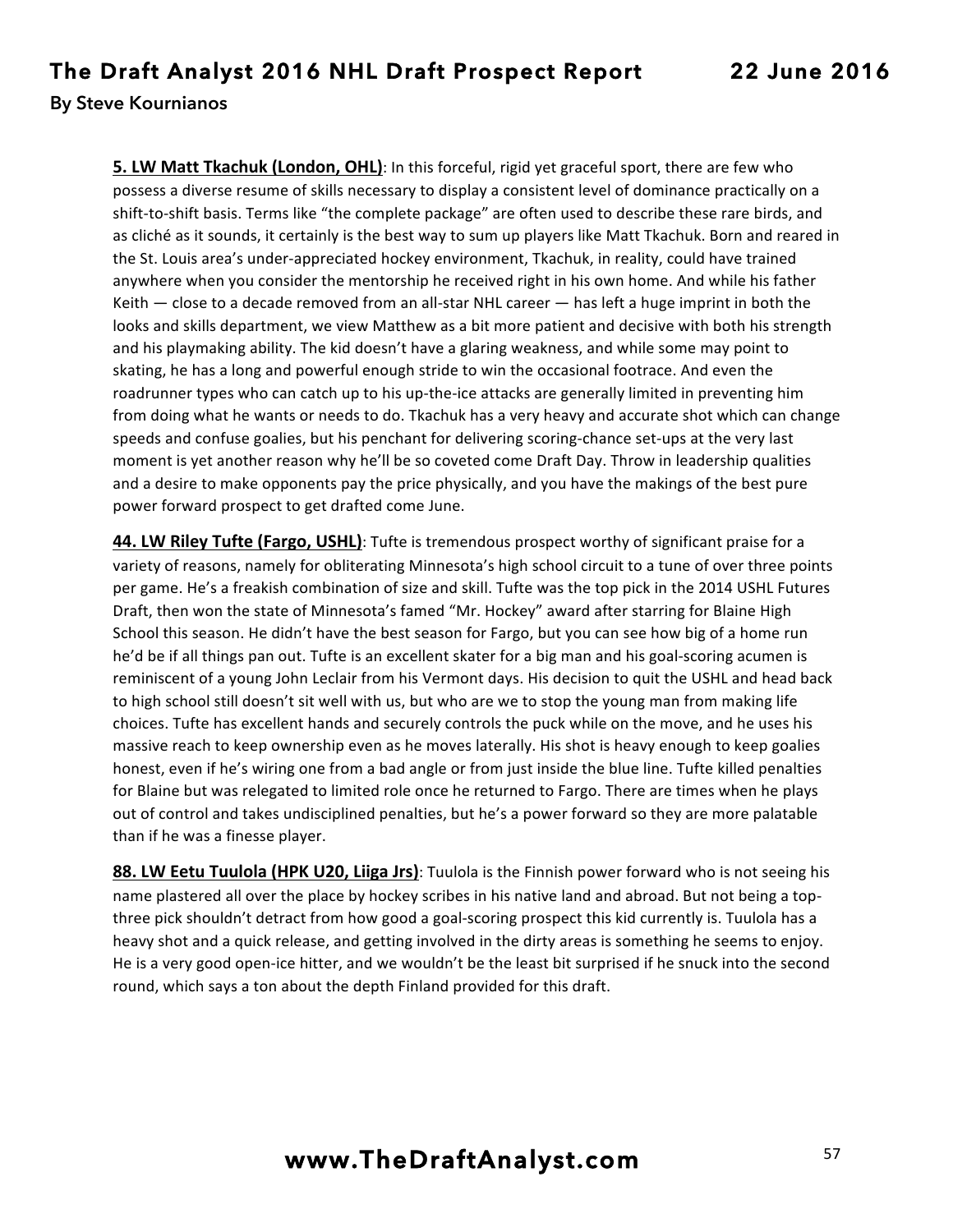**116. LW Carsen Twarynski (Calgary, WHL)**: Another one of coach Mark French's hard workers who loves to throw his weight around and provide unrelenting pressure whenever the bad guys have the puck. Twarynski is a decent skater but can cover ground thanks to a long stride, and he likes to fire an above-average shot from anywhere on the ice. He's one of those "glue" guys who will stand up for teammates and drop the gloves when he has to, but provides a voice in the locker room. Twarynski is a very good penalty killer and can play on the power play as well, but only two of his 20 goals were scored with the man-advantage, which in his case is definitely a good thing.

**83. G Veini Vehvilainen (JYP U20, Liiga Jrs)**: There are pros and cons for competing at the world junior championship, where Vehvilainen may have played himself out of getting drafted altogether. However, we don't think a brief tournament should outweigh a season's worth of accomplishments regardless of how bad one played in said competition, so we'll continue to maintain our position that Vehvilainen is one of the top goalie prospects for the 2016 draft. He had an exceptional rookie season in Finland's elite league, placing fifth in save percentage (0.925) and eighth in goals against average (2.04). From a puck-stopping standpoint, the positioning and stance issues he showed at the WJC were an aberration, as anyone who follows the Finnish league will tell you that one of Vehvilainen's many strengths is the way he presents himself and the net to the shooter. He loves to challenge and is confident in his glove hand, but he can also be patient and force a shooter into a nothing opportunity. He was passed over in last year's draft, and the Ducks gave him a look at their post-draft camp.

**100. LW Nolan Volcan (Seattle, WHL)**: A two-way waterbug with skill who battled through inconsistent play during the regular season to produce a solid effort in the postseason. Volcan was expected to provide scoring depth beyond Mathew Barzal's top line, but was somewhat slowed by a lower body injury that put him on the shelf for a few weeks. He plays a physical, in-your-face style and every task he's given is executed with maximum effort. There were times when Volcan was the best player on the ice, especially when he gets going on the forecheck and uses his upper-body strength to wallop defenders off the puck. He's only 5'9, but the kid isn't afraid of anything, and consistently fights bigger, older players. He has a good shot and can dangle a bit, but finishing is not one of his strong suits. Volcan may have been a high bantam pick (2nd round in 2013), but he likely finds employment in the bottom six.

**150. C/W Tim Wahlgren (MoDo J20, Superelit)**: One of the draft's best shooters who certainly knows how to make his way onto the highlight reels. Wahlgren is a classic sniper who scores in bunches and can do so without much help. He owns a ridiculous wrist shot, and the fact that he can handle a hard pass and rip one on net in an instant is probably why he was one of the Superelit's top goal scorers. He is a very good skater who plays with his head up and will weave his way into openings with the hammer cocked. Wahlgren has very soft hands and is one of the better draft-eligible forwards at getting blade on point shots. There is a downside, however, as he has issues with coverage in his own end thanks to what seems like an indifferent attitude towards defending.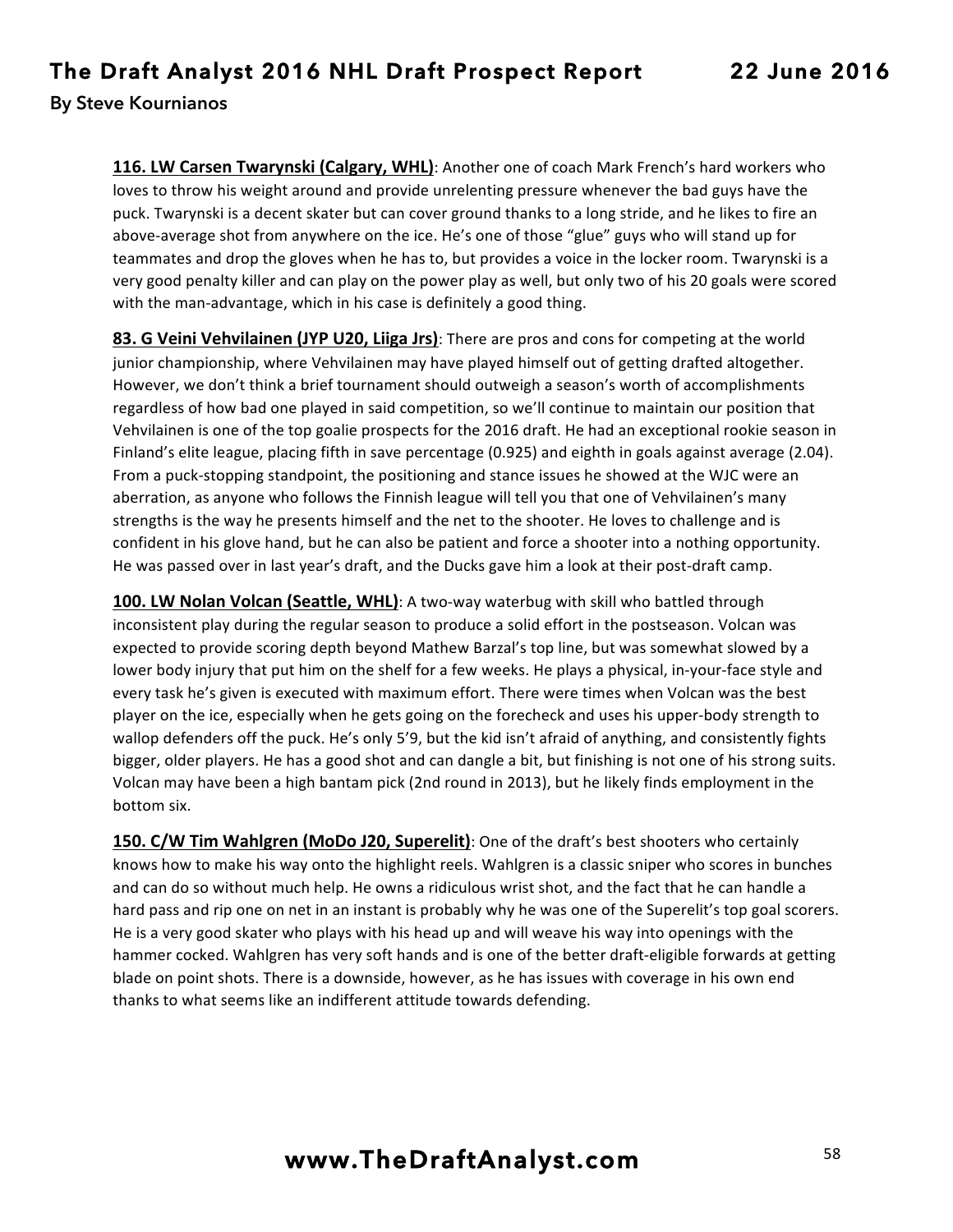**199. RW Zach Walker (U.S. U18, NTDP)**: Walker is a Boston College-bound depth player who loves to play physical and use his upper-body strength to lean on opponents. He's a big kid (6'0/200) with excellent speed who can play either wing position and use his strength to rub out bigger players. He's committed to Boston College where Jerry York will certainly find his size and assertiveness useful, especially around the net when he's banging and thumping to hold on to his positioning. There are times when Walker's quickness makes him seem a bit out of control, but he's one of those momentumchangers who can fill a much-needed role. He owns an average shot with inconsistent accuracy but will do whatever it takes to win his puck battles and at least get into position to fire one off. Walker's understanding of the game is sufficient considering his depth role, but he produces once it's expanded. Defensemen have to be cognizant where Walker is at all times or else they run the risk of becoming part of the boards.

**157. LW Linus Weissbach (Frolunda J20, Superelit)**: Explosive winger with lethal hands and one of the draft's quickest first steps. Weissbach is a candidate to cross the pond and join Tri-City in the USHL, which makes the prospect of drafting him all the more legitimate. He's a crowd pleasure with the ability to create scoring chances via the pass or his skates in the blink of an eye. He's only 5'9, but he is tenacious on the forecheck and will take a pounding along the wall without relinquishing possession. Weissbach has an assortment of ways to score, but he can be guilty of puck gazing in his own end  $-$  if he ever finds it. He missed the U18 worlds because of an upper-body injury.

**197. C Gustaf Westlund (The Gunnery, HS-CT)**: Swedish import who was born in Paris but spent the last season honing his hockey skills in the New England prep circuit. He'll play for Red Berenson at Michigan, who did a fine job developing a similar Swedish player (and current NHL'er) in Carl Hagelin. Westlund has very good speed and quickness with the ability to break free into open ice and outskate backcheckers, but he keeps his head up so he could slow the play down and wait for trailers. He's very agile with superb edges, and he'll maintain control of the puck if he has to overstretch his arms to protect it. Westlund is a serious power play option who can thread the needle from the wall or into the slot from behind the net, at times saucering the puck over sticks and skates and laying it flat so his teammate can get a clean shot away. The NCAA schedule will keep him in the gym longer, as he stands at 6'0 but with a listed weight of 165 pounds. He's excellent on faceoffs, winning over 60 percent of his draws when he centered a line with Alex Nylander and Jesper Bratt for AIK's J18 club in 2015.

**190. G Joseph Woll (U.S. U18, NTDP)**: Woll is a Boston College recruit who had the plum job of backstopping the international hockey equivalent of a freight train. He was impressive at the U18 worlds, specifically in a 34-save performance against Sweden and a shutout against Switzerland when the kid made the tough saves with the outcome surprisingly (at one point) in doubt. He's a classic butterfly netminder with size (6'2, 200) and a well-balanced stance. He follows up shots with reset quickness and net presence, and his quick glove hand is generally in the right position when both static and stretching out. Playing for a strong team like the NTDP means he didn't have to work hard, but he's an attentive netminder who doesn't nap and reacts to plays the right way.